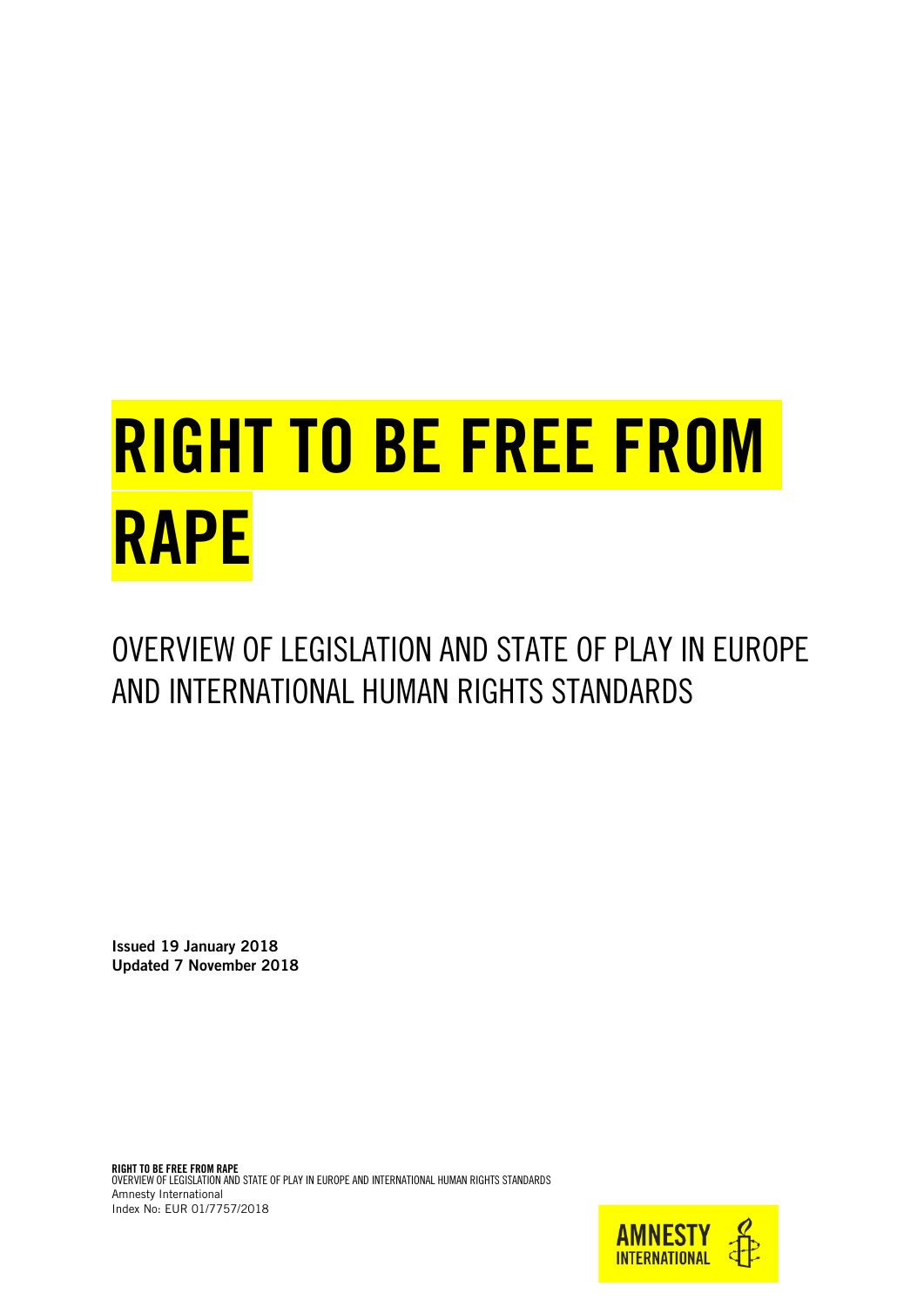# **CONTENTS**

| 1. | Introduction 33                                                                                         |  |
|----|---------------------------------------------------------------------------------------------------------|--|
| 2. |                                                                                                         |  |
| 3. |                                                                                                         |  |
|    |                                                                                                         |  |
|    |                                                                                                         |  |
|    |                                                                                                         |  |
|    |                                                                                                         |  |
|    |                                                                                                         |  |
|    |                                                                                                         |  |
|    |                                                                                                         |  |
|    |                                                                                                         |  |
|    |                                                                                                         |  |
|    |                                                                                                         |  |
|    |                                                                                                         |  |
|    |                                                                                                         |  |
|    |                                                                                                         |  |
|    |                                                                                                         |  |
|    |                                                                                                         |  |
|    |                                                                                                         |  |
|    |                                                                                                         |  |
|    |                                                                                                         |  |
|    |                                                                                                         |  |
|    |                                                                                                         |  |
|    |                                                                                                         |  |
|    |                                                                                                         |  |
|    | 6.2 Comprehensive, victim-centred and gender-responsive policies to combat and prevent gender-based and |  |
|    |                                                                                                         |  |
|    |                                                                                                         |  |
|    |                                                                                                         |  |
|    |                                                                                                         |  |
|    |                                                                                                         |  |
|    |                                                                                                         |  |
|    |                                                                                                         |  |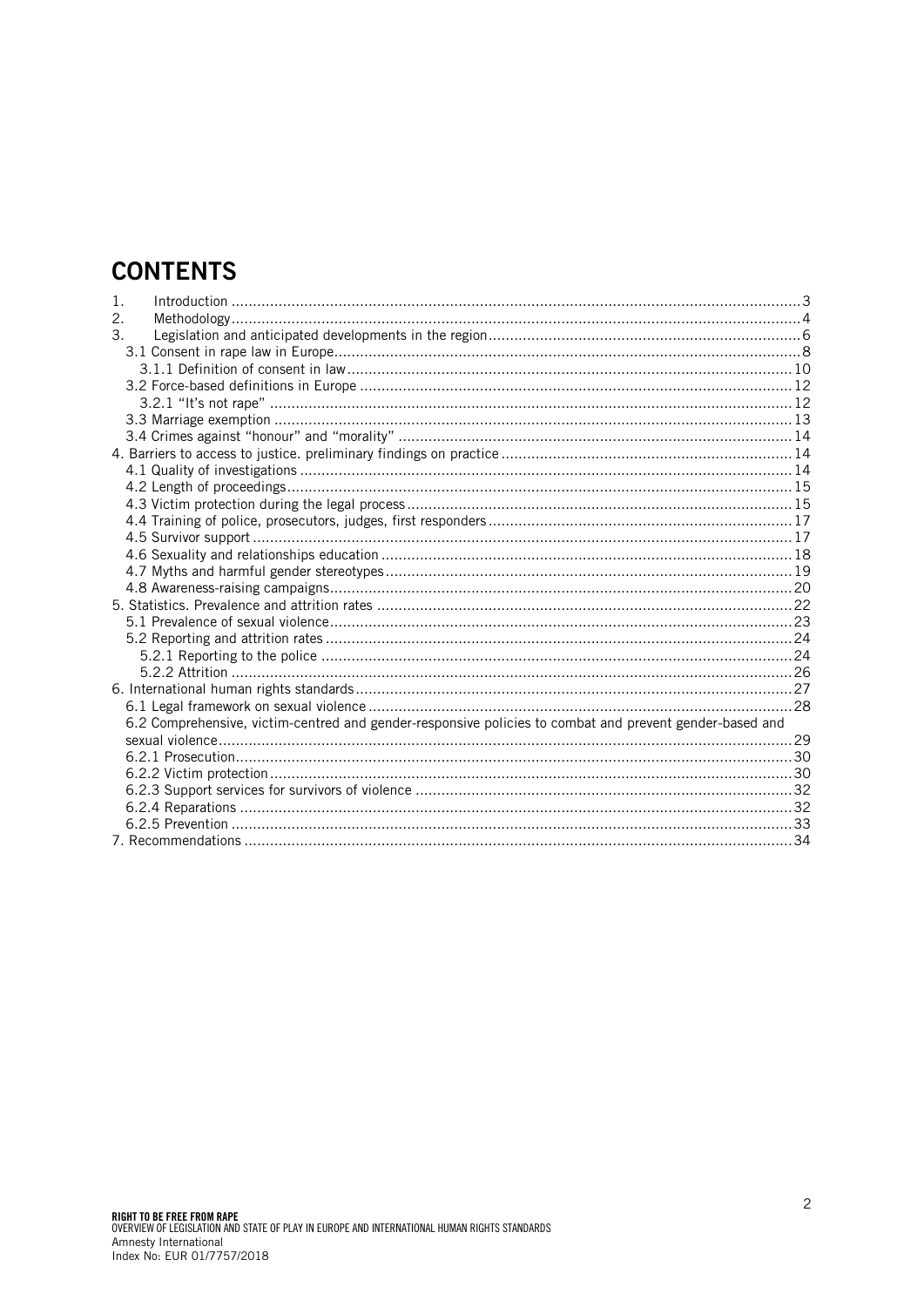# <span id="page-2-0"></span>1. INTRODUCTION

Sexual violence is widespread and systemic worldwide. There are no countries where people live free from its threat, and no gender or group of people are exempt from its destructive effects. While acknowledging that all sexual violence, regardless of the sex, gender or gender identity of the victim, is important as a human rights issue, this overview focuses on one form of sexual violence, namely rape of women and girls, as they are disproportionately affected by this violation.

According to the most recent EU-wide prevalence survey, the 2014 Fundamental Rights Agency (FRA) survey on violence against women, one in ten women in the EU (11%) has experienced some form of sexual violence from the age of  $15<sup>1</sup>$  One in 20 women in the EU (5%) has been raped post-age  $15<sup>2</sup>$ The FRA assesses that this corresponds to over 9 million women in the EU who have been raped since they were 15 years old.<sup>3</sup>

Rape and other sexual crimes are a grave attack on the physical and mental integrity and sexual autonomy of the victim. They are violations of human rights in themselves and they also impair the victim's enjoyment of a range of other human rights, such as the right to life, physical and mental health, personal security, freedom, equality within the family and before the law regardless of gender and gender identity, the right to be free from discrimination and torture and other ill treatment, amongst others. Victims often do not know their rights and face multiple barriers in accessing justice and redress, including harmful gender stereotypes, misconceptions of what sexual violence is, victim-blaming, credibility questioning, inadequate support and ineffective legislation. Women and girls who may face particular challenges asserting their claims in rape and sexual violence investigations include, for instance, sex workers, those living in rural areas, women who are homeless, in the asylum process or in immigration detention, women with irregular immigration status, and those suffering from substance abuse or mental illness.

International and regional human rights law requires states to take action to prevent and protect women and girls from gender-based violence, to investigate and punish all acts of such violence, and to provide transformative reparation to victims. This means that remedies must go beyond individual victims and should instead seek to transform laws, policies and attitudes that are the root causes of sexual violence crimes.<sup>4</sup>

In 2011, the Council of Europe adopted the Convention on Preventing and Combating Violence against Women and Domestic Violence (Istanbul Convention), which entered into force in 2014.<sup>5</sup> It is the third regional treaty on violence against women after the Inter-American Convention on the Prevention, Punishment and Eradication of Violence against Women (Convention of Belém do Pará) adopted in 1994,<sup>6</sup> and the Protocol to the African Charter on Human and Peoples' Rights on the Rights of Women in Africa (Maputo Protocol), adopted in 2003 by the African Union.<sup>7</sup> The Istanbul Convention is the most far-reaching international treaty to tackle violence against women. It provides a comprehensive framework to address gender-based violence based on an in-depth analysis of challenges and good practices throughout the Council of Europe Member States.<sup>8</sup>

l <sup>1</sup> European Union Agency for Fundamental Rights (FRA), "Violence against women: an EU-wide survey. Main results" (FRA survey) 2014.

<sup>2</sup> FRA survey 2014, p 21.

<sup>3</sup> FRA survey 2014, p 41.

<sup>4</sup> Special Rapporteur on violence against women 2010 report, UN Doc A/HRC/14/22, 23 April 2010.

<sup>5</sup> The Council of Europe Convention on Preventing and Combating Violence against Women and Domestic Violence (Istanbul Convention) was adopted by the Council of Europe in 2011 and came into force on 1 August 2014.

<sup>6</sup> Inter-American Convention on the Prevention, Punishment and Eradication of Violence against Women (Convention of Belem do Para) (adopted 9 June 1994, entered into force 5 March 1995) [1994] ILM 1534.

<sup>7</sup> Protocol to the African Charter on Human and Peoples Rights on the Rights of Women in Africa (Maputo Protocol) (adopted 11 July 2003, entered into force 25 November 2005) CA/LEG/66.6.

<sup>8</sup> "Safe from fear - Safe from violence. Council of Europe Convention on preventing and combatting violence against women and domestic violence (Istanbul Convention)", 2014, available at: www.edoc.coe.int/en/violence-against-women/6138-leaflet-safefrom-fear-istanbul-convention.html.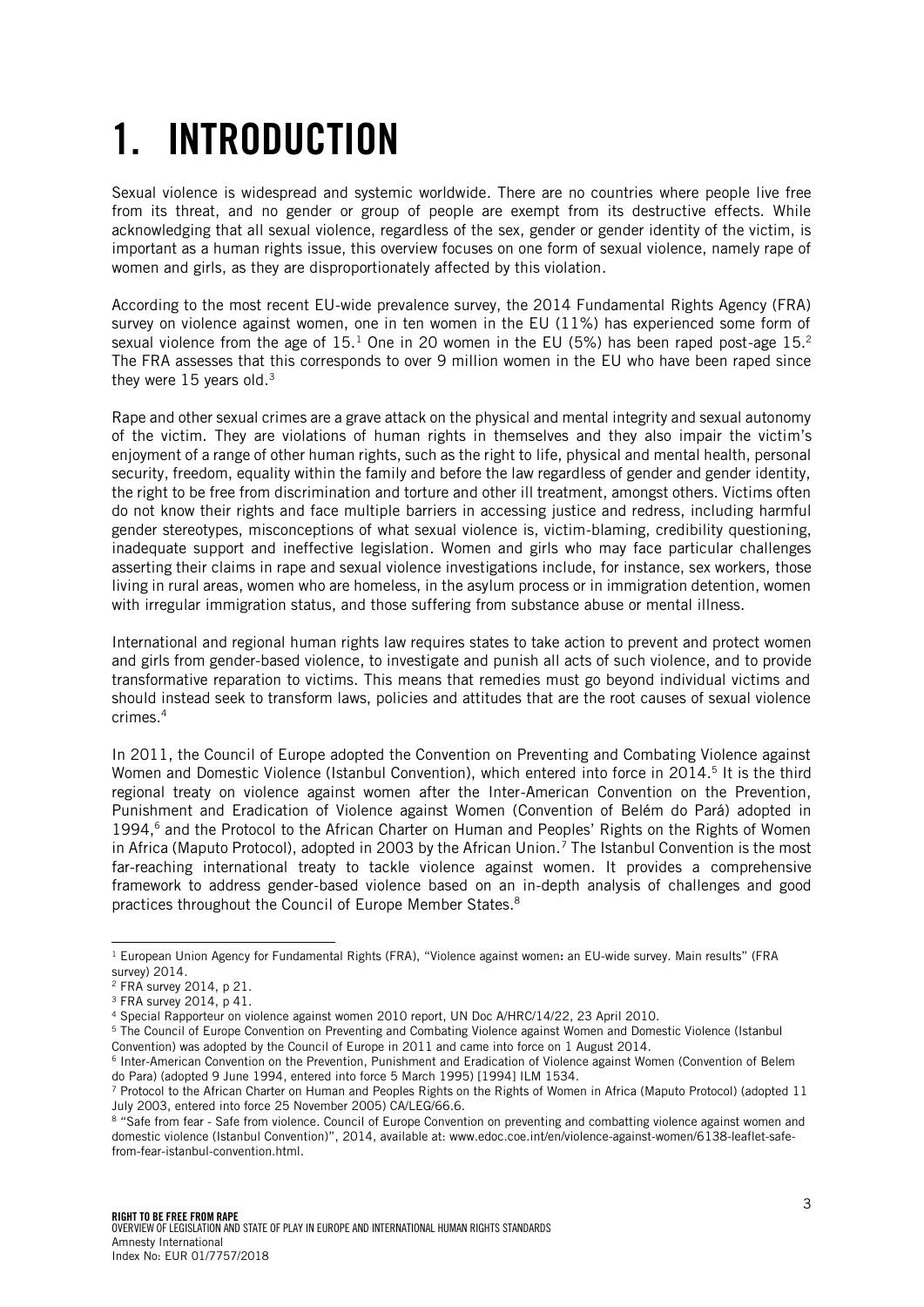The Istanbul Convention is progressive and transformative in nature. It is a tool for systemic change, and for gender and social justice. It is intended to ensure governments guarantee the rights of all women and girls to a private and public life free from violence and it is intersectional in its design. For example, it is the first treaty that has explicitly prohibited discrimination on grounds of sexual orientation and gender identity. It also explicitly includes refugee and migrant women.

Despite states' obligations under international and regional human rights law with regard to sexual violence, the predominant trend in Europe has been an increase in the number of reported rapes alongside static or falling prosecution and conviction rates.<sup>9</sup> Offences often do not come to the attention of the criminal justice system at all as women and girls do not report them. When they do, they only have a small chance of having their case tried by a court of law as cases are often dropped at various stages of the legal process, with alleged perpetrators never being prosecuted or convicted and never held to account for their crimes. This problem is known as attrition.<sup>10</sup> The widespread levels of attrition in Europe suggest that states are failing the due diligence obligations they have under international and regional human rights law, both in protecting women and girls from sexual violence and providing access to justice and full reparation.

This regional overview provides an insight into legislation on rape throughout the European Economic Area (encompassing 28 European Union Member States, as well as Iceland and Norway) and Switzerland,<sup>11</sup> available comparative information on attrition rates, broad preliminary findings regarding practical barriers in accessing justice for rape, as well as information on anticipated national developments, where available. It also presents relevant international and regional human rights standards on sexual and other gender-based violence.<sup>12</sup>

While it is paramount that legislation meets international human rights standards, even the best legislation and guidance will not prevent or address rape on its own. It needs to be accompanied by robust policies and practices to ensure full implementation. Widespread prejudice, victim blaming and stereotypes and myths around rape, often amongst those tasked with preventing it and enabling victims' access to justice, must also be adequately addressed.<sup>13</sup>

# <span id="page-3-0"></span>2. METHODOLOGY

l

This paper is primarily based on desk research, drawing on existing literature and overview studies, primary legislative sources as available, relevant regional level jurisprudence, and consultations with Amnesty International's sections in Europe. It also takes into account preliminary scoping interviews with 17 external stakeholders (NGOs, rape crisis centres, legal practitioners and other experts) carried out in six countries (England, Finland, Ireland, the Netherlands, Northern Ireland and Sweden), in person and over the telephone, between May and September 2017, as well as two interviews with organisations operating on the regional level, based in Brussels.<sup>14</sup>

<sup>9</sup> See, for instance, Kelly, L. and Lovett, J. "Different systems, similar outcomes? Tracking attrition in reported rape cases across Europe" 2009, available at: www.cwasu.org/resource/different-systems-similar-outcomes-tracking-attrition-in-reported-rapecases-in-11-european-countries/, p 25.

<sup>&</sup>lt;sup>10</sup> For instance, Liz Kelly and Jo Lovett refer to attrition as "the process by which rape cases fail to proceed through the justice system", Kelly, L and Lovett, J., "Different systems, similar outcomes? Tracking attrition in reported rape cases across Europe" 2009, p 5.

<sup>&</sup>lt;sup>11</sup> The overview does not cover Andorra, Liechtenstein, Monaco, San Marino or the Vatican.

<sup>&</sup>lt;sup>12</sup> See also, Amnesty Interational, "Sex without consent is rape. So why do only nine European countries recognise this?", 23 April 2018, www.amnesty.org/en/latest/campaigns/2018/04/eu-sex-without-consent-is-rape/.

<sup>&</sup>lt;sup>13</sup> See, for instance, Rape Crisis Scotland's assessment of the Scottish Inspectorate of Prosecution's findings on the legal process, practice and implementation in a context where legislation and guidance are good overall, demonstrating that even the best legislation and guidance are not in themselves sufficient: "Rape Crisis Scotland calls for radical reform of legal responses to rape" 15 November 2017, available at[: www.rapecrisisscotland.org.uk/news/news/rape-crisis-scotland-calls-for-radical-reform-of](http://www.rapecrisisscotland.org.uk/news/news/rape-crisis-scotland-calls-for-radical-reform-of-legal-responses-to-rape/)[legal-responses-to-rape/](http://www.rapecrisisscotland.org.uk/news/news/rape-crisis-scotland-calls-for-radical-reform-of-legal-responses-to-rape/). Inspectorate of Prosecution in Scotland, "Thematic Review of the Investigation and Prosecution of Sexual Crimes" November 2017, available at: www.gov.scot/Resource/0052/00527738.pdf.

<sup>14</sup> Amnesty International interviewed 2 lawyers and 1 academic and NGO expert in the Netherlands, 2 NGO representatives in Sweden, 2 NGO representatives and 1 lawyer in Finland, 6 NGO representatives (including lawyers and rape crisis centre staff)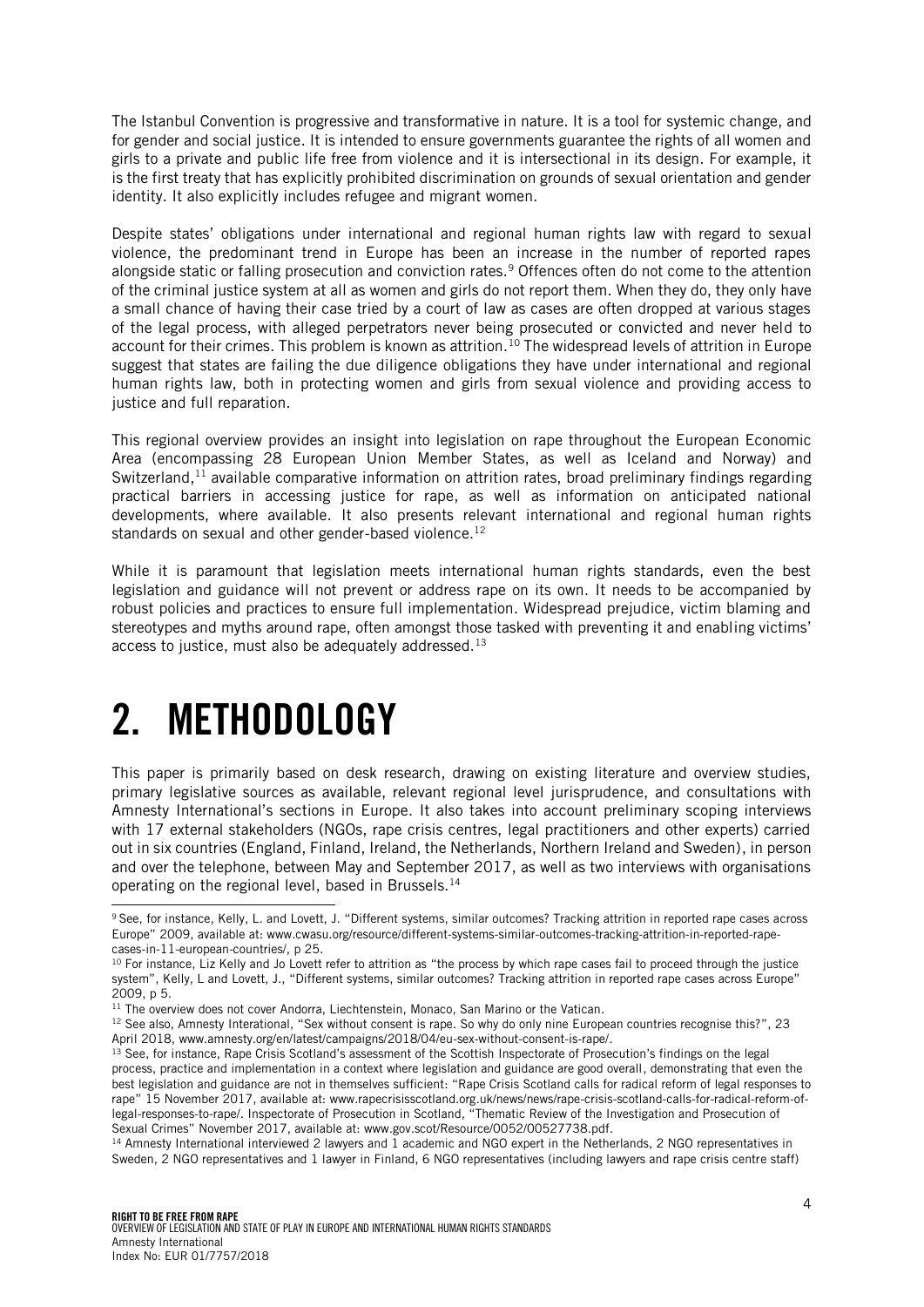There are not many comprehensive overviews of legislation or practice around sexual violence against women and girls in Europe and none that would include all countries within the EU. The most exhaustive report, focusing specifically on attrition rates in selected countries of the region, was compiled by Professor Liz Kelly and Jo Lovett in 2009; their findings are referred to at Section 5 of this report. In 2011, the European Women's Lobby (EWL) undertook a study on behalf of the European Institute for Gender Equality (EIGE), mapping existing data and resources on sexual violence against women in EU Member States and Croatia (not a Member State at the time) between 2007 and 2010. Their findings were collected into a database.<sup>15</sup> The EWL also compiled a "Barometer on rape" in 2013, analysing compatibility of rape legislation in 32 European countries with the Istanbul Convention and the quality and availability of their data on women rape survivors. <sup>16</sup> Another study from 2013, the "Overview of the worldwide best practices for rape prevention and for assisting women victims of rape," undertaken by the European Parliament's Directorate General for Internal Policies, provides a broad outline of practices on the global level.<sup>17</sup> In March 2014, the European Union Agency for Fundamental Rights (FRA) published a survey on violence against women in EU Member States, including data on sexual violence and its prevalence.<sup>18</sup> A second EU-wide survey is being planned under the umbrella of the Eurostat task force for the coming years.<sup>19</sup> The 2017 Equality Now report titled "The World's Shame. The Global Rape Epidemic" provides limited information on legislation in 18 European countries, obtained primarily via a survey of legal practitioners. 20

Amnesty International's own research on sexual violence was primarily undertaken during its past Stop Violence against Women global campaign (2004-2010). In 2007, Amnesty International Hungary produced a report on sexual violence in intimate relationships in the country.<sup>21</sup> Amnesty International's sections in Denmark, Finland, Norway and Sweden undertook research into sexual violence in their own countries in 2008. The joint report, entitled "Case Closed. Rape and human rights in the Nordic countries" was followed by a summary report in 2010.<sup>22</sup> Several sections (Amnesty International Belgium, the Nordic sections, Amnesty International UK) have also conducted attitudes' surveys in their countries over the years.<sup>23</sup> Beyond the EEA, Amnesty International has investigated access to justice for wartime sexual violence survivors in Bosnia and Herzegovina<sup>24</sup> and Kosovo<sup>25</sup> in 2017.

j

in Ireland, 1 Independent Sexual Violence Advocate and 5 NGO representatives in Northern Ireland, 1 rape crisis network representative in England and 2 regional level organisations' representatives in Brussels.

<sup>&</sup>lt;sup>15</sup> European Institute for Gender Equality, "Study to identify and map existing data and resources on sexual violence against women in the EU" 2013, available at: http://eige.europa.eu/rdc/eige-publications/study-identify-and-map-existing-data-andresources-sexual-violence-against-women-eu-report.

<sup>16</sup> European Women's Lobby, "Barometer on Rape" 2013, available at: www.womenlobby.org/2013-EWL-Barometer-on-Rape-Report.

<sup>&</sup>lt;sup>17</sup> European Parliament, Directorate General for Internal Policies (Policy Department C: Citizens' Rights and Constitutional Affairs) Gender Equality, "Overview of the worldwide best practices for rape prevention and for assisting women victims of rape" 2013, available at: www.europarl.europa.eu/RegData/etudes/etudes/join/2013/493025/IPOL-FEMM\_ET(2013)493025\_EN.pdf. <sup>18</sup> European Union Agency for Fundamental Rights (FRA), "Violence against women: an EU-wide survey. Main results" (FRA survey) 2014, available at: www.fra.europa.eu/en/publication/2014/violence-against-women-eu-wide-survey-main-results-report. <sup>19</sup> www.fra.europa.eu/en/news/2017/building-fras-survey-violence-against-women-second-eu-survey, 30 June 2017.

<sup>&</sup>lt;sup>20</sup> Equality Now, "The World's Shame. The Global Rape Epidemic. How Laws around the World are Failing to Protect Women and Girls from Sexual Violence", 2017, available at: www.equalitynow.org/campaigns/rape-laws-report.

<sup>&</sup>lt;sup>21</sup> Amnesty International, "Hungary. Cries unheard. The failure to protect women from rape and sexual violence in the home" 2007, available at: www.amnesty.org/en/documents/eur27/002/2007/en/.

<sup>&</sup>lt;sup>22</sup> Amnesty International, "Case Closed. Rape and Human Rights in the Nordic Countries. Summary Report" 2010, available at: www.amnesty.org/en/documents/ACT77/001/2010/en/.The full 2008 report is available on request.

<sup>&</sup>lt;sup>23</sup> See, for instance: Amnesty International Belgium and SOS Viol, "Etude des opinions et des comportements de la population belge en matière de violences sexuelles" 2014, available at: www.amnesty.be/IMG/pdf/enquete\_synthese\_final.pdf; Amnesty International Denmark: www.amnesty.dk/nyhedsliste/2015/kan-en-kvindes-paaklaedning-goere-hende-ansvarlig-for-at-blivevoldtaget; Amnesty International Finland, "Asenne Esiin! Mielipidekysely seksuaalisesta väkivallasta" 2010, available at: www.amnesty.fi/asenne-esiin-mielipidekysely/; Amnesty International Norway, "Undersøkelse om voldtekt Laget for Amnesty International Norge" 2013, available at: www.amnesty.no/aktuelt/flere-nyheter/skolen-svikter-i-kampen-mot-voldtekt-0; Amnesty International Sweden, "Var går gränsen? En attitydundersökning om våldtäkt" 2008, available at:

www.amnesty.se/upload/files/2011/05/04/Valdtakt-Var%20gar%20gransen-En%20attitysundersokning%20om%20valdtakt-Amnesty.pdf; UK: New poll finds a third of people believe women who flirt partially responsible for being raped, 2005. www.amnesty.org.uk/press-releases/uk-new-poll-finds-third-people-believe-women-who-flirt-partially-responsible-being.

<sup>&</sup>lt;sup>24</sup> Amnesty International, "We need support, not pity: Last chance for justice for Bosnia's wartime rape survivors reveals" 2017, available at: www.amnesty.org/en/documents/eur63/6679/2017/en/.

<sup>25</sup> Amnesty International, "'Wounds that burn our souls': Compensation for wartime rape survivors, but still no justice" 2017, available at: https://www.amnesty.org/en/documents/eur70/7558/2017/en/.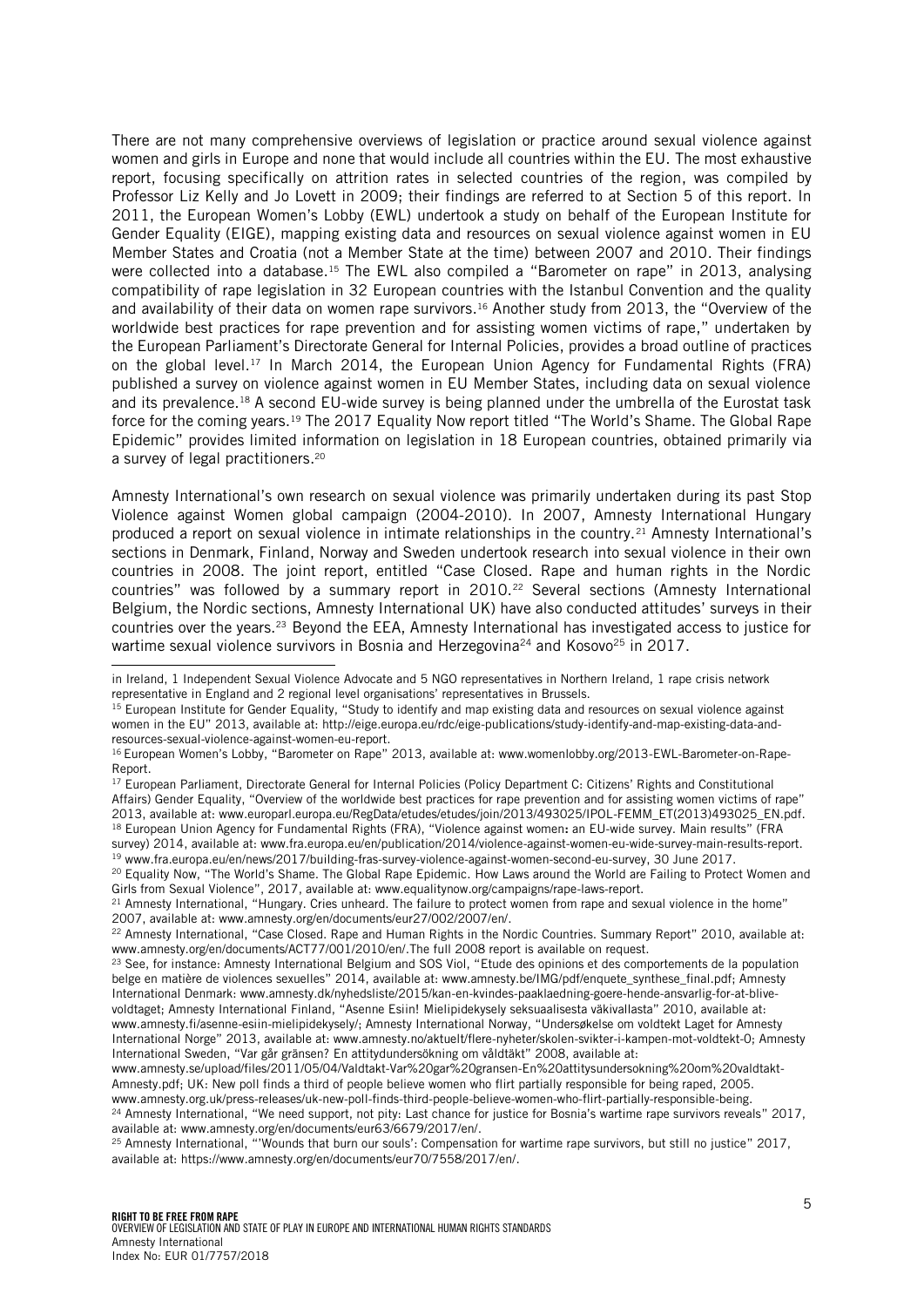# <span id="page-5-0"></span>3. LEGISLATION AND ANTICIPATED DEVELOPMENTS IN THE REGION

Inadequate and ineffective legislation criminalizing rape remains a problem in many European states. According to international human rights law and standards, a comprehensive definition of rape should include all non-consensual vaginal, anal or oral penetration of a sexual nature of the body of another person with any bodily part or object.<sup>26</sup> The Istanbul Convention requires criminalization of rape and all other non-consensual acts of sexual nature.<sup>27</sup>

Human rights standards-compliant legislation itself is not the solution to addressing and preventing the ever-present prevalence of rape, rather a starting point. Implementation and practice by state actors and justice officials are crucial in ensuring access to justice for rape and are explored, to the extent that this paper's scope and methodology allow, at Section 4 below.

There should be no assumption in law or in practice that a victim gives her consent because she has not physically resisted the unwanted sexual conduct regardless of whether or not the perpetrator threatened to use or used physical violence. The definition of rape in the International Criminal Court regime refers to the non-consensual "[invasion of] the body of a person by conduct resulting in penetration, however slight, of any part of the body of the victim or of the perpetrator with a sexual organ, or of the anal or genital opening of the victim with any object or any other part of the body."<sup>28</sup>

Consent must be given voluntarily, as a result of the person's free will, assessed in the context of the surrounding circumstances.<sup>29</sup> As a voluntary and ongoing agreement to engage in a particular sexual activity, consent can be rescinded at any time.<sup>30</sup> Developments in international criminal law have led to the recognition that consent can be given freely and genuinely only where the free will of one the consenting parties is not overpowered by coercive circumstances, and when the person is capable of consenting.<sup>31</sup> Therefore, the definition of rape should include a broad range of coercive circumstances where consent cannot be freely given, while outside such circumstances, it should require proof by the accused of steps taken to ascertain whether the complainant/survivor was consenting.<sup>32</sup>

The Explanatory Report to the Istanbul Convention further specifies that prosecutions "will require a context-sensitive assessment of the evidence in order to establish on a case-by-case basis whether the victim has freely consented to the sexual act performed. Such an assessment must recognize the wide

j <sup>26</sup> Istanbul Convention, art 36(1)(a); See also International Criminal Court, "Elements of Crimes" (2011), Elements 1 and 2 of the Elements of Crimes relating to the crime against humanity of rape under Article 7(1)(g)-1, p 8, and the war crime of rape in international and non-international armed conflicts under Article 8(2)(b)(xxii)-1, p 28, and Article 8(2)(e)(vi)-1, pp 36-37. <sup>27</sup> See Istanbul Convention, art 36(1). See also Committee of Ministers of the Council of Europe Recommendation No R (2002) 5 adopted by the Committee of Ministers on 30 April 2002 and Explanatory Memorandum H/Inf (2004), para 35, which urges states to punish all non-consensual acts, including where the victim doesn't show resistance. See also PACE Resolution 1691 (2009), para 5.2.1, which calls on states to "make rape (including marital rape) an *ex officio* crime."

<sup>28</sup> Article 7(1)-(g)1(1): International Criminal Court, Elements of Crimes, PCNICC/2000/1/Add.2 (2000). The International Criminal Court's Elements of Crimes further refer to such an invasion having been "committed by force, or by threat of force or coercion, such as that caused by fear of violence, duress, detention, psychological oppression or abuse of power, against such person or another person, or by taking advantage of a coercive environment, or the invasion was committed against a person incapable of giving genuine consent." (Article 7(1)-(g)1(2)).

<sup>29</sup> *M.C. v Bulgaria* (2003) ECHR 651, paras 163. See also *Vertido v The Philippines*, CEDAW Communication 18/2008, UN Doc CEDAW/C/46/D/18/2008 (2010), para 8.9(b)(ii). See also Istanbul Convention, art 36 (2); CEDAW Committee, General Recommendation 35, para 33; UN Handbook for Legislation on Violence against Women, 2012, p 24.

<sup>30</sup> This has been affirmed in national courts' judgments, for example, by the High Court of Justice of England and Wales in *R v DPP and "A"* [2013] EWHC 945 (Admin), available at: www.judiciary.gov.uk/wp-content/uploads/JCO/Documents/Judgments/f-vdpp-judgment.pdf; Supreme Court of California, 29 Cal. 4th 756, 60 P.3d 183, 128 Cal. Rptr. 2d 783, 2003 Cal, available at: http://caselaw.findlaw.com/ca-supreme-court/1330844.html.

<sup>&</sup>lt;sup>31</sup> See International Criminal Court, "Elements of Crimes" (2011), Elements 1 and 2 of the Elements of Crimes relating to the crime against humanity of rape under Article  $7(1)(g)-1$ , p 8, and the war crime of rape in international and non-international armed conflicts under art 8(2)(b)(xxii)-1 (p 28) and article 8(2)(e)(vi)-1, pp 36-37. See also International Criminal Court, "Rules of Procedure and Evidence", UN Doc ICC-ASP/1/3 (2002), Rule 70(a), (b) and (c).

<sup>32</sup> *Vertido v The Philippines*, CEDAW Communication 18/2008, UN Doc CEDAW/C/46/D/18/2008 (2010), para 8.9(b)(ii).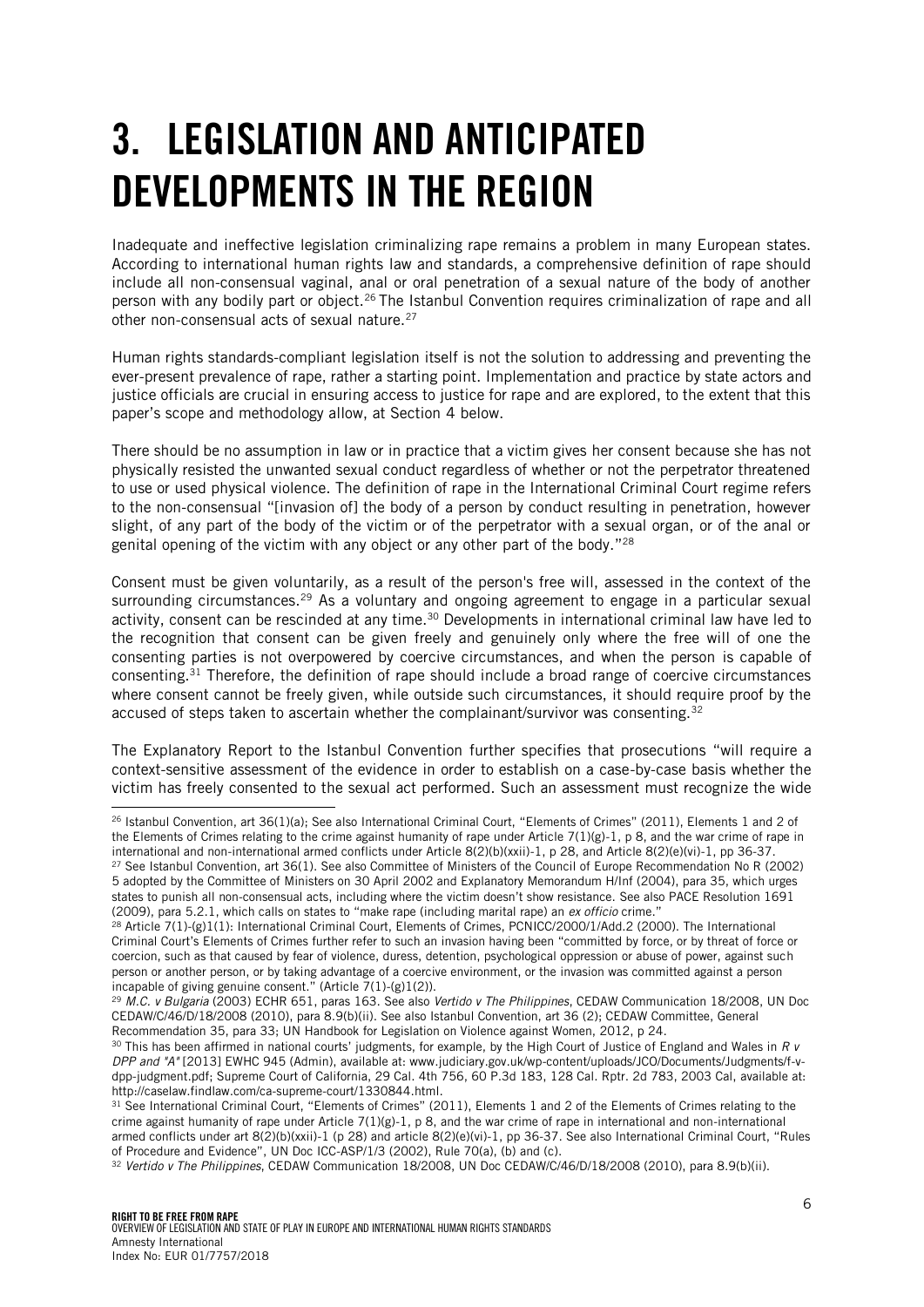range of behavioural responses to sexual violence and rape which victims exhibit and shall not be based on assumptions of typical behaviour in such situations. It is equally important to ensure that interpretations of rape legislation and the prosecution of rape cases are not influenced by gender stereotypes and myths about male and female sexuality."<sup>33</sup>

Criminal law should identify rape and other sexual violence as crimes against the physical and mental integrity, and sexual autonomy of the victim, rather than as crimes against morality, public decency or honour.<sup>34</sup> The law criminalizing the conduct should be gender-neutral, that is, reflect crimes committed against all individuals, irrespective of their gender or gender identity, without being gender-blind, however. <sup>35</sup> Criminal law should enable the effective prosecution of any perpetrator for acts of sexual violence, and there should be no exemptions for certain perpetrators (such as a marital rape exemption which assumes that married women automatically consent to sexual contact with their husbands at all times and under all circumstances).<sup>36</sup>

Effective remedies should also be available through civil and administrative law (for example, barring, protection and safety orders).<sup>37</sup> All victims should be equally protected by law from violence without any discrimination on the basis of age, race, ethnicity, religion, marital status, social status, caste or descent, migration status, employment (including sex work), sexual orientation, gender, gender identity or appearance (for example, the way a woman is dressed).<sup>38</sup>

The Istanbul Convention clearly sets out that parties "shall take the necessary legislative and other measures to exercise due diligence to prevent, investigate, punish and provide reparation for acts of violence covered by the scope of this Convention that are perpetrated by non-State actors.<sup>39</sup> Similarly, CEDAW Committee's General Recommendation 35 states that "failure to investigate, prosecute and punish and to provide reparation to victims/survivors of such acts [gender-based violence against women] provides tacit permission or encouragement to acts of gender-based violence against women. These failures constitute human rights violations."<sup>40</sup>

#### *M.C. v Bulgaria: A landmark ruling that established that lack of violence does not mean consent*

In 2004, the European Court on Human Rights (hereinafter: the Court) established that the decisive factor to establish the crime of rape was the lack of consent rather than proof of force and resistance of the survivor.<sup>41</sup>

The case concerned a Bulgarian adolescent, M.C., who alleged that two men had raped her separately on 31 July and 1 August 1995 when she was 14 years old. The events happened at night after the three of them went to a disco bar. She had met one of the men during a previous night out. The other man was the brother of a classmate. The girl reported the rapes to the police. In November 1995 a public prosecutor opened a criminal investigation into the alleged rapes and referred the case to an investigator. In her statement to the investigators, the girl said

j

<sup>&</sup>lt;sup>33</sup> Explanatory Report to the Council of Europe Convention on preventing and combating violence against women and domestic violence Istanbul, 2011, para 192.

<sup>34</sup> See CEDAW Committee, General Recommendation No. 35 on gender-based violence against women, updating general recommendation No. 19, UN. Doc. CEDAW/C/CG/35, 2017, para 33; See also, Handbook for Legislation on Violence against Women. United Nations Entity for Gender Equality and the Empowerment of Women; 2012, p 24, available at: www.unwomen.org/en/digital-library/publications/2012/12/handbook-for-legislation-on-violence-against-women.

<sup>35</sup> UN Handbook for Legislation on Violence against Women. United Nations Entity for Gender Equality and the Empowerment of Women; 2012, p 12, available at: www.unwomen.org/en/digital-library/publications/2012/12/handbook-for-legislation-onviolence-against-women.

<sup>&</sup>lt;sup>36</sup> See Handbook for Legislation on Violence against Women. United Nations Entity for Gender Equality and the Empowerment of Women; 2012, p 24, available at: www.unwomen.org/en/digital-library/publications/2012/12/handbook-for-legislation-onviolence-against-women; See also: *SW v United Kingdom*, Decision on merits, App No. 20166/92, A/355-B, IHRL 2596 (ECHR 1995), 22 November 1995, European Court of Human Rights, para 44. See also PACE Resolution 1691 (2009), para 5.4, available at: http://assembly.coe.int/nw/xml/XRef/Xref-XML2HTML-en.asp?fileid=17784&lang=en.

<sup>37</sup> CEDAW Committee, General Recommendation No. 35 on gender-based violence against women, updating general

recommendation No. 19, UN. Doc. CEDAW/C/CG/35, 2017, paras 46 and 47; Istanbul Convention, art 5.2.

<sup>38</sup> CEDAW Committee, General Recommendation No. 35 on gender-based violence against women, updating general

recommendation No. 19, UN. Doc. CEDAW/C/CG/35, 2017, paras 11, 12, 23 and 38 (b). See also Istanbul Convention, art 3. <sup>39</sup> Council of Europe Convention on preventing and combating violence against women and domestic violence (Istanbul Convention), 11 May 2011, Article 5.2.

<sup>40</sup> CEDAW Committee, General Recommendation No. 35 on gender-based violence against women, updating general recommendation No. 19, UN. Doc. CEDAW/C/CG/35, 2017, para 24(b).

<sup>41</sup> *M.C. v Bulgaria*, No. 39279/98, ECHR 2203XII.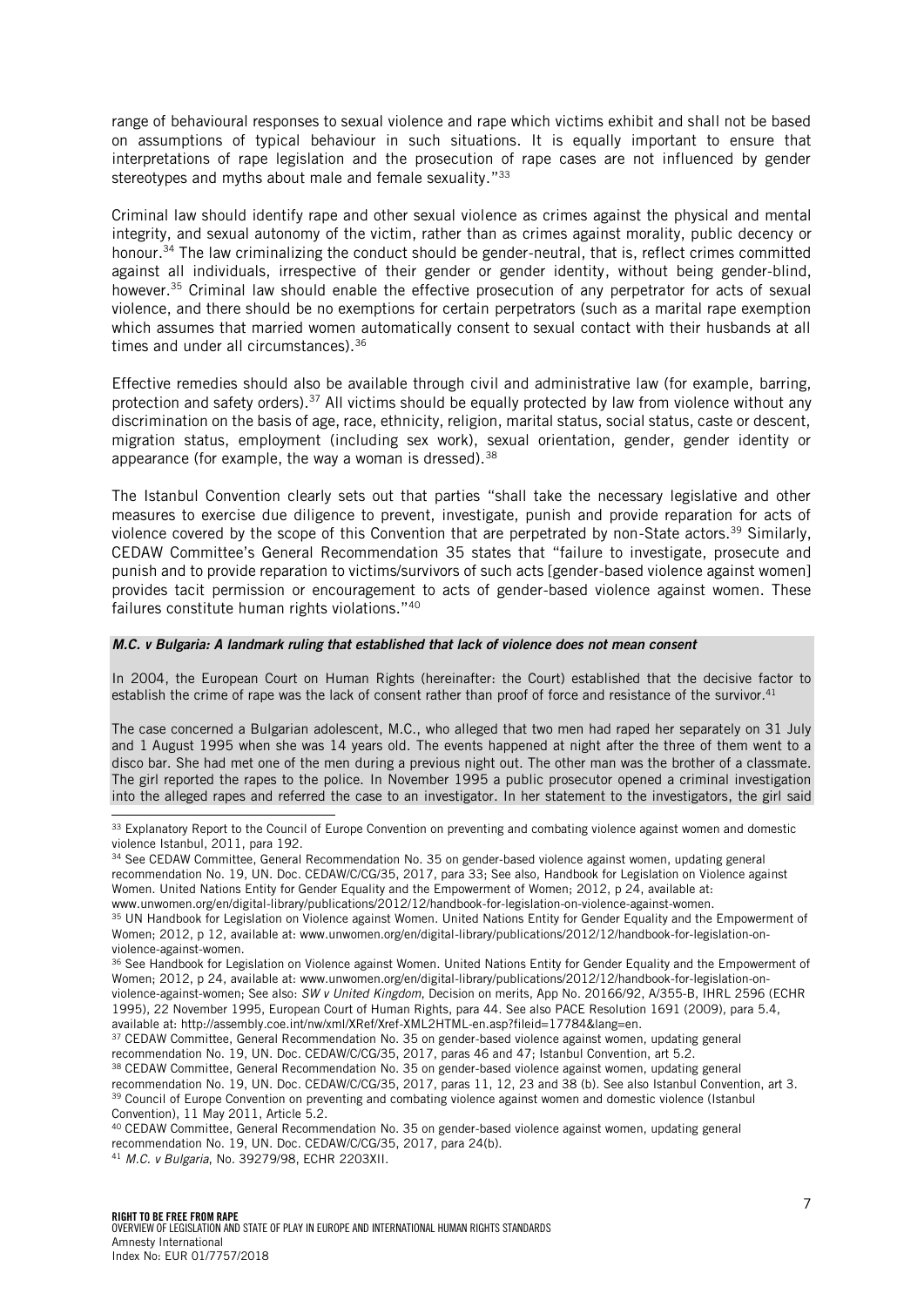that she had not had the strength to resist violently, while the two men argued that sexual intercourse happened with her full consent.

On 17 March 1997 the prosecutor ordered the closure of the criminal investigation because the use of force or threats against M.C. had not been established beyond reasonable doubt. He stated that no resistance on her part or attempts to seek help from others had been established. The girl appealed the decision before a regional prosecutor's office and the Chief Public Prosecutor's Office. But the appeals were both dismissed on similar grounds. For instance, in response to the second appeal, the prosecutor said that there were no traces of physical force such as bruises or torn clothing. He mentioned that while he found that it is unusual for a girl who is under age and a virgin to have sexual intercourse twice within a short space of time with two different people, this fact alone was not sufficient to establish that a criminal act took place in the absence of other evidence and in view of the impossibility of collecting further evidence.<sup>42</sup>

In December 1997 the woman took the case to the European Court of Human Rights arguing that the legal framework and practice that required proof of physical resistance by the victim, and thus left unpunished certain acts of rape, were inadequate. The Court, without expressing an opinion on the guilt of the alleged perpetrators, established that "any rigid approach to the prosecution of sexual offences, such as requiring proof of physical resistance in all circumstances, risks leaving certain types of rape unpunished and thus jeopardising the effective protection of the individual's sexual autonomy". Hence, the Bulgarian authorities "failed to explore the available possibilities for establishing all the surrounding circumstances and did not assess sufficiently the credibility of the conflicting statements made".<sup>43</sup>

Ultimately, the Court found that the investigation of the case fell short of the requirements in the State's positive obligations under Articles 3 (prohibition of torture and inhuman and degrading treatment) and 8 (right to respect of private and family life) of the European Convention on Human Rights.

#### <span id="page-7-0"></span>3.1 CONSENT IN RAPE LAW IN EUROPE

The United Nations Committee on the Elimination of Discrimination against Women (CEDAW Committee) has in the past five years urged several European states to bring their legislation on rape in line with international standards, including the Istanbul Convention, and to define rape on the basis of the absence of consent (for example, Romania,<sup>44</sup> Sweden,<sup>45</sup> Portugal,<sup>46</sup> Croatia,<sup>47</sup> Finland,<sup>48</sup> Hungary<sup>49</sup> and Norway $50$ ).

23 countries amongst those covered in this regional overview have so far ratified the Istanbul Convention (Austria, Belgium, Croatia, Cyprus, Denmark, Estonia, Finland, France, Germany, Greece, Iceland, Italy, Luxembourg, Malta, the Netherlands, Norway, Poland, Portugal, Romania, Slovenia, Spain, Sweden and Switzerland) and 8 have signed but not yet ratified it (Bulgaria, the Czech Republic, Hungary, Ireland,

Observations, Romania, July 2017, CEDAW/C/ROU/CO/7-8, available at:

para 25(a).

<sup>42</sup> *M.C. v Bulgaria*, No. 39279/98, ECHR 2203XII, para 65.

<sup>43</sup> *M.C. v Bulgaria*, No. 39279/98, ECHR 2203XII, paras 169-187.

<sup>44</sup> United Nations Committee on the Elimination of Discrimination against Women (CEDAW Committee), Concluding

http://tbinternet.ohchr.org/\_layouts/treatybodyexternal/Download.aspx?symbolno=CEDAW%2fC%2fROU%2fCO%2f7-8&Lang=en, para 19(b).

<sup>45</sup> CEDAW Committee, Concluding Observations, Sweden, March 2016, CEDAW/C/SWE/CO/8-9, available at:

http://tbinternet.ohchr.org/\_layouts/treatybodyexternal/Download.aspx?symbolno=CEDAW%2fC%2fSWE%2fCO%2f8-9&Lang=en, para 15.

<sup>46</sup> CEDAW Committee, Concluding Observations, Portugal, November 2015, CEDAW/C/PRT/CO/8-9, available at: http://tbinternet.ohchr.org/\_layouts/treatybodyexternal/Download.aspx?symbolno=CEDAW%2fC%2fPRT%2fCO%2f8-9&Lang=en,

<sup>47</sup> CEDAW Committee, Concluding Observations, Croatia, July 2015, CEDAW/C/HRV/CO/4-5, available at:

http://tbinternet.ohchr.org/\_layouts/treatybodyexternal/Download.aspx?symbolno=CEDAW%2fC%2fHRV%2fCO%2f4-5&Lang=en, para 19(h).

<sup>48</sup> CEDAW Committee, Concluding Observations, Finland, March 2014, CEDAW/C/FIN/CO/7 available at:

http://tbinternet.ohchr.org/\_layouts/treatybodyexternal/Download.aspx?symbolno=CEDAW%2fC%2fFIN%2fCO%2f7&Lang=en, para 19(e).

<sup>&</sup>lt;sup>49</sup> CEDAW Committee, Concluding Observations, Hungary, March 2013, CEDAW/C/HUN/CO/7-8, available at: http://tbinternet.ohchr.org/\_layouts/treatybodyexternal/Download.aspx?symbolno=CEDAW%2fC%2fHUN%2fCO%2f7-8&Lang=en, para 20(g).

 $50$  CEDAW Committee, Concluding Observations, Norway, March 2012, CEDAW/C/NOR/CO/8, available at:

http://tbinternet.ohchr.org/\_layouts/treatybodyexternal/Download.aspx?symbolno=CEDAW%2fC%2fNOR%2fC0%2f8&Lang=en, para 24(b).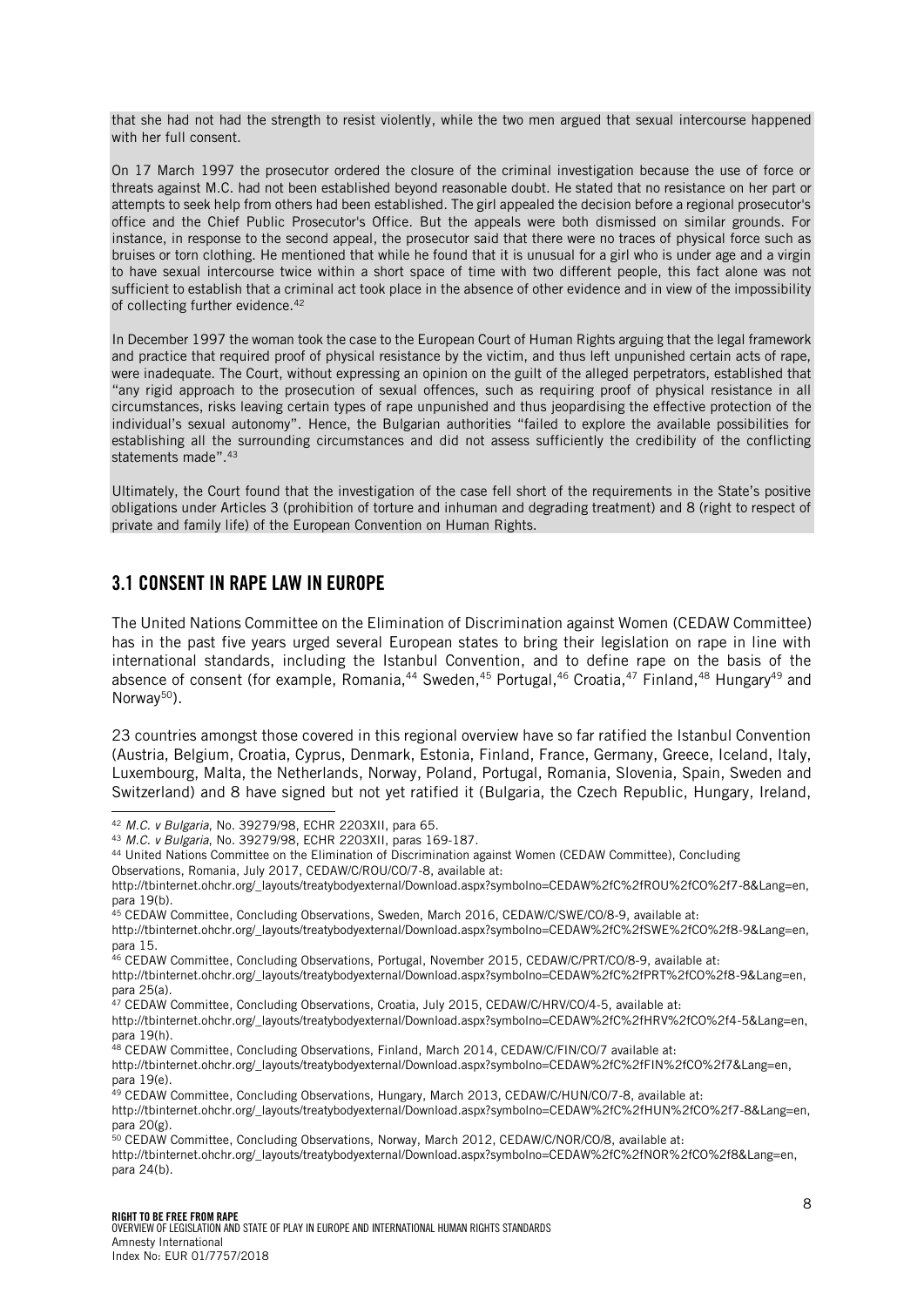Latvia, Lithuania, Slovakia, the United Kingdom). The European Union also signed the Convention in 2017. 51

| Ratified |                | Signed but not ratified yet |                 |  |  |  |
|----------|----------------|-----------------------------|-----------------|--|--|--|
| 1.       | Austria        | 1.                          | <b>Bulgaria</b> |  |  |  |
| 2.       | Belgium        | 2.                          | Czech Republic  |  |  |  |
| 3.       | Croatia        | 3.                          | Hungary         |  |  |  |
| 4.       | Cyprus         | 4.                          | Ireland         |  |  |  |
| 5.       | Denmark        | 5.                          | Latvia          |  |  |  |
| 6.       | Estonia        | 6.                          | Lithuania       |  |  |  |
| 7.       | Finland        | 7.                          | Slovakia        |  |  |  |
| 8.       | France         | 8.                          | United Kingdom  |  |  |  |
| 9.       | Germany        |                             |                 |  |  |  |
|          | 10. Greece     |                             |                 |  |  |  |
| 11.      | Iceland        |                             |                 |  |  |  |
| 12.      | Italy          |                             |                 |  |  |  |
|          | 13. Luxembourg |                             |                 |  |  |  |
| 14.      | Malta          |                             |                 |  |  |  |
| 15.      | Netherlands    |                             |                 |  |  |  |
| 16.      | Norway         |                             |                 |  |  |  |
|          | 17. Poland     |                             |                 |  |  |  |
|          | 18. Portugal   |                             |                 |  |  |  |
| 19.      | Romania        |                             |                 |  |  |  |
|          | 20. Slovenia   |                             |                 |  |  |  |
|          | 21. Spain      |                             |                 |  |  |  |
| 22.      | Sweden         |                             |                 |  |  |  |
| 23.      | Switzerland    |                             |                 |  |  |  |
|          |                |                             |                 |  |  |  |

Status of ratifications for states covered in this regional overview

Strikingly, in all of the countries covered in this overview that ratified the Istanbul Convention except for six (Belgium, which has had a consent-based definition since 1989, Cyprus, Germany, Iceland Luxembourg and Sweden) the legal definition of rape is not in line with the Istanbul Convention's consent-based standard. For example, in Denmark, which ratified it in 2014, the Parliament rejected a bill by the Red-Green Alliance proposing to amend the definition accordingly in April 2017, citing lack of evidence that a consent-based definition is needed. This is despite the fact that it is a recognized international human rights standard and that effecting this legislative change is indeed Denmark's obligation under the Convention. Several NGOs, including Amnesty, are currently advocating for the law to be changed accordingly. In Iceland and Sweden, the definitions of rape were amended in March and May 2018, respectively.<sup>52</sup> The reform in Sweden was sparked by several years of activism by women's rights groups. In Finland, a coalition of NGOs are currently collecting signatures in support of a citizens' proposal amending the definition of rape, to be put before Parliament.<sup>53</sup>

In Spain and Portugal, the governments separately announced in 2018 that they intend to change the legislation to recognize sex without consent as rape, both acting in response to widespread protests in the aftermath of high-profile gang rape cases in which the justice system failed the victims. In the case of Spain, five men accused of rape were found guilty of the lesser offence of sexual abuse, while in Portugal, the court gave a suspended sentence to two men for "sexual abuse of a person incapable of resistance". An additional source of outrage in both cases was the fact that the judges drew on negative

j <sup>51</sup> For updates on the status of signatures and ratifications, Council of Europe's website should be consulted regularly www.coe.int/en/web/conventions/full-list/-/conventions/treaty/210/signatures.

<sup>52</sup> Criminal Code (Sweden) *Brottsbalk* (1962: 700) as amended in 2018, chapter 6, www.lagen.nu/1962:700#K6; Amnesty International, "Sweden: New rape law is historic victory for #MeToo campaigners," 2018,

www.amnesty.org/en/latest/news/2018/05/sweden-new-rape-law-is-historic-victory-for-metoo-campaigners/. Criminal Code (Iceland), art 194, available at: www.althingi.is/lagas/nuna/1940019.html.

<sup>53</sup> www.suostumus2018.fi/.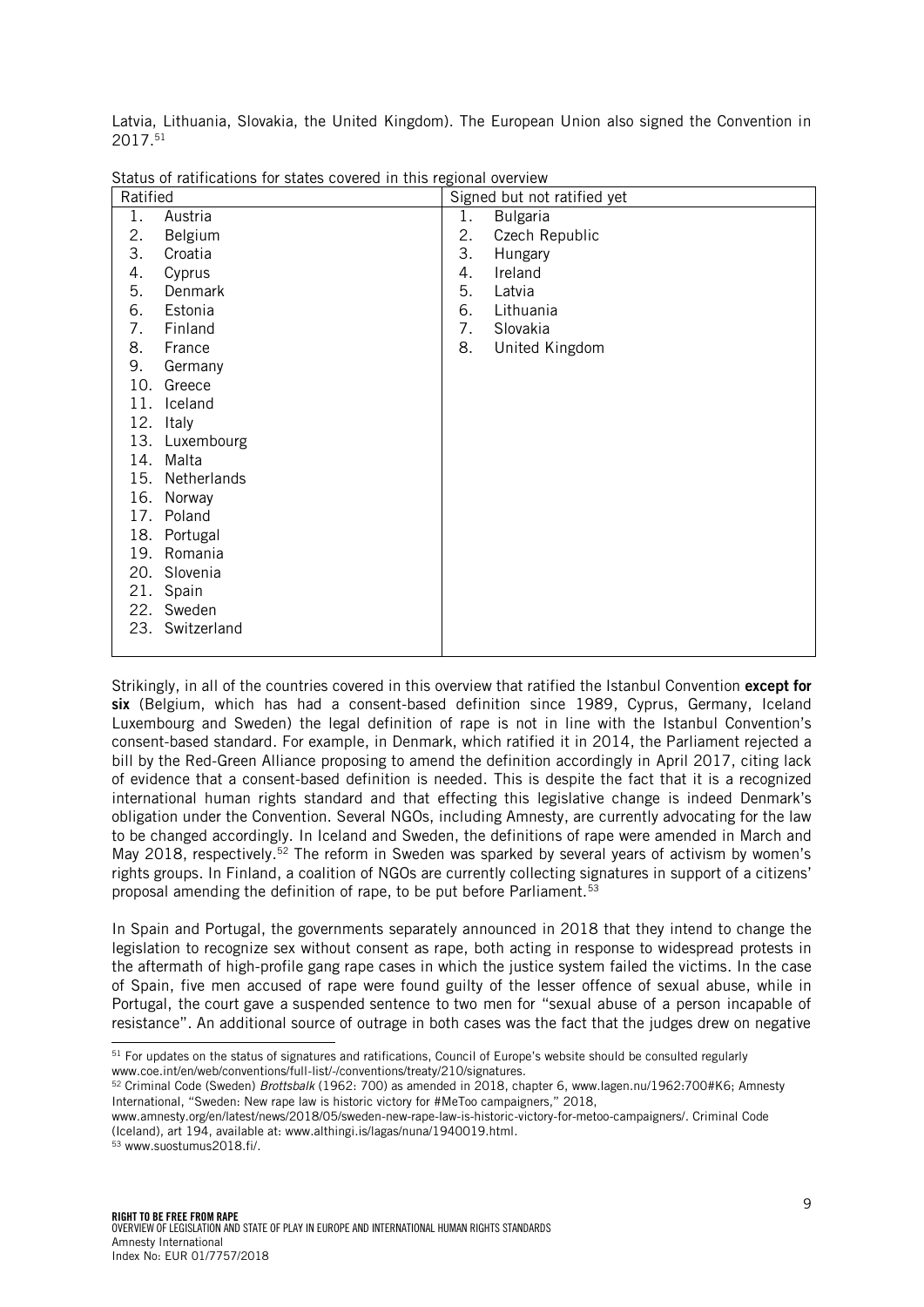stereotypes and retrogressive language, which in the case of Portugal was harmful to the victim in the text of their judgement. 54

Interestingly, Ireland and the countries comprising the United Kingdom (England and Wales, Scotland and Northern Ireland), all common law jurisdictions, all have consent-based definitions despite having only signed but not yet ratified the Istanbul Convention to date. Only six other EEA Member States – Belgium, Cyprus (whose laws are heavily based on English common law), Germany, Iceland, Luxembourg and Sweden – have consent-based definitions; however, issues with regard to some of these laws remain, as outlined below.

To summarize, out of the 31 European states covered in this overview (33 if counting the three jurisdictions within the United Kingdom), only ten define rape on the basis of absence of consent in their legislation: Ireland, England and Wales (one jurisdiction), Scotland, Northern Ireland, Belgium, Cyprus, Germany, Iceland, Luxembourg and Sweden. Considering that three of these jurisdictions are part of the United Kingdom, these could be counted as eight states in total.

In Germany, the legal definition of rape was changed to a consent-based one in November 2016. The requirement for the victim to physically resist in order for rape to be proven was also repealed.<sup>55</sup> Indeed, as noted, for instance in the 2017 Equality Now report, "law should never interpret a woman's lack of physical resistance to sexual violence as acquiescence in that violence."<sup>56</sup> The change has been dubbed a "no means no" law and now provides that both physical and verbal responses from the victim could lead to proving the lack of consent. The amended legislation, however, does not focus on the absence of consent as such but on the victim's expression of their refusal to engage in the sexual act. The "no means no" model is problematic as it implies the existence of consent by default, in every situation where there is no express refusal to engage in a sexual act, as opposed to interpreting consent as active participation and/or affirmative expression. According to this model, women consent to sex perpetually, unless they state otherwise.

In its 2017 Evaluation of Austria, when discussing the new offence of "violation of sexual integrity" (which covers sexual intercourse "against the will of a person" but is not classified as rape), the Group of Experts on Action against Violence against Women and Domestic Violence (GREVIO) responsible for monitoring the implementation of the Istanbul Convention, noted that "there is – however slight – a difference between sexual acts committed against the will of the victim (Austrian legislation), and nonconsensual sexual acts (the Convention). This means, for example, that the former may not allow for prosecution in cases where the victim remains passive but does not consent. For the act to be punishable under Austrian legislation, the victim must express her opposing will verbally or otherwise."<sup>57</sup> This observation can be extended to the new definition of rape under German law as well, so doubts remain whether the new German definition fully complies with Convention obligations.

#### <span id="page-9-0"></span>3.1.1 DEFINITION OF CONSENT IN LAW

l

No international or regional human rights instruments or standards provide a definition of consent and State Parties to, for instance, the Istanbul Convention, enjoy a margin of appreciation in this regard. The Explanatory Report to the Convention provides, at paragraph 193, that "… it is, however, left to the Parties to decide on the specific wording of the legislation and the factors that they consider to preclude

<sup>54</sup> www.elpais.com/politica/2018/07/10/actualidad/1531217547\_930023.html; Amnesty International Portugal, Amnesty International Portugal concerned about gender stereotypes in the ruling of Porto Court of Appeal" 2018,

www.amnistia.pt/amnistia-internacional-portugal-preocupada-com-acordao-que-contem-estereotipos-de-genero-com-mensagemprejudicial-as-vitimas-de-violencia-sexual/; www.publico.pt/2018/10/04/sociedade/noticia/governo-quer-alterar-leis-sobre-crimessexuais-1846186.

<sup>55</sup> Criminal Code (Germany), *Strafgesetzbuch in der Fassung der Bekanntmachung vom 13. November 1998 (BGBl. I S. 3322), das zuletzt durch Artikel 1 des Gesetzes vom 30. September 2017 (BGBl. I S. 3532) geändert worden ist*, art 177, available at: www.gesetze-im-internet.de/stgb/.

<sup>&</sup>lt;sup>56</sup> Equality Now, "The World's Shame. The Global Rape Epidemic. How Laws around the World are Failing to Protect Women and Girls from Sexual Violence", 2017, p 13.

<sup>57</sup> Group of Experts on Action against Violence against Women and Domestic Violence (GREVIO), "Baseline Evaluation Report Austria" 2017, para 141, available at:www.rm.coe.int/grevio-report-austria-1st-evaluation/1680759619.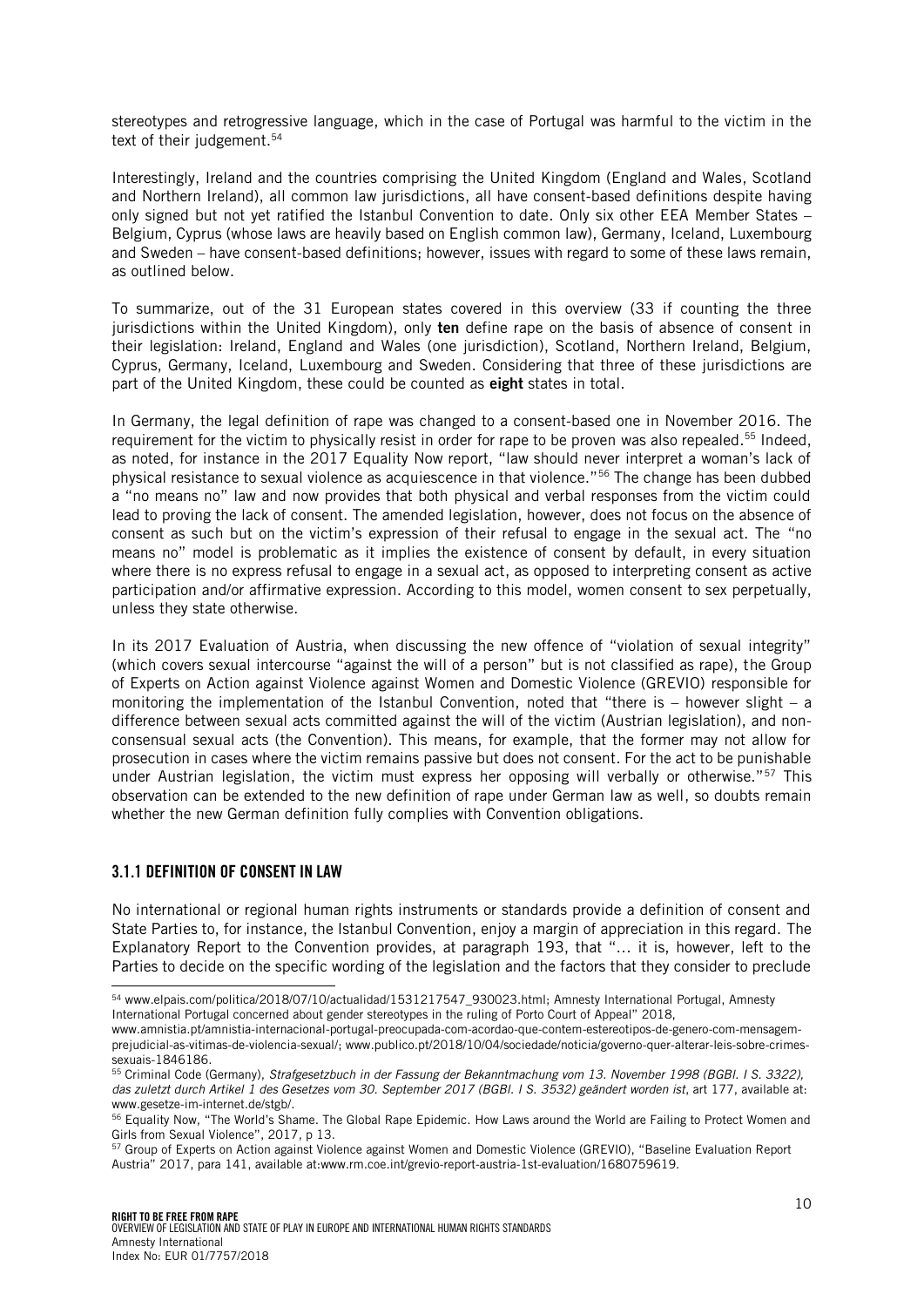freely given consent. Paragraph 2 [of Article 36 of the Convention] only specifies that consent must be given voluntarily as the result of the person's free will, as assessed in the context of the surrounding circumstances." 58

Some guidance on how to infer consent or lack thereof can be found at Rule 70 (Principles of evidence in cases of sexual violence) of the Rules of Procedure and Evidence of the International Criminal Court (whose mandate covers crimes committed during international armed conflict). It provides that:

(a) Consent cannot be inferred by reason of any words or conduct of a victim where force, threat of force, coercion or taking advantage of a coercive environment undermined the victim's ability to give voluntary and genuine consent;

(b) Consent cannot be inferred by reason of any words or conduct of a victim where the victim is incapable of giving genuine consent;

(c) Consent cannot be inferred by reason of the silence of, or lack of resistance by, a victim to the alleged sexual violence;

(d) Credibility, character or predisposition to sexual availability of a victim or witness cannot be inferred by reason of the sexual nature of the prior or subsequent conduct of a victim or witness.<sup>59</sup>

The 2010 CEDAW Committee decision in *Karen Tayag Vertido v The Philippines* also provides some guidance around assessing whether consent was given. The Committee recommended, citing the DESA Handbook for legislation on violence against women, that the respondent State enact a definition of sexual assault that either:

- requires the existence of "unequivocal and voluntary agreement" and requiring proof by the accused of steps taken to ascertain whether the complainant/survivor was consenting; or
- requires that the act takes place in "coercive circumstances" and includes a broad range of coercive circumstances.<sup>60</sup>

All of the common law jurisdictions in Europe (England and Wales, Scotland, Northern Ireland and Ireland) have definitions of consent embedded in the legislation.<sup>61</sup> In the Republic of Ireland, where rape has been defined as "sexual intercourse without consent" in legislation since 1981, a statutory definition of consent was introduced into law in February 2017. Section 48(9) of the Criminal Law (Sexual Offences) Act 2017 provides that: "(1) A person consents to a sexual act if he or she freely and voluntarily agrees to engage in that act" and provides a non-exhaustive list of circumstances in which it may be established that consent was not given. It also specifies that "(4) Consent to a sexual act may be withdrawn at any time before the act begins, or in the case of a continuing act, while the act is taking place" and that "(5) Any failure or omission on the part of a person to offer resistance to an act does not of itself constitute consent to that act". 62

In England and Wales, where consent has been defined in law since 2003, new guidance and toolkits for prosecutors and police were introduced by the Director of Public Prosecutions in January 2015. 63 The new guidance was intended as a clarification of the law and a reminder to prosecuting counsel that the 2003 law required them to ask defendants to explain how they obtained consent. It also stressed

<sup>&</sup>lt;sup>58</sup> Explanatory Report to the Council of Europe Convention on preventing and combating violence against women and domestic violence Istanbul, 2011, para 193.

<sup>&</sup>lt;sup>59</sup> International Criminal Court Rules of Procedure and Evidence, Second edition 2013, The Hague, available at: www.icccpi.int/iccdocs/pids/legal-texts/rulesprocedureevidenceeng.pdf.

<sup>60</sup> *Vertido v The Philippines*, CEDAW Communication 18/2008, UN Doc CEDAW/C/46/D/18/2008 (2010), para 8.9(b)(ii). <sup>61</sup> Section 74 Sexual Offences Act 2003 (England and Wales), available at: www.legislation.gov.uk/ukpga/2003/42/contents; Part 2: Consent and reasonable belief, Sexual Offences (Scotland) Act 2009, www.legislation.gov.uk/asp/2009/9/contents; Section 3 Sexual Offences (Northern Ireland) Order 2008, www.legislation.gov.uk/nisi/2008/1769/contents; Section 48(9) of the Criminal Law (Sexual Offences) Act 2017 (Ireland), www.irishstatutebook.ie/eli/2017/act/2/enacted/en/print.html. <sup>62</sup> Criminal Law (Sexual Offences) Act 2017, entered into force 27 March 2017.

<sup>63</sup> Crown Prosecution Service, "What is consent?" available at:

www.cps.gov.uk/publications/equality/vaw/what\_is\_consent\_v2.pdf; See also, "Rape and Sexual Offences Legal Guidance", www.cps.gov.uk/legal/p\_to\_r/rape\_and\_sexual\_offences/. Related media coverage: www.telegraph.co.uk/news/uknews/law-andorder/11375667/Men-must-prove-a-woman-said-Yes-under-tough-new-rape-rules.html?\_sm\_au\_=iVVPDZjVnnHQfH66; www.independent.co.uk/news/uk/crime/the-ddps-tough-new-rape-guidelines-what-are-they-and-why-are-they-so-important-10011603.html?\_sm\_au\_=iVVPDZjVnnHQfH66.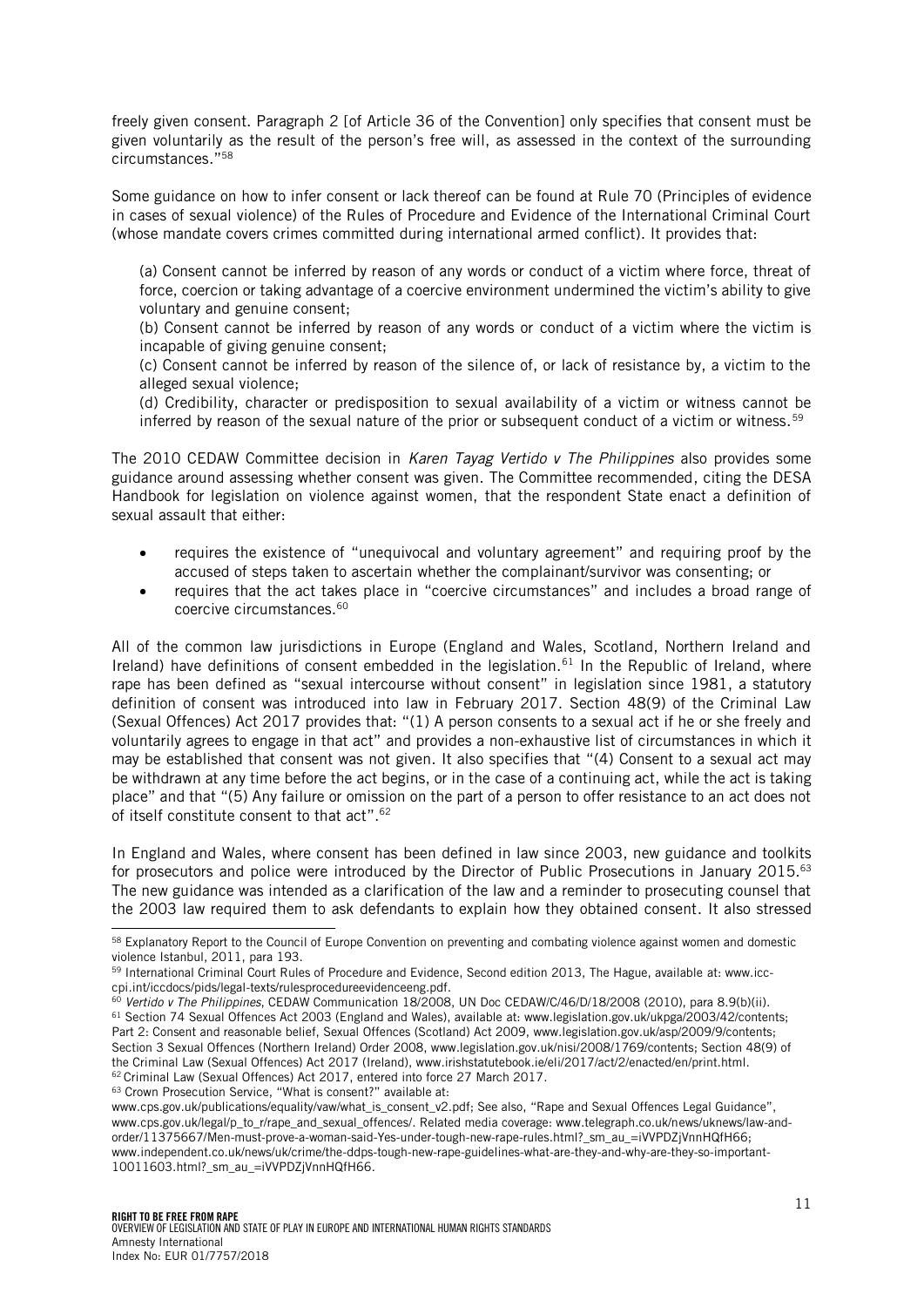the need for questioning the person's ability to consent in specific circumstances, for instance, if there was a possibility of mental health problems or learning difficulties, if the person was asleep, unconscious or incapacitated due to alcohol or drugs, or if there was financial or other dependency in the context of domestic violence or another relationship of power. The Director of Public Prosecutions for England and Wales Alison Saunders said at the time:

"These tools take us well beyond the old saying "no means no" - it is now well established

- that many rape victims freeze rather than fight as a protective and coping mechanism.
- We want police and prosecutors to make sure they ask in every case where consent is the issue
- how did the suspect know the complainant was saying "yes" and doing so freely and knowingly?"<sup>64</sup>

However, despite the law and policies being good on paper, the lack of understanding of consent, also among legal professionals, persists, and training and awareness-raising are vital for proper implementation, as shown by the 2018 investigation by the Guardian which revealed widespread shortcomings in rape prosecutions in England and Wales.<sup>65</sup>

### <span id="page-11-0"></span>3.2 FORCE-BASED DEFINITIONS IN EUROPE

The vast majority (23) of European countries investigated in the course of this scoping research have legal definitions of rape based on force, threat of force or coercion and not on lack of consent. These are: Austria, Bulgaria, Croatia, the Czech Republic, Denmark, Estonia, Finland, France, Greece, Hungary, Italy, Latvia, Lithuania, Malta, The Netherlands, Norway, Poland, Portugal, Romania, Slovakia, Slovenia, Spain, and Switzerland.

The 2013 EWL "Barometer on rape" notes some arguments frequently put forward in opposition to defining rape on the basis of lack of consent, for instance, that "it has sometimes also been denounced as difficult to prove and … may, in practice, result in the secondary victimization of the complainant/survivor by forcing the prosecution to prove beyond reasonable doubt that the complainant/survivor did not consent. In an attempt to avoid such secondary victimization, some countries have developed definitions of rape which rely on the existence of certain circumstances, rather than demonstrating a lack of consent."<sup>66</sup>

Some of the definitions found in the above-listed countries do refer to sexual acts against the person's will but require these to be accompanied by force or, for example, "taking advantage of the situation" (Estonia).<sup>67</sup> In others, force or threat-based definitions of rape also include circumstances when the victim is "deprived of the possibility of self-defence" (Bulgaria),<sup>68</sup> "unable to express his [*sic*] will" (Hungary) <sup>69</sup> or "incapable of resisting the act" (Denmark). 70

#### <span id="page-11-1"></span>3.2.1 "IT'S NOT RAPE"

In Finland, offences committed against persons between the ages of 16 and 18 by persons in charge in schools or institutions who use their position in planning or committing the offence are classified as sexual abuse and not as rape and carry lesser sentences (a fine or a maximum of four years' imprisonment).<sup>71</sup> Similarly, if the sexual act takes place in a hospital or a similar institution, when advantage is taken of the person's illness or disability or where there is a relationship of dependency,

http://www.cps.gov.uk/news/latest\_news/cps\_and\_police\_focus\_on\_consent\_at\_first\_joint\_national\_rape\_conference/.

j <sup>64</sup> "CPS and police focus on consent at first joint National Rape Conference", 28 January 2015, available at:

<sup>65</sup> www.theguardian.com/law/2018/sep/26/rape-prosecutions-plummet-crown-prosecution-service-police.

<sup>66</sup> EWL "Barometer on Rape", 2013, p 7.

<sup>67</sup> Criminal Code (Estonia) as amended in 2017, art 141, available at: www.legislationline.org/documents/section/criminal-codes.

<sup>&</sup>lt;sup>68</sup> Criminal Code (Bulgaria) as amended in 2015, art 152(1)(1), available at: https://pravatami.bg/zakoni/nakazatelen-kodeks.

<sup>69</sup> Criminal Code (Hungary), Act C of 2012, Article 197(1)(b), available at: www.refworld.org/docid/4c358dd22.html.

<sup>70</sup> Criminal Code (Denmark) 2016, *Bekendtgørelse af straffeloven 2016,* Chapter 24, Section 216(2), available at:

www.retsinformation.dk/Forms/R0710.aspx?id=192080.

 $^{71}$  Criminal Code (Finland) as amended in 2015, Section 5, available at: www.legislationline.org/documents/section/criminalcodes/country/32.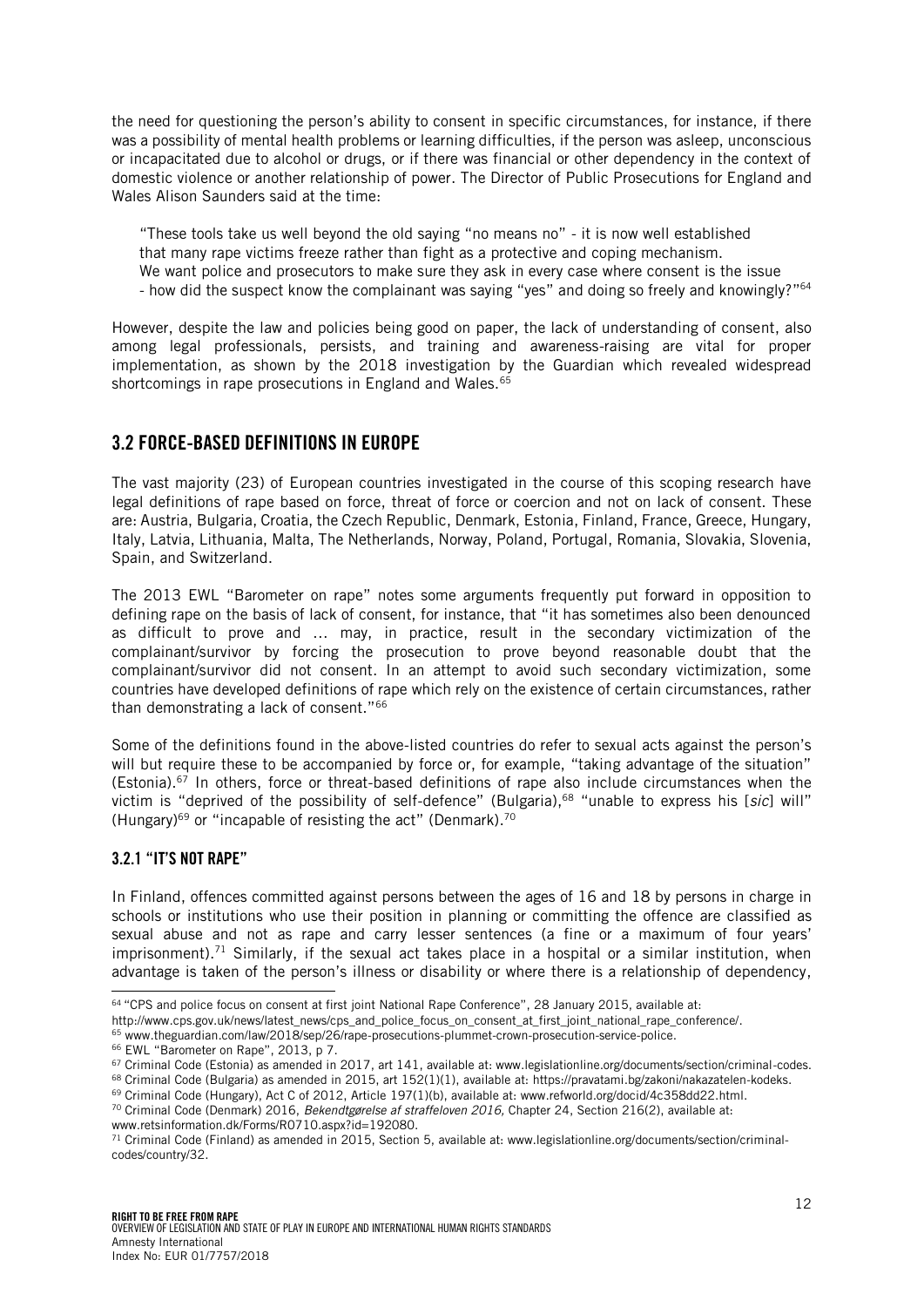the act is classified as sexual abuse. Through long-term, targeted advocacy, Amnesty Finland has succeeded in changing certain other problematic legislative provisions. For instance, the classification as "sexual abuse" of sexual violence when the victim was unable to express consent (due to disability, intoxication or sleep) was repealed in 2011. In 2014 provisions on "lesser degree rape" or "coercion into sexual intercourse" were repealed.

While the definition of rape requires lack of consent to be accompanied by force in Croatia,<sup>72</sup> since the entry into force of certain amendments to its Criminal Code in 2013, the country also distinguishes another offence of "sexual intercourse without consent". This is highly problematic as it classifies sex without consent not as rape but as a lesser offence, carrying a lower maximum penalty of five years (as opposed to 10 years for rape).<sup>73</sup> The provisions were criticized by the CEDAW Committee in 2015.<sup>74</sup> In their shadow report to the Committee, women's rights organizations BaBe and Ženska Soba (Women's Room - Centre for Sexual Rights), referred to a 2013 case illustrating how damaging to access to justice this differentiation is. In the case described in the report, the gang rape of a minor was qualified as "sexual intercourse without consent" due to the victim being unconscious and under the influence of alcohol and thus unable to consent. The NGOs reported that following public outrage and pressure from institutions and organizations, the classification of the offence was changed to rape.<sup>75</sup> In Austria, a similar differentiation was introduced into law, with effect from January 2016. While rape is still defined based on force, threat, or deprivation of liberty and punishable by imprisonment of between one and 10 years and more, if there are aggravating circumstances, $^{76}$  the legislative amendment introduced the lesser offence of "sexual intercourse against the person's will", punishable by imprisonment of up to two years.<sup>77</sup>

#### <span id="page-12-0"></span>3.3 MARRIAGE EXEMPTION

Under the Istanbul Convention, parties are obliged to "take the necessary legislative or other measures to ensure that the provisions of paragraph 1 [*criminalization of sexual violence, Article 36*] also apply to acts committed against former or current spouses or partners as recognized by internal law."<sup>78</sup>

In Denmark, the provision whereby if the perpetrator and the victim got married, the perpetrator was eligible for a lesser sentence or acquittal was repealed as late as 2013, following advocacy efforts, including Amnesty's. In Bulgaria, a similar provision (Art 158) was repealed even more recently, in 2015. In March 2018, the Greek Parliament adopted legislation ratifying the Istanbul Convention and harmonizing certain parts of national legislation with it. Sparked by joint advocacy by Amnesty International and nine Greek NGOs, the Parliament repealed the "marriage as settlement" provision.<sup>79</sup> The repealed article 339(3) of the Greek Criminal Code provided (in relation to "seduction of minors" and "indecent acts" performed on children under 15) that: "If a wedding was performed between the perpetrator and the victim, no criminal prosecution will be exercised and if such has been instituted, it is declared inadmissible." 80

l <sup>72</sup> Criminal Code (Croatia) as amended in 2012, *Kazneni zakon*, art 153, available at:

www.wipo.int/wipolex/en/text.jsp?file\_id=421367.

<sup>73</sup> Criminal Code (Croatia) as amended in 2012, *Kazneni zakon*, art 152(1).

<sup>74</sup> CEDAW, Concluding Observations, Croatia, July 2015, CEDAW/C/HRV/CO/4-5, available at:

http://tbinternet.ohchr.org/\_layouts/treatybodyexternal/Download.aspx?symbolno=CEDAW%2fC%2fHRV%2fCO%2f4-5&Lang=en, para 18(h).

 $75$  Croatia: Submission to the Committee on the Elimination of Discrimination against Women for the 61st Session (July 6th -July 24th 2015). Shadow report by BaBe and Ženska Soba, p 7, available at:

http://tbinternet.ohchr.org/\_layouts/treatybodyexternal/Download.aspx?symbolno=INT%2fCEDAW%2fNGO%2fCRO%2f20854&La ng=en.

<sup>&</sup>lt;sup>76</sup> Criminal Code (Austria) 1974 as amended, art. 201, available at: www.legislationline.org/documents/section/criminal-codes.

<sup>77</sup> Criminal Code (Austria) 1974 as amended, art. 205a.

<sup>78</sup> Istanbul Convention, art 36(3).

<sup>79</sup> Amnesty International Greece, "10 organizations request the Minister of Justice to remove the 'marriage as settlement' provision", 2018: www.amnesty.gr/news/articles/article/21284/10-organoseis-kaloyn-ton-ypoyrgo-dikaiosynis-na-katargisei-tidiataxi; Amnesty International made a submission on the bill before it was tabled to Parliament, see:

[www.amnesty.gr/news/articles/article/21309/ellada-sholia-gia-proteinomeno-nomoshedio-gia-tin-epikyrosi-tis-symvasis;](http://www.amnesty.gr/news/articles/article/21309/ellada-sholia-gia-proteinomeno-nomoshedio-gia-tin-epikyrosi-tis-symvasis) Law 4531/2018 on the Ratification of the Istanbul Convention, www.e-nomothesia.gr/law-news/demosieutheke-phek-nomos-4531- 2018.html.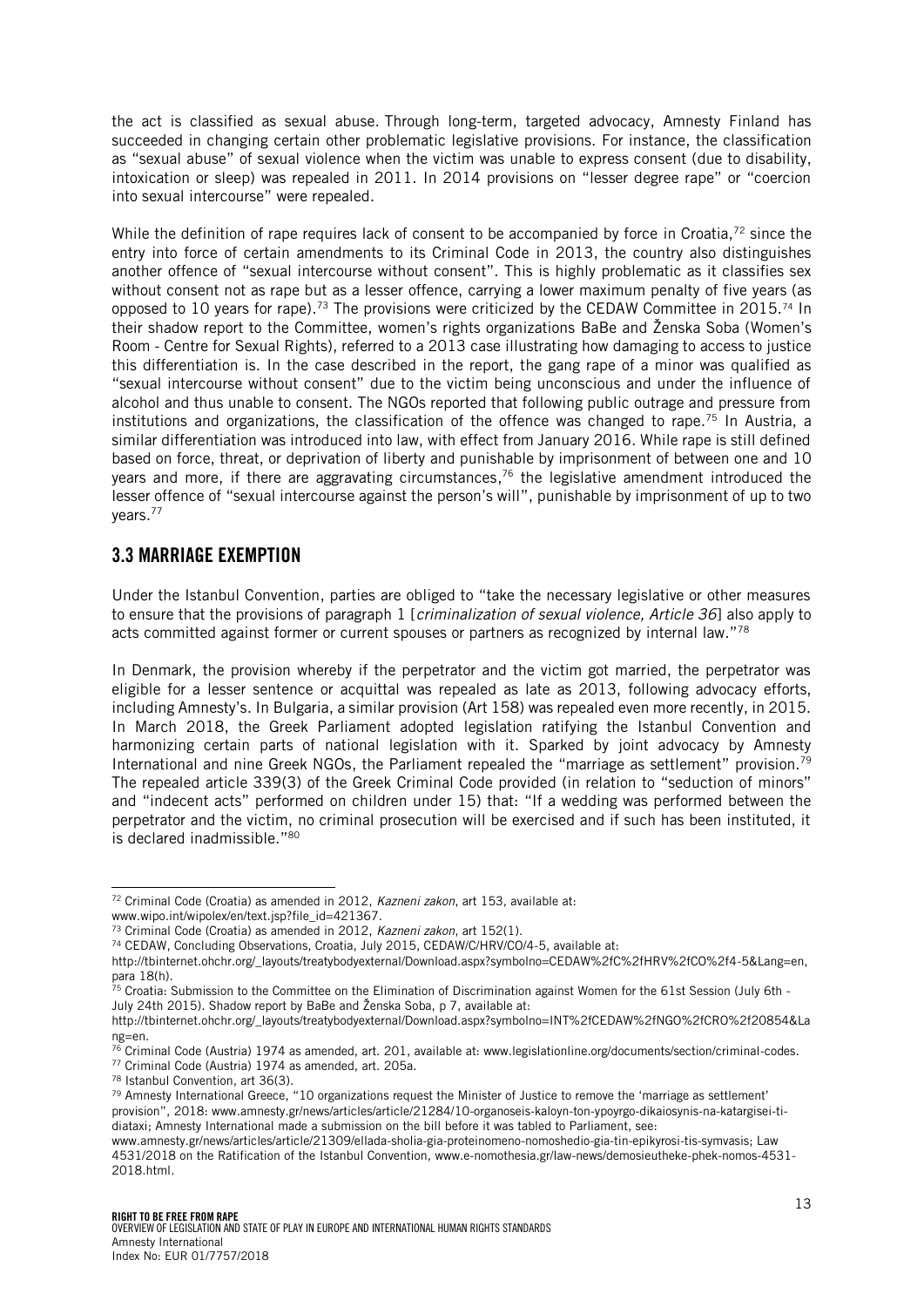### <span id="page-13-0"></span>3.4 CRIMES AGAINST "HONOUR" AND "MORALITY"

Under international human rights law, rape and other non-consensual acts of sexual nature should be criminalized and defined as crimes against a person's bodily integrity and sexual autonomy<sup>81</sup> as opposed to crimes against morality, public decency, honour or the family and society.<sup>82</sup>

In several European countries, rape and sexual violence laws are still framed in terms of crimes related to "honour" or "morality" as opposed to bodily integrity or sexual autonomy. In Malta, for example, sexual offences fall under the chapter of "Crimes affecting the good order of families". However, the previously used subtitle of "Crimes against the peace and honour of families, and against morals" was changed to "sexual offences".<sup>83</sup> Rape falls under "crimes against the order of families and public morals" in Belgium<sup>84</sup> and Luxembourg,  $85$  offences against "public morals" in the Netherlands  $86$  and "decency" in Poland (where, however, the title of the relevant chapter also refers to "sexual freedom").<sup>87</sup>

The 2017 Equality Now report points out that through using "honour" or "morality" framing of sexual offences, such laws:

- Risk denial of justice to the complainant;
- Risk creating a hierarchy of more or less "worthy" survivors;
- Foster an environment supporting the control of women's bodies and women's lives;
- Foster an environment which exonerates perpetrators of sexual and other violence against women and transfer the blame onto the complainant;
- Perpetuate the notion of women as bearers of the "morality" of a society.<sup>88</sup>

# <span id="page-13-1"></span>4. BARRIERS TO ACCESS TO JUSTICE. PRELIMINARY FINDINGS ON PRACTICE

# <span id="page-13-2"></span>4.1 QUALITY OF INVESTIGATIONS

International law and standards require states to ensure that the responsible law enforcement agencies respond to all forms of violence promptly and appropriately<sup>89</sup> and engage adequately in the prevention

- 86 Criminal Code (The Netherlands), Act of 3 March 1881, Part XIV, available at:
- www.legislationline.org/documents/section/criminal-codes.
- <sup>87</sup> Criminal Code (Poland) 1997, *Kodeks karny*, Dz.U. 1997 Nr 88 poz. 553, Chapter XXV, available at:
- www.legislationline.org/documents/section/criminal-codes/country/10.

l <sup>81</sup> See Istanbul Convention, art 36 (1), CEDAW Committee, General Recommendation 35, para 33; *Vertido v The Philippines*, CEDAW Communication 18/2008, UN Doc CEDAW/C/46/D/18/2008 (2010), para 8.9(b)(ii); See also Handbook for Legislation on Violence against Women. United Nations Entity for Gender Equality and the Empowerment of Women; 2012, p 24; available at: www.unwomen.org/en/digital-library/publications/2012/12/handbook-for-legislation-on-violence-against-women.

<sup>82</sup> UN Handbook for Legislation on Violence against Women. United Nations Entity for Gender Equality and the Empowerment of Women; 2012, p 12, available at: www.unwomen.org/en/digital-library/publications/2012/12/handbook-for-legislation-onviolence-against-women.

<sup>83</sup> Criminal Code (Malta) 2016, Title VII, available at: www.legislationline.org/documents/section/criminal-codes.

<sup>84</sup> *Code Pénal (Belgique), 8 juin 1867, Titre VII,* available at:

www.ejustice.just.fgov.be/cgi\_loi/loi\_a1.pl?language=fr&caller=list&cn=1867060801&la=f&fromtab=loi&tri=dd+as+rank#LNKR 0127.

<sup>85</sup> *Code Pénal* (*en vigueur dans le Grand-Duché de Luxembourg) Titre VII,* available at:

www.legislationline.org/documents/section/criminal-codes.

<sup>88</sup> Equality Now, "The World's Shame. The Global Rape Epidemic. How Laws around the World are Failing to Protect Women and Girls from Sexual Violence", 2017, p 22.

<sup>89</sup> UN Handbook for Legislation on Violence against Women, 2012, p 34-36; See also Istanbul Convention, art 50(1); CEDAW General Recommendation, para 38 (b).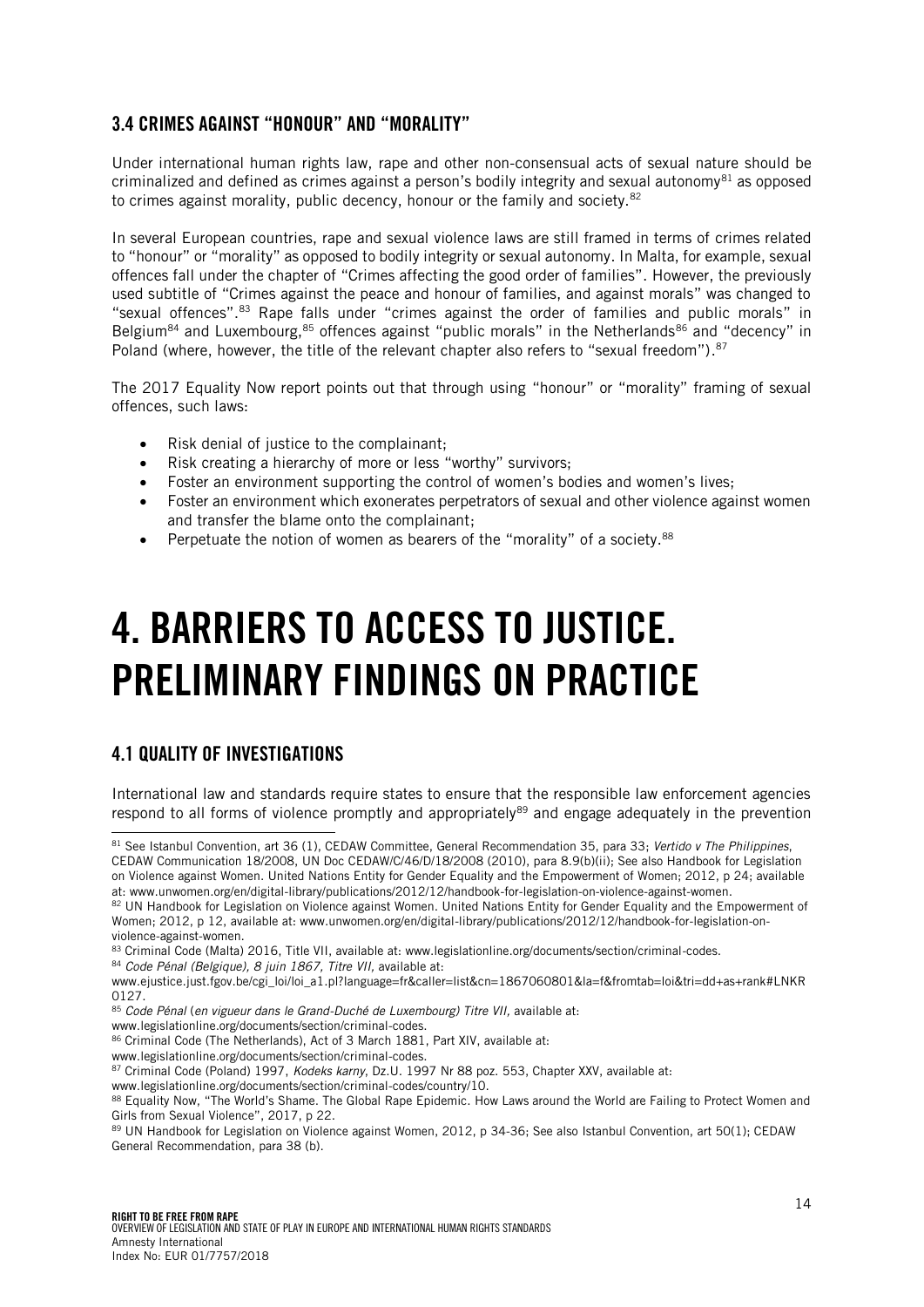and protection against all forms of violence, including the employment of preventive operational measures and the collection of evidence.<sup>90</sup>

The quality of police investigations can be a significant barrier to access to justice for rape survivors. In Norway, investigative failings at the police investigation stage were recently identified as one of the most serious challenges in rape prosecutions following a 2016 review of 275 nationally reported rape cases by the Director of Public Prosecutions. The review pointed especially to weaknesses in the initial phase of police investigations in the country, where the necessary steps to secure evidence are not always taken. In 20% of cases reviewed, relevant evidence from mobile phones was not secured; in 21% of the cases, photos from the crime scene were not taken; and in 20% additional witnesses should have been questioned. Additionally, the use of coercive measures was rarely considered, even though it was a relevant factor in 63% of the cases.<sup>91</sup>

### <span id="page-14-0"></span>4.2 LENGTH OF PROCEEDINGS

The Istanbul Convention requires that "investigations and judicial proceedings in relation to all forms of violence covered by the scope of this Convention are carried out **without undue delay** while taking into consideration the rights of the victim during all stages of the criminal proceedings". <sup>92</sup> In *P.M. v Bulgaria*, a case in which it took the authorities 15 years to investigate a teenager's rape, the European Court of Human Rights has ruled that the ineffectiveness of the investigation constituted a violation of Article 3 of the European Convention on Human Rights (prohibition of inhuman and degrading treatment) under its procedural limb.<sup>93</sup>

In England, Ireland, Northern Ireland and the Netherlands, experts working directly with sexual violence survivors - interviewed by Amnesty International during the scoping research - indicated that the length of proceedings (estimated at around two years in Ireland and England and between one and a half and three years in Northern Ireland) was extremely frustrating for those affected. <sup>94</sup> Victims often decide not to pursue legal routes as they are aware of the length of the legal process and unwilling to put themselves through years of uncertainty and secondary traumatisation. The knowledge that one has to remember the minute details of their assault for years to come for a day in court in several years' time (if they are "lucky" enough to get one at all), while trying to heal and move on, can be a significant barrier for victims. 95

### <span id="page-14-1"></span>4.3 VICTIM PROTECTION DURING THE LEGAL PROCESS

The United Nations Handbook for Legislation on Violence against Women provides useful recommendations with respect to victim protection during legal proceedings related to sexual violence.<sup>96</sup> These include, for example, free legal aid especially in criminal proceedings; support in court, including being accompanied and represented by a specialized survivors' service, as well as measures such as not having to meet the defendant when appearing in court, *in camera* proceedings or testifying through video link.<sup>97</sup> The Handbook also recommends that evidence of survivors' past sexual history should never be introduced into criminal or civil proceedings. 98

While the scope of this overview does not allow for a detailed investigation of practices in all countries of the region, some limited findings from the scoping research interviews may be useful. For example,

l <sup>90</sup> Istanbul Convention, art 50(2); CEDAW General Recommendation 35, para 38 (b).

<sup>91</sup> See Amnesty International's submission to the United Nations Committee on the Elimination of Discrimination against Women, October 2017, p 5, www.amnesty.org/en/documents/eur36/7102/2017/en/.

<sup>92</sup> Istanbul Convention, art 49(1).

<sup>93</sup> *P.M. v Bulgaria*, No. 49669/07, ECHR 028 (2012), 24 January 2012.

<sup>94</sup> Interviews conducted in England, Ireland, Northern Ireland and the Netherlands between May and September 2017.

<sup>95</sup> Interview with Amnesty International, Belfast, 20 July 2017.

<sup>96</sup> United Nations Department of Economic and Social Affairs, Division for the Advancement of Women, "Handbook for Legislation on Violence against Women" ST/ESA/329, 2009.

<sup>97</sup> United Nations Department of Economic and Social Affairs, Division for the Advancement of Women, "Handbook for Legislation on Violence against Women" ST/ESA/329, 2009, p 40.

<sup>98</sup> United Nations Department of Economic and Social Affairs, Division for the Advancement of Women, "Handbook for Legislation on Violence against Women" ST/ESA/329, 2009, p 43.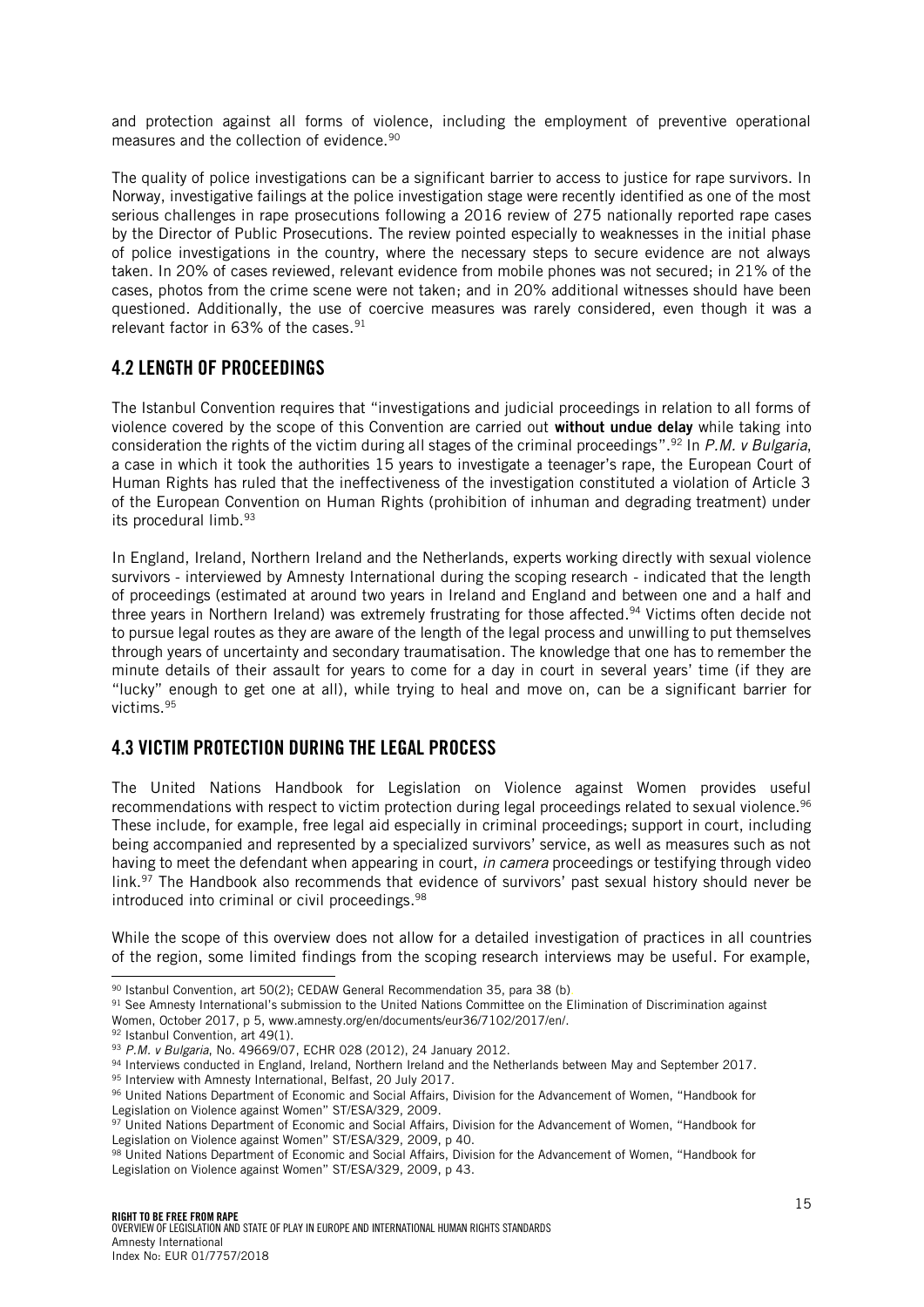in Ireland and Northern Ireland, staff or volunteers of the partially state-funded rape crisis centres or victim support units can accompany survivors to the police station or court, and in fact often prepare them for the court proceedings. An example of good practice from Scotland was cited by interviewees in Northern Ireland. In April 2017, a legislative amendment there introduced a duty on judges to provide jury instructions on rape myths and preconceptions in cases where there was a delay in reporting and when there was no physical resistance or force. <sup>99</sup> Amnesty International's *Case Closed* report found that in all the Nordic countries investigated (Denmark, Finland, Norway and Sweden) survivors had access to free complainant's counsel $^{100}$  and a similar practice appears to be in place in the Netherlands. $^{101}$ 

#### *Y. v Slovenia: The limits of cross-examinations to protect women*

In 2010 a woman filed an application against Slovenia with the European Court on Human Rights arguing that the criminal proceedings to respond to her complaint of sexual assaults against her had been unreasonably delayed and exposed her to traumatic experiences interfering with her personal integrity.<sup>102</sup>

The woman who was born in Ukraine but was living in Slovenia since 2000, alleged that when she was 14 years old, a male family friend forced her to engage in oral sex and sexual intercourse on various occasions between July and December 2001. Her mother reported the events and the girl was first questioned by the police in July 2002. Following unsuccessful attempts to obtain information from the police about the progress of the investigation, the mother complained to the State Prosecutor's Office who in August 2003 lodged a request for a judicial investigation. In September 2006 the Maribor District Prosecutor's Office charged the man with the sexual assault of a child below the age of 15. The trial lasted almost two years. Based on a medical report that contradicted some of the woman's assertions, the court applied the principle that any reasonable doubt should benefit the accused (*in dubio pro reo*) and the man was acquitted.

The European Court on Human Rights did not comment on the guilt or innocence of the man but found that the authorities had failed to provide the woman with the necessary protection in breach of Article 8 of the European Convention of Human Rights. The Court acknowledged that the authorities had taken a number of measures to prevent the woman from being traumatized further, such as excluding the public from the trial and having the defendant removed from the courtroom when she gave her testimony. However, these measures had been insufficient to ensure her protection. In the Court's opinion the fact that the woman's questioning stretched over four hearings held over seven months in itself raised concerns. The Court also examined the two hearings where the man personally cross-examined the woman. In one of them, the man asked the woman over a hundred questions asking her to confirm that she could cry on cue, that she had actively sought his company and that she had confided in him that she wished to dominate men sexually. He also claimed that the charges of rape were fabrications by her mother, asking then several questions about her, including her knowledge of Slovene and personal relationships. In addition, on three occasions the court ordered a short recess due to the woman's agitation and crying. After one of these recesses the man asked her whether she would feel better if they all went to dinner, just as they used to, and maybe then she would not cry so much.<sup>103</sup>

The Court argued that while the defence had to be allowed a certain leeway to challenge the reliability and credibility of the woman and to reveal possible inconsistencies in her statement, cross-examination should not be used as a means of intimidating or humiliating witnesses. The Court said that "questions and remarks suggesting, without any evidentiary basis, that the applicant could cry on cue in order to manipulate people, that her distress might be eased by having dinner with him, or that she had confided in him her desire to dominate men, were not aimed only at attacking the applicant's credibility, but were also meant to denigrate her character". In addition, the Court stated that "the offensive insinuations about the applicant also exceeded the limits of what could be tolerated for the purpose of enabling him to mount an effective defence adding that the wide scope of the cross-examination afforded to the man was a distressing experience for the woman."<sup>104</sup>

The Court also held that there had been a violation of the State's procedural obligations under Article 3 (prohibition of inhuman or degrading treatment) of the Convention, finding in particular that, while it was impossible to speculate

www.amnesty.org/en/documents/ACT77/001/2010/en, p 17. The full 2008 report is available on request.

j

<sup>99</sup> Interview with Amnesty International, Belfast, 21 July 2017. See, Abusive Behaviour and Sexual Harm (Scotland) Act 2016, Chapter 1, S. 288DA and 288DB, available at: www.legislation.gov.uk/asp/2016/22/part/2/chapter/1/enacted. See also coverage of the Rape Crisis Scotland campaign that preceded the change: www.bbc.co.uk/news/uk-scotland-scotland-politics-39182779. 100 Amnesty International "Case Closed. Rape and Human Rights in the Nordic Countries. Summary Report" 2010, available at:

<sup>101</sup> Interview with Amnesty International, Amsterdam, 23 May 2017; Interview with Amnesty International, Utrecht, 24 May 2017.

<sup>102</sup> *Y. v Slovenia*, No. 41107/10, 28 May 2015.

<sup>103</sup> *Y. v Slovenia*, No. 41107/10, 28 May 2015, paras 34-37.

<sup>104</sup> *Y. v Slovenia*, No. 41107/10, 28 May 2015, para 108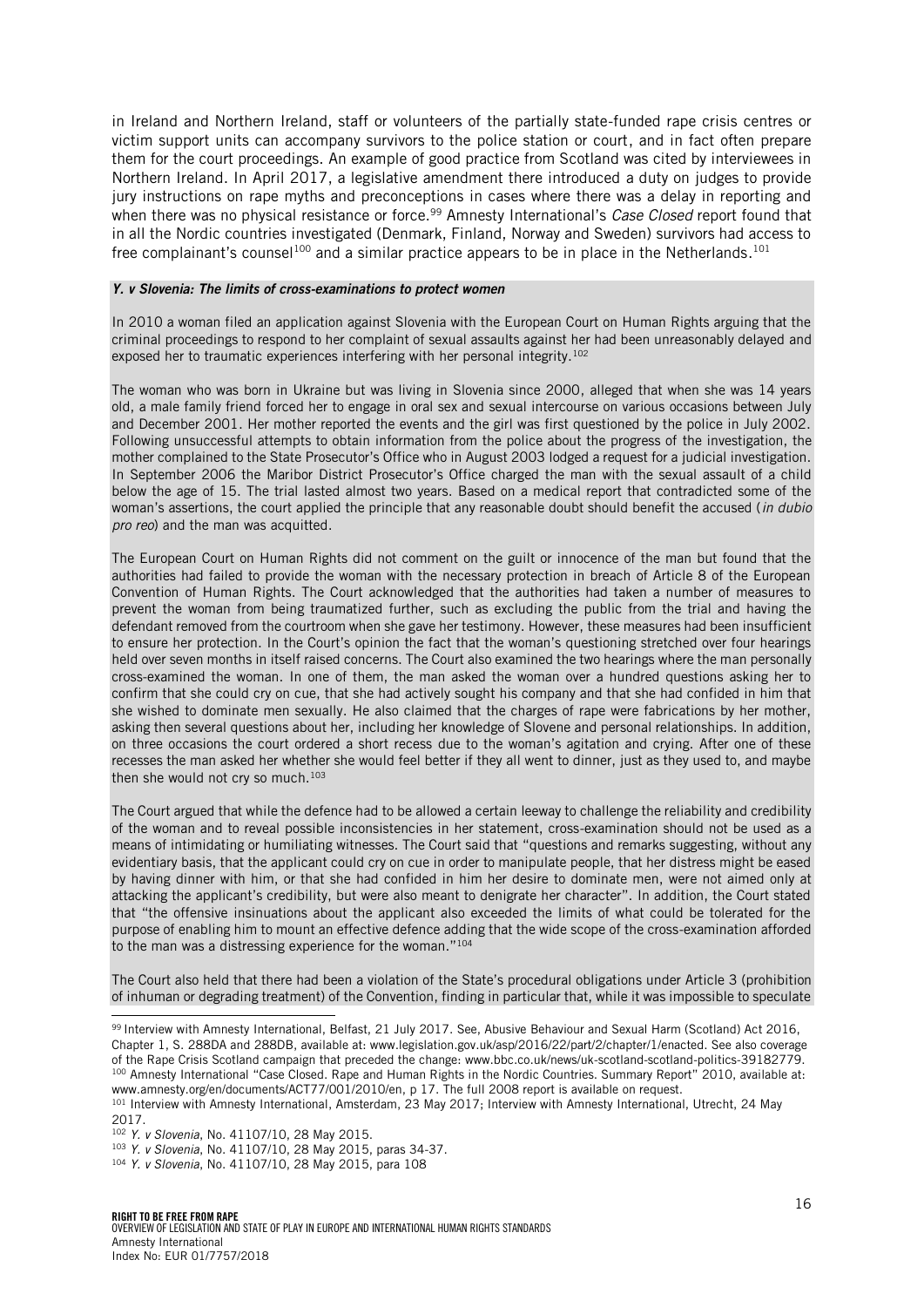about why it took more than seven years between the applicant's lodging her complaint and the outcome of the proceedings, such a delay could not be reconciled with the requirements of promptness.

### <span id="page-16-0"></span>4.4 TRAINING OF POLICE, PROSECUTORS, JUDGES, FIRST RESPONDERS

In order to ensure adequate prevention and protection against all forms of violence, states must provide appropriate training for the relevant professionals dealing with victims or perpetrators of all acts of violence in prevention and detection of such violence, comprehensive and appropriate handling of referrals, gender equality and intersectional discrimination, and the needs and rights of victims with the view of preventing "secondary victimization".<sup>105</sup>

Continuous training of law enforcement officers, prosecutors and judges, as well as law students as future law professionals, was identified by experts and practitioners interviewed in the course of the scoping research as an area that could improve women's access to justice for rape. Even in the Netherlands, which has 800 specialized sexual assault detectives, lawyers interviewed by Amnesty International identified police training as an important area for improvement.<sup>106</sup> Training and awareness raising amongst first responders (for example, GPs, nurses and other medical professionals) was also mentioned.<sup>107</sup>

Issues around communication with the police once a case has been reported have also been raised in the course of the scoping research and included infrequent and insufficient updates, with survivors often not being informed about the progress of the investigation or the next steps in their case for long periods of time. <sup>108</sup> Survivors' suggestions for improvement in this area as quoted by one frontline professional interviewed included receiving copies of all relevant paperwork and a timeline for their case from the police.<sup>109</sup>

A 2016 case from Cyprus illustrates well that barriers to accessing justice for rape often persist despite legislation being in line with human rights standards and based on lack of consent. In this case, a woman was gang raped by two men. The Cypriot Supreme Court reduced their sentence from 12 to 10 years on the basis that, amongst other grounds, there were no signs of physical violence. In the words of the Court, cited in an English translation, "excessive violence was not used to force the victim, but just threats and a slap". <sup>110</sup> The ruling sparked protests and criticism.

# <span id="page-16-1"></span>4.5 SURVIVOR SUPPORT

l

Under international human rights law, states have a duty to provide effective remedies, including appropriate support services to facilitate survivors' physical and psychological rehabilitation.<sup>111</sup> Under the Istanbul Convention, states are required to facilitate survivors' recovery from violence<sup>112</sup> through, for instance, ensuring sufficient access to support services such as rape crisis centres.<sup>113</sup> With regard to accessibility, the 2008 Final Activity Report of the Council of Europe Task Force to Combat Violence against Women recommended that one rape crisis centre be available per 200,000 women and one

mail.com/2016/07/18/protest-rape-sentence-reduction/.

<sup>105</sup> Istanbul Convention, art 15(1); CEDAW General Recommendation 35, para 38 (b).

<sup>106</sup> Interview with Amnesty International, Amsterdam, 23 May 2017; Interview with Amnesty International, Utrecht, 24 May 2017.

<sup>&</sup>lt;sup>107</sup> Interviews conducted in the Netherlands and Northern Ireland, May - July 2017.

<sup>108</sup> Interviews conducted in Ireland and Northern Ireland, England and Wales, July - September 2017.

<sup>109</sup> Interview with Amnesty International, Belfast, 21 July 2017.

<sup>&</sup>lt;sup>110</sup> Cyprus Mail Online, Protest over rape sentence reduction, 18 July 2016, available at: www.cyprus-

<sup>111</sup> General Recommendation No. 35 on gender-based violence against women, updating general recommendation No. 19, UN. Doc. CEDAW/C/CG/35, 2017, paras 23, 24 (b), 26 (a), (b), 43, 46 and 47.

<sup>112</sup> Istanbul Convention, art 20. See also General Recommendation No. 35 on gender-based violence against women, updating general recommendation No. 19, UN. Doc. CEDAW/C/CG/35, 2017, para 40 (c). See also Handbook for Legislation on Violence against Women. United Nations Entity for Gender Equality and the Empowerment of Women; 2012, p 29, available at: www.unwomen.org/en/digital-library/publications/2012/12/handbook-for-legislation-on-violence-against-women.

<sup>113</sup> Istanbul Convention, art 25. See also General Recommendation No. 35 on gender-based violence against women, updating general recommendation No. 19, UN. Doc. CEDAW/C/CG/35, 2017, para 40 (c). See also Handbook for Legislation on Violence against Women. United Nations Entity for Gender Equality and the Empowerment of Women; 2012, p 30.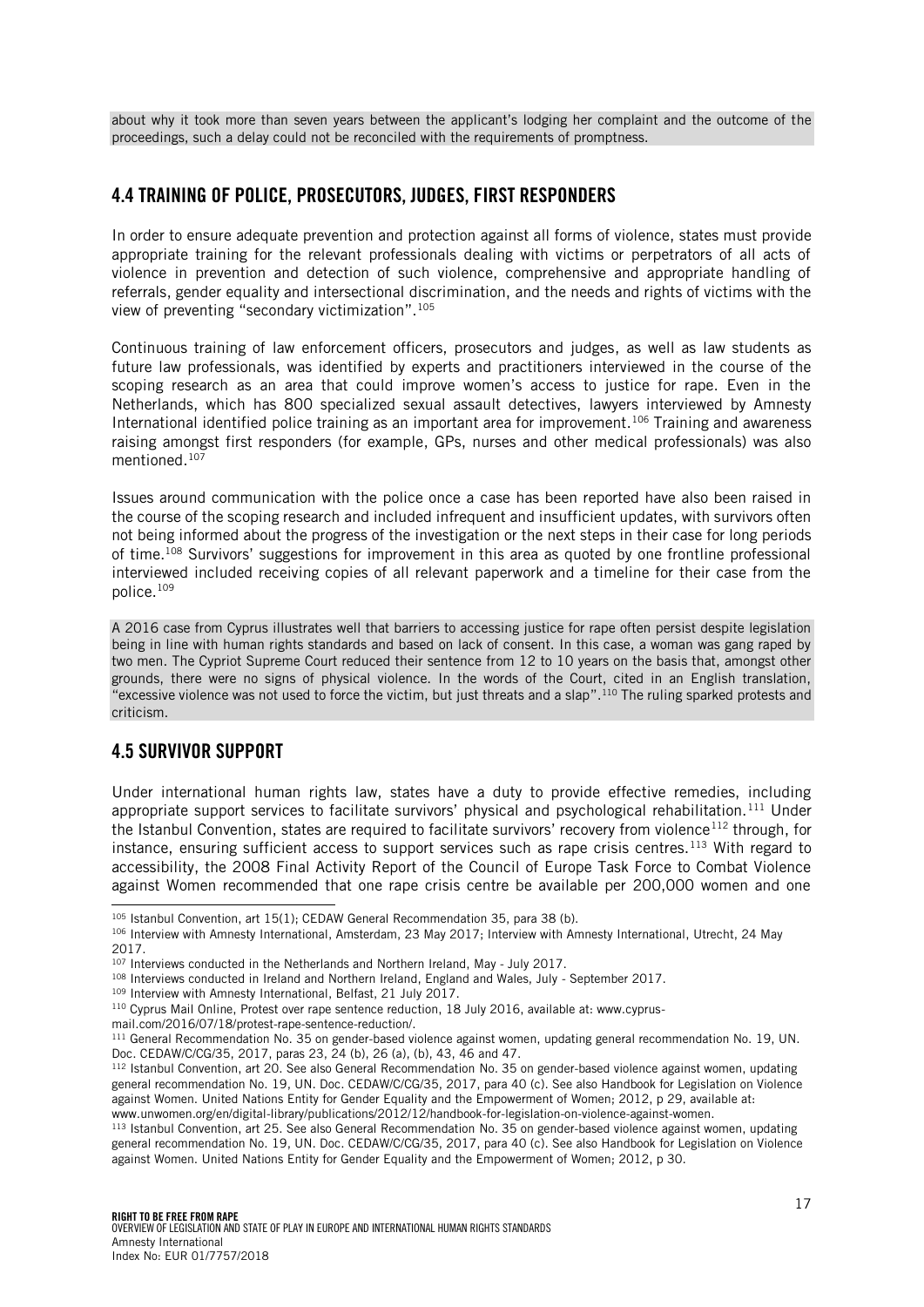counselling centre per 50,000, with an adequate geographical spread. It also advised that such supports must be able to support all women regardless of their background, legal status or economic situation.<sup>114</sup>

While the scope of this overview does not allow for a comprehensive assessment of European countries' provision of comprehensive survivor support, it may provide some basic insights based largely on the scoping interviews. In the majority of common law countries investigated, rape crisis centres were established in the 1970s following strong feminist activism. They are partially state-funded and partially dependent on public donations. Some have been severely affected by austerity measures while others have always struggled with inadequate resourcing due to never being a priority on the successive governments' agendas.<sup>115</sup> The demand for their support was assessed by interviewees as hugely outweighing the supply<sup>116</sup> and the fact that support organizations are often left to compete with each other for private funding was criticized.<sup>117</sup> Amnesty's 2008 *Case Closed* report was also critical of some aspects of the provision of support services in the Nordic countries, in particular in Finland.<sup>118</sup>

#### <span id="page-17-0"></span>4.6 SEXUALITY AND RELATIONSHIPS EDUCATION

Awareness-raising and comprehensive sexuality and relationships education (including education about consent, bodily integrity and sexual autonomy) are paramount in eradicating rape culture and preventing rape and sexual violence. The United Nations Handbook for Legislation on Violence against Women notes that the educational system is "one of the most effective entry points at which discriminatory attitudes regarding gender equality and violence against women can be challenged".<sup>119</sup> The Istanbul Convention obliges State Parties to take "the necessary steps to include teaching material on issues such as equality between women and men, non-stereotyped gender roles, mutual respect, non-violent conflict resolution in interpersonal relationships, gender-based violence against women and the right to personal integrity, adapted to the evolving capacity of learners, in formal curricula and at all levels of education".<sup>120</sup> Comprehensive training of teachers and other professionals delivering such education is also essential.

In several countries of the region, the public education system fails to prioritize or indeed deliver such education on a consistent basis or outsources its provision to non-governmental, private or even religious organizations. Even where sexuality education is part of the school curriculum, it often does not include any education on consent (for example, in Denmark or the Netherlands)<sup>121</sup> and the duration of classes and the overall delivery often leave much to be desired. In Norway, for example, a recent survey found that only 42% of students in the 17-19 age group had received information about the right to bodily integrity, as well as rape and sexual violence as part of their sexuality education classes.<sup>122</sup>

In some countries, the quality and scope of sexuality and relationships education is in many cases heavily influenced by some schools' religious ethos (Ireland, Northern Ireland), the religious character of some of the providers to whom their delivery is outsourced (as above) or the government's religion-influenced agenda (such as in Poland, where young people are provided with "Preparedness for Family Life" classes).

<sup>114</sup> Council of Europe Task Force to Combat Violence against Women, including Domestic Violence (EG-TFV), "Final Activity Report" 2008, p 84, available at: www.coe.int/t/dg2/equality/domesticviolencecampaign/Source/Final\_Activity\_Report.pdf. 115 Interview with Amnesty International, London, 6 September 2017. See also: Dublin Rape Crisis Centre, Submission to the United Nations Committee against Torture, July 2017, available at: www.drcc.ie/wp-content/uploads/2011/03/DRCC-UNCAT-Submission-final-July-2017.pdf, p 6.

<sup>116</sup> Interview with Amnesty International, London, 6 September 2017; Interviews conducted in Northern Ireland, July 2017. 117 Interview with Amnesty International, London, 6 September 2017.

<sup>118</sup> Amnesty International, "Case Closed. Rape and Human Rights in the Nordic Countries. Summary Report" 2010, p 21.

<sup>119</sup> United Nations Department of Economic and Social Affairs, Division for the Advancement of Women, "Handbook for Legislation on Violence against Women" ST/ESA/329, 2009, p 30.

<sup>120</sup> Istanbul Convention, art 14(1).

<sup>&</sup>lt;sup>121</sup> Consultation with Amnesty International Denmark; telephone interview with Amnesty International, 30 August 2017.

<sup>122</sup> www.nrk.no/norge/unge-misfornoyde-med-seksualundervisninga\_-\_-laerer-ikke-om-voldtekt-pa-skolen-1.13503309. See Amnesty International's submission to the United Nations Committee on the Elimination of Discrimination against Women, October 2017, p 5, www.amnesty.org/en/documents/eur36/7102/2017/en/.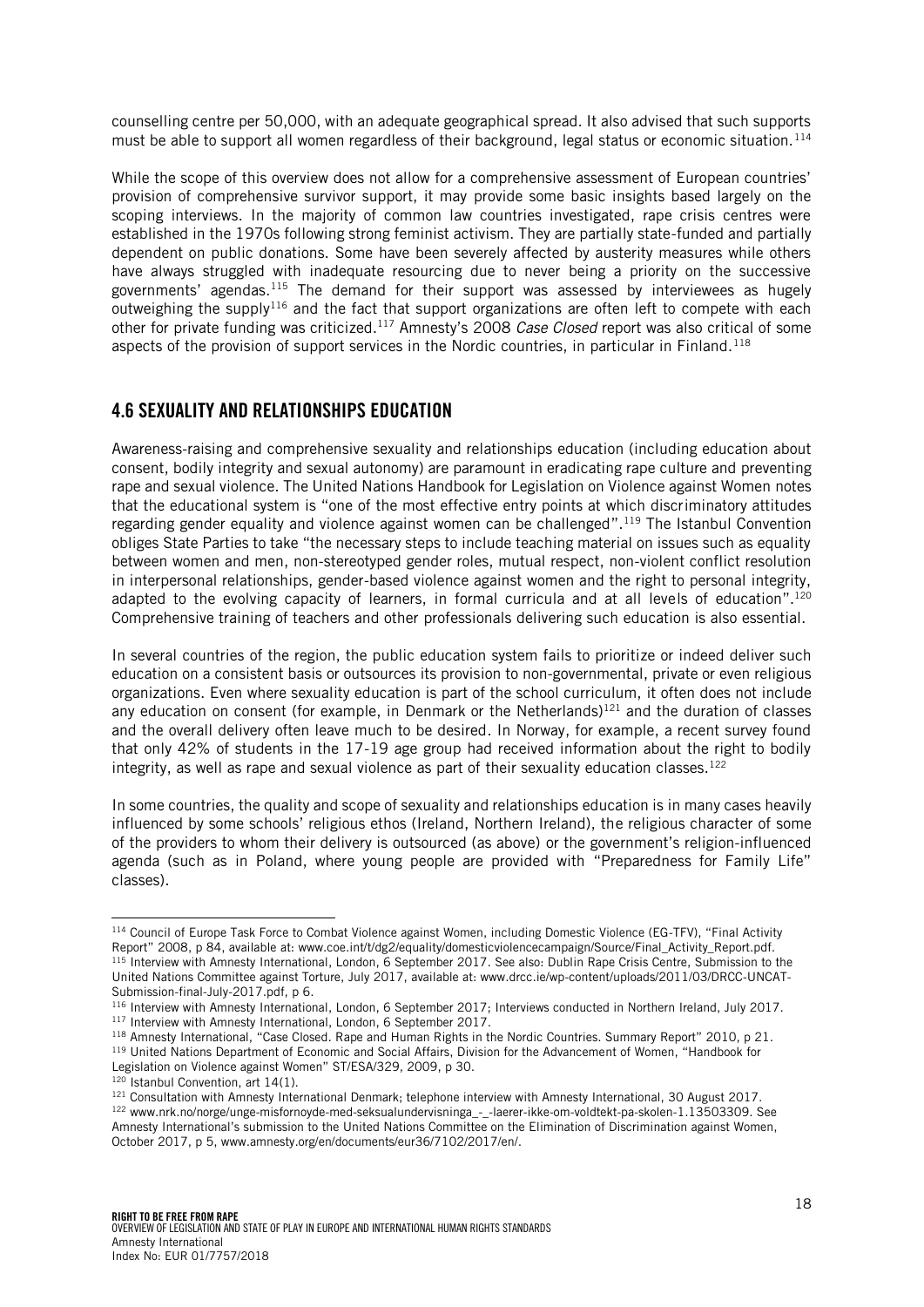#### <span id="page-18-0"></span>4.7 MYTHS AND HARMFUL GENDER STEREOTYPES

Under international human rights law, states are required to counter and eradicate gender-based stereotypes and discriminatory attitudes towards women as a means of preventing gender-based violence.

Article 12(1) of the Istanbul Convention obliges signatories to:

… take the necessary measures to promote changes in the social and cultural patterns of behaviour of women and men with a view to eradicating prejudices, customs, traditions and all other practices which are based on the idea of the inferiority of women or on stereotyped roles for women and men. $123$ 

Under the United Nations Convention on the Elimination of All Forms of Discrimination against Women, states are obliged to take all appropriate measures to:

… modify the social and cultural patterns of conduct of men and women, with a view to achieving the elimination of prejudices and customary and all other practices which are based on the idea of the inferiority or the superiority of either of the sexes or on stereotyped roles for men and women.<sup>124</sup>

In the case of *Vertido v The Philippines,* the CEDAW Committee has recommended to the State party to:

Ensure that all legal procedures in cases involving crimes of rape and other sexual offenses are impartial and fair, and not affected by prejudices or stereotypical gender notions. To achieve this, a wide range of measures are needed, targeted at the legal system, to improve the judicial handling of rape cases, as well as training and education to change discriminatory attitudes towards women.<sup>125</sup>

Several Amnesty International sections have in the past commissioned or conducted surveys on attitudes around sexual violence in their countries. Some of these surveys also provided insights into personal experiences of sexual violence and its prevalence. These included, for example surveys by Amnesty UK (2005)<sup>126</sup>, Sweden (2008)<sup>127</sup>, Finland (2010)<sup>128</sup>, Norway (2013),<sup>129</sup> Belgium (2014)<sup>130</sup> and Denmark  $(2015).$ <sup>131</sup>

The European Commission's Eurobarometer survey on gender-based violence published in November 2016 found that stereotypes and myths around sexual violence are widespread. A shocking 27% of respondents (more than one in four) stated that they believed that sexual intercourse without consent may be justified in certain circumstances (for example, if the person is drunk or under the influence of drugs, is voluntarily going home with someone, wearing revealing clothes, not saying "no" clearly or not fighting back). More than one in five (22%) of respondents were of the view that women often make up or exaggerate claims of abuse or rape.<sup>132</sup> A little over  $11\%$  of respondents expressed a view that forced sex with an intimate partner should not be illegal.<sup>133</sup>

l

<sup>126</sup> UK: New poll finds a third of people believe women who flirt partially responsible for being raped, 2005.

<sup>129</sup> Amnesty International Norway, "Undersøkelse om voldtekt Laget for Amnesty International Norge" 2013, available at: www.amnesty.no/aktuelt/flere-nyheter/skolen-svikter-i-kampen-mot-voldtekt-0.

<sup>123</sup> Istanbul Convention, art 12(1).

<sup>124</sup> United Nations Convention on the Elimination of All Forms of Discrimination against Women (CEDAW), 1979, art. 5(a). <sup>125</sup> *Vertido v The Philippines*, CEDAW Communication 18/2008, UN Doc CEDAW/C/46/D/18/2008 (2010), para 8.9(b).

www.amnesty.org.uk/press-releases/uk-new-poll-finds-third-people-believe-women-who-flirt-partially-responsible-being. <sup>127</sup> Amnesty International Sweden, "Var går gränsen? En attitydundersökning om våldtäkt" 2008, available at:

www.amnesty.se/upload/files/2011/05/04/Valdtakt-Var%20gar%20gransen-En%20attitysundersokning%20om%20valdtakt-Amnesty.pdf.

<sup>128</sup> Amnesty International Finland, "Asenne Esiin! Mielipidekysely seksuaalisesta väkivallasta" 2010, available at: www.amnesty.fi/asenne-esiin-mielipidekysely/.

<sup>130</sup> Amnesty International and SOS Viol, "Etude des opinions et des comportements de la population belge en matière de violences sexuelles" 2014, available at: www.amnesty.be/IMG/pdf/enquete\_synthese\_final.pdf.

<sup>131</sup> See: www.amnesty.dk/nyhedsliste/2015/kan-en-kvindes-paaklaedning-goere-hende-ansvarlig-for-at-blive-voldtaget. 132 European Commission, Special Eurobarometer 449, Report - Gender-based Violence, 2016, available at:

https://data.europa.eu/euodp/data/dataset/S2115\_85\_3\_449\_ENG/resource/d9160123-8dad-4400-bbb3-ffa35daca2cb, p 7. 133 European Commission, Special Eurobarometer 449, Report - Gender-based Violence, 2016, p 44.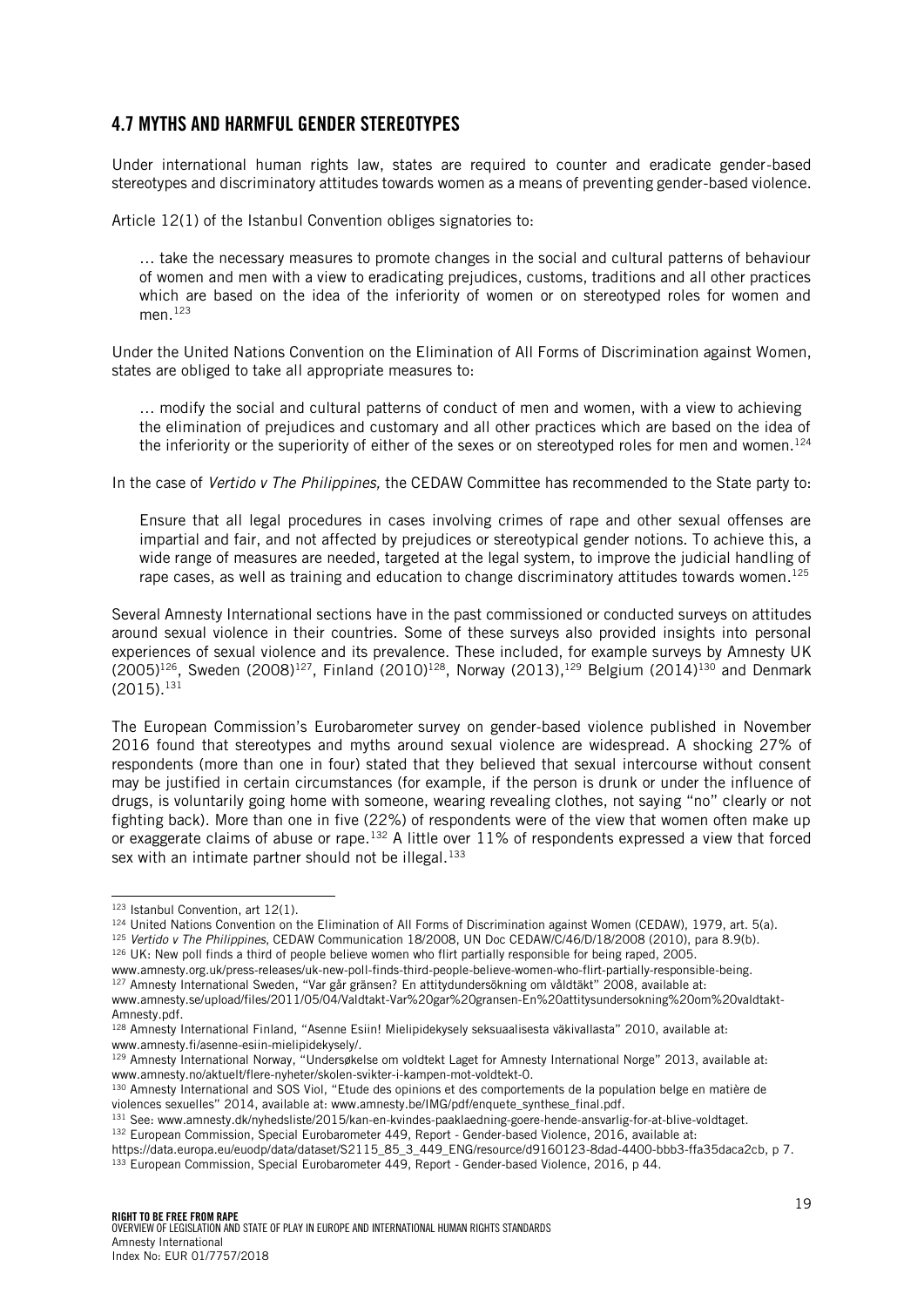#### <span id="page-19-0"></span>4.8 AWARENESS-RAISING CAMPAIGNS

Issues around awareness, not only amongst perpetrators, first respondents and the law enforcement but also survivors, were raised by several experts interviewed during the course of the scoping research (for example in Ireland, Northern Ireland or the Netherlands). The frequent occurrence of sexual violence within the context of domestic violence or violence in marriage and other intimate relationships was often stressed.<sup>134</sup> Women who experience sexual violence in this context sometimes don't recognize it as such; and when they do, they often tend to speak of the physical or emotional violence and not of the sexual violence when talking to professionals and/or reporting it, also because of shame. As one interviewee from Northern Ireland put it, the prohibition of rape in marriage, "has not filtered down culturally".<sup>135</sup>

In some countries, where different agencies provide support to domestic and sexual violence victims, domestic violence professionals are not always trained to ask about sexual violence or to respond to reports of it.<sup>136</sup> In others, such as in Northern Ireland, all agencies have a statutory duty to report any such offence or a suspicion thereof to the police. This often results in survivors never disclosing sexual violence for fear of repercussions, in a context where there is little faith in the justice system's effectiveness in punishing rape and protecting victims.

A 2013 study by the European Institute for Gender Equality (EIGE) noted that "campaigns are critical to prevent violence against women, not only by raising awareness of what constitutes violence and its unacceptability, but also to challenge the underlying attitudes and behaviours which support it."137 The study provides a useful overview of 30 awareness-raising campaigns on violence against women and sexual violence from various EU countries. It found that 10 EU countries undertook campaigns focused on sexual violence with some specific ones, for example on sexual violence in the context of dating (Denmark), marital rape (France) or the use of drugs for the purpose of raping a person (Germany).<sup>138</sup>

In several countries (for example, Sweden and Ireland), it is young people who are particularly conscious of issues around sexual violence, respect and consent in relationships and it is them who are pushing for change or raising awareness, for example through campus campaigns, programmes of workshops on consent<sup>139</sup> or participatory research on students' experiences of sexual violence.<sup>140</sup>

In some countries, for example Northern Ireland, awareness raising is often framed around how to protect oneself from rape and targeted towards young women, and does not address rape culture or target men. In Denmark, the national police force launched a campaign in 2017 aiming at encouraging victims to report rape and sexual violence to the police.<sup>141</sup> A frontline worker interviewed in the course of the scoping research pointed out that awareness raising on sexual violence could also benefit from positive messaging. She observed that when survivors come forward, the media often sensationalize their stories, whereas "It happened to me. I'm ok" could be a different and powerful message.<sup>142</sup> The #MeToo campaign and movement, which grew organically and sparked mass global engagement in October 2017, prove this point as well.

<sup>134</sup> Interviews conducted in Ireland and Northern Ireland, July 2017.

<sup>135</sup> Interview with Amnesty International, Belfast, 21 July 2017.

<sup>136</sup> Interview with Amnesty International, Amsterdam, 23 May 2017.

<sup>&</sup>lt;sup>137</sup> European Institute for Gender Equality, "Study to identify and map existing data and resources on sexual violence against women in the EU", 2013, available at: http://eige.europa.eu/rdc/eige-publications/study-identify-and-map-existing-data-andresources-sexual-violence-against-women-eu-report, p 10.

<sup>138</sup> European Institute for Gender Equality, "Study to identify and map existing data and resources on sexual violence against women in the EU", 2013, p 10.

<sup>139</sup> SMART Consent. Interpreting and Communicating Sexual Consent, National University of Ireland Galway, www.nuigalway.ie/smartconsent/

<sup>140</sup> For example, SCORE (Student Consent Research Collaboration) "Stand Together Report", Queen's University Belfast Students' Union, 2016, available at: www.qubconsentni.wordpress.com/; University College Dublin, Not Asking for It campaign: https://www.ucdsu.ie/getinvolved/campaigns/consent/; National University of Ireland Galway, Smart Consent (report, workshops, film): www.nuigalway.ie/smartconsent/.

<sup>141</sup>www.politi.dk/da/aktuelt/nyheder/Selvom+det+startede+godt+kan+det+stadig+v%C3%A6re+voldt%C3%A6gt.htm?WBCMODE =presentationunpubl.

<sup>142</sup> Interview with Amnesty International, Belfast, 21 July 2017.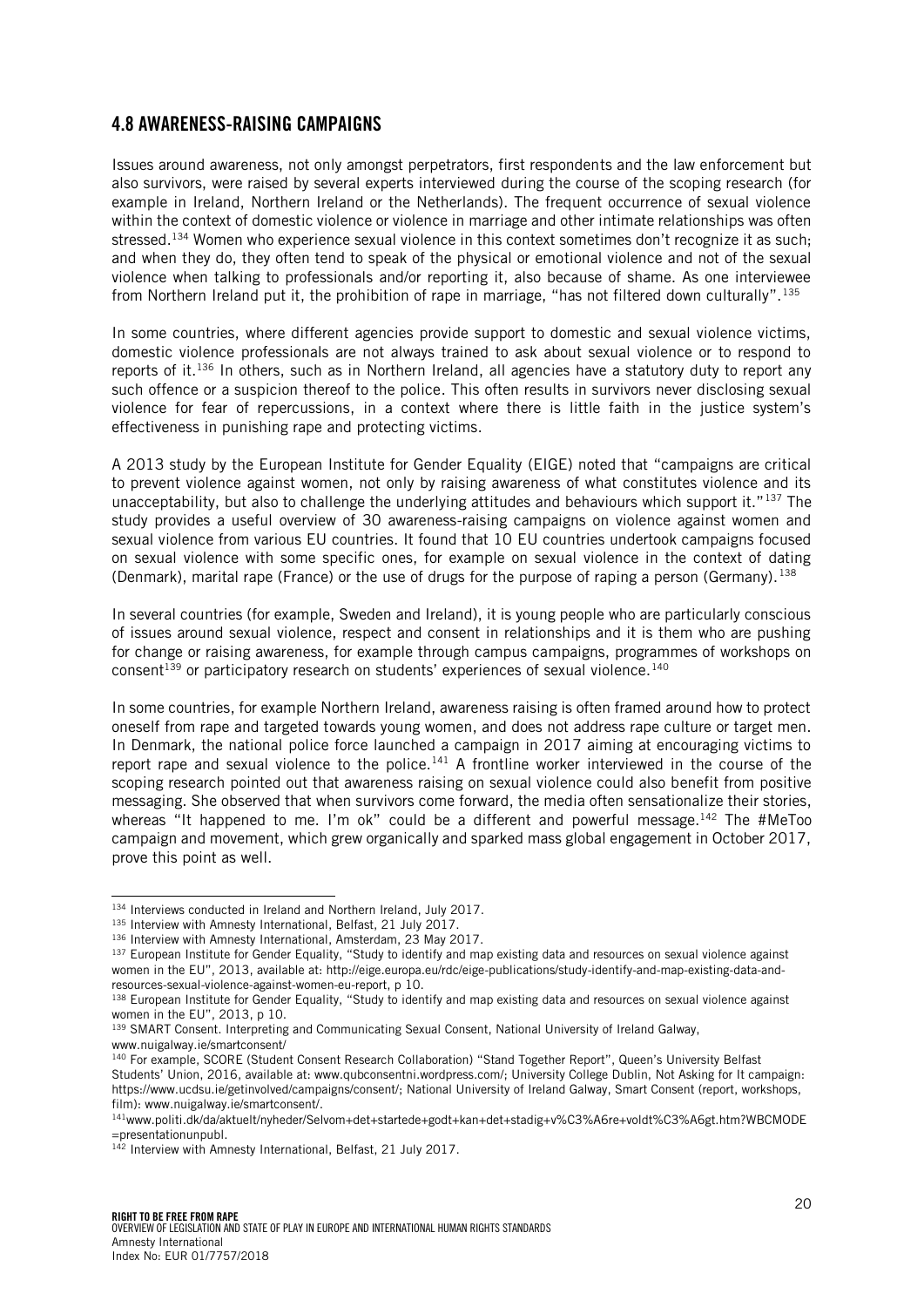QB10 Some people believe that having sexual intercourse without consent may be justified in certain situations. Do you think this applies to the following circumstances? (MULTIPLE ANSWERS POSSIBLE)  $(% )$ 

|              |                             | Being drunk ar using drugs | Voluntarily going home with someone,<br>for example after a party or date | Wearing revealing, provocative or sexy clothing | Not clearly saying no or physically fighting back | Flirting beforehand | Having several sexual partners | Being out walking alone at night | If the assailant does not realise<br>what they were doing | If the assail antiregrets his actions | None of these | Refusal (SPONTANEOUS) | Don't know        |
|--------------|-----------------------------|----------------------------|---------------------------------------------------------------------------|-------------------------------------------------|---------------------------------------------------|---------------------|--------------------------------|----------------------------------|-----------------------------------------------------------|---------------------------------------|---------------|-----------------------|-------------------|
| EU28         |                             | 12                         | 11                                                                        | 10                                              | 10                                                | 7                   | 7                              | 7                                | 4                                                         | 2                                     | 68            | l                     | 4                 |
| BE           | п                           | 18                         | 16                                                                        | 15                                              | 14                                                | $\overline{11}$     | $\overline{11}$                | 12                               | 8                                                         | 5                                     | 57            | 0                     | $\overline{c}$    |
| BG           |                             | 21                         | 17                                                                        | 13                                              | 16                                                | 14                  | 5                              | 8                                | 8                                                         | $\overline{2}$                        | 49            | $\overline{1}$        | 7                 |
| CZ           | E                           | $\overline{12}$            | 18                                                                        | 10                                              | 19                                                | 17                  | 10                             | 9                                | 3                                                         | 2                                     | 54            | l                     | $\frac{2}{2}$     |
| DK           |                             | $\frac{2}{9}$              | 7                                                                         | $\frac{2}{9}$                                   | 6                                                 | $\frac{4}{7}$       | $\frac{2}{6}$                  | I                                | $\frac{2}{2}$                                             | $\overline{1}$                        | 83            | 1                     |                   |
| DE           |                             |                            | 13                                                                        |                                                 | 14                                                |                     |                                | 4                                |                                                           | $\mathbf{I}$                          | 67            | $\mathbf{1}$          |                   |
| EE           |                             | 13                         | 11                                                                        | 10                                              | 11                                                | 8                   | $\frac{4}{7}$                  | 4                                | 3                                                         | $\mathbf{1}$                          | 67            | $\mathbf{1}$          | 6                 |
| IE<br>EL     | Ū                           | 11<br>11                   | 9                                                                         | 9<br>$\overline{11}$                            | 8                                                 | 7                   |                                | 7<br>4                           | 3                                                         | 3<br>Ī                                | 76<br>67      | ö                     | 3<br>$\mathbf{1}$ |
| ES           |                             | $\overline{z}$             | 15<br>3                                                                   | 2                                               | 16<br>3                                           | 8<br>2              |                                | $\overline{1}$                   | 2<br>ī                                                    | o                                     | 89            | 0<br>$\overline{1}$   | 2                 |
| FR           | H                           | 15                         | 7                                                                         | 16                                              | $\overline{12}$                                   | $\overline{6}$      | $\frac{8}{1}$                  | 9                                | 10                                                        | 3                                     | 64            | o                     | 4                 |
| HR           |                             | 19                         | $\overline{11}$                                                           | 16                                              | 9                                                 | 15                  |                                | 4                                | 5                                                         | $\overline{\mathcal{L}}$              | 54            | $\mathbf{1}$          | 8                 |
| Π            | i<br>I                      | 14                         | 15                                                                        | 10                                              | 7                                                 | 6                   | $\frac{6}{7}$                  | 10                               | 4                                                         | 1                                     | 69            | $\overline{1}$        | 2                 |
| ĊÝ           |                             | 18                         | 15                                                                        | 15                                              | 14                                                | 9                   | 9                              | 5                                | 4                                                         | $\overline{2}$                        | 64            | ō                     | $\overline{1}$    |
| LV           | ŧ                           | 20                         | 20                                                                        | 16                                              | $\overline{11}$                                   | 13                  | 8                              | 12                               | 4                                                         | 3                                     | 56            | $\overline{1}$        | 6                 |
| LT           | ۰                           | 14                         | 12                                                                        | 10                                              | 10                                                | 12                  | 8                              | 7                                | 3                                                         | $\overline{\mathbf{z}}$               | 66            | $\mathbf{1}$          | 5                 |
| LU           |                             | 17                         | 15                                                                        | 17                                              | 15                                                | 7                   | 10                             | 10                               | 9                                                         | $\overline{c}$                        | 58            | $\overline{1}$        | 3                 |
| HU           |                             | 24                         | 20                                                                        | 21                                              | 14                                                | 19                  | 18                             | 18                               | 4                                                         | 3                                     | 50            | $\overline{1}$        | $\overline{2}$    |
| MT           |                             | 18                         | 13                                                                        | 20                                              | 11                                                | 13                  | $\overline{11}$                | 5                                | 5                                                         | 3                                     | 62            | ö                     | $\mathbf{1}$      |
| <b>NL</b>    |                             | 5                          | 7                                                                         | 6                                               | 8                                                 | 7                   | 4                              | 4                                | 4                                                         | 2                                     | 84            | ō                     | ō                 |
| AT<br>PL     |                             | 15<br>12                   | 11<br>10                                                                  | 9<br>10                                         | 12<br>9                                           | 6<br>7              | 10<br>7                        | 8<br>9                           | 6<br>3                                                    | 4<br>$\overline{\mathbf{c}}$          | 62<br>62      | 3<br>$\mathbf{1}$     | 3<br>7            |
| PT           | Ą.                          | 19                         | 15                                                                        | 12                                              | 10                                                | 5                   | 13                             | 15                               | 3                                                         | $\mathbf{I}$                          | 66            | o                     | 4                 |
| <b>RO</b>    | П                           | 30                         | 26                                                                        | 25                                              | 22                                                | $\overline{17}$     | 20                             | 16                               | 11                                                        | 4                                     | 40            | o                     | 4                 |
| SI           | عة                          | 8                          | 8                                                                         | 7                                               | 5                                                 | 4                   | 4                              | 4                                | 3                                                         | 1                                     | 76            | Ż                     | 3                 |
| <b>SK</b>    | ø.                          | 14                         | 14                                                                        | 16                                              | 13                                                | 13                  | 10                             | 9                                | 6                                                         | 3                                     | 53            | 3                     | 5                 |
| $\mathsf{F}$ | Ŧ                           | $\overline{2}$             | 7                                                                         | 3                                               | 6                                                 | 4                   | 4                              | $\overline{2}$                   | ī                                                         | $\overline{o}$                        | 88            | ō                     | $\overline{1}$    |
| SE           |                             | $\overline{2}$             | 3                                                                         | $\overline{2}$                                  | 4                                                 | $\overline{2}$      | $\overline{2}$                 | $\overline{2}$                   | 3                                                         | $\overline{2}$                        | 93            | O                     | 0                 |
| UK           | 计装                          | 12                         | 5                                                                         | $\overline{6}$                                  | 6                                                 | $\overline{6}$      | 4                              | 5                                | 4                                                         | 3                                     | 72            | $\overline{1}$        | 5                 |
|              |                             |                            | Highest percentage per country                                            |                                                 |                                                   |                     |                                |                                  | Lowest percentage per country                             |                                       |               |                       |                   |
|              | Highest percentage per item |                            |                                                                           |                                                 |                                                   |                     | Lowest percentage per item     |                                  |                                                           |                                       |               |                       |                   |

Base: All respondents (N=27.818).

Source: European Commission, Special Eurobarometer 449, Report - Gender-based Violence, 2016, p 64.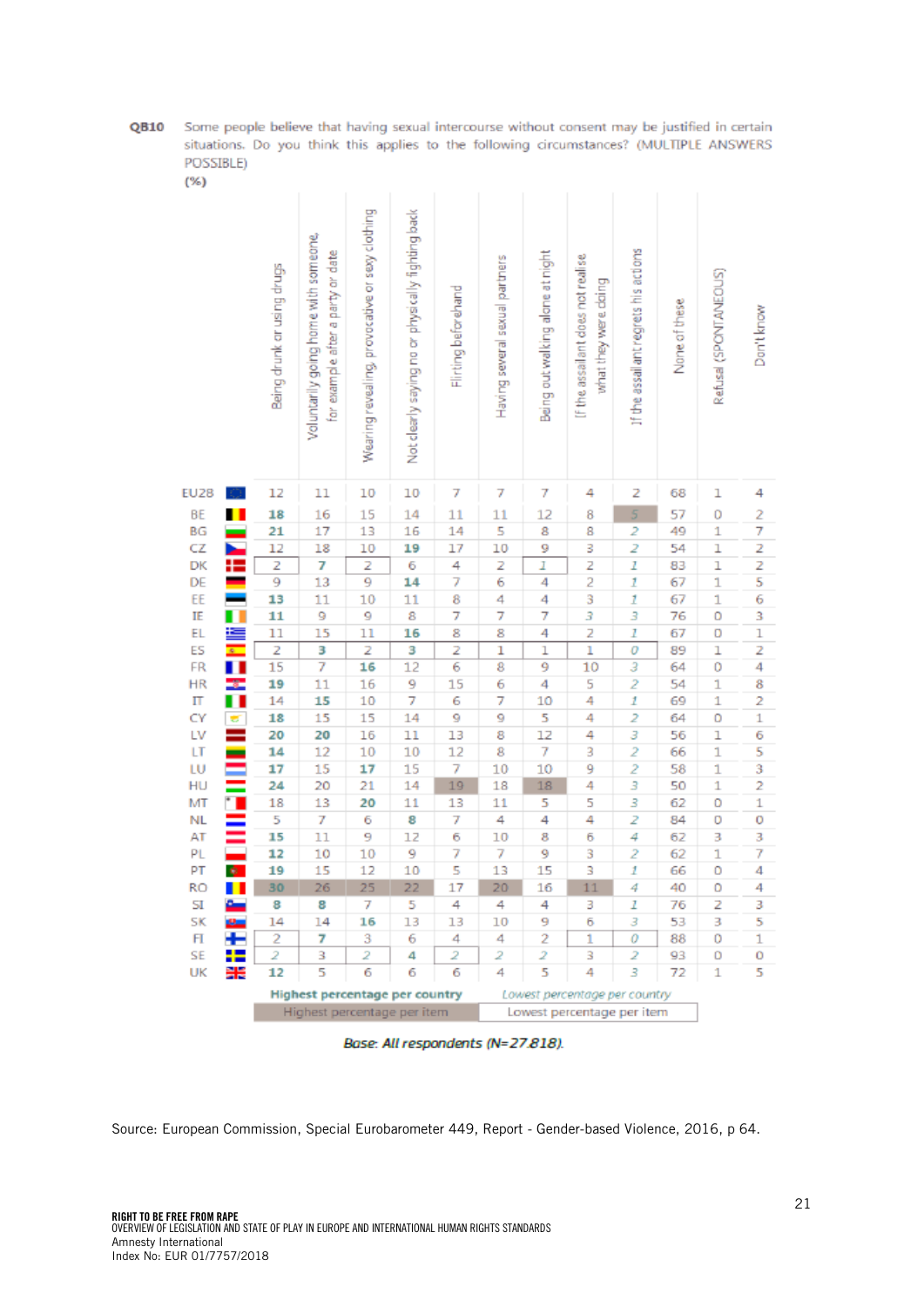An expert working directly with sexual violence survivors interviewed in Northern Ireland pointed to the fact that victims' responses to rape and its aftermath, and their survivorship are often scrutinized and judged by people in their immediate environment, by the broader community if it is aware of the case, and by those in the justice system.<sup>143</sup> There is an expectation on women and girls to be "model victims": vulnerable, compliant, sexualized. Amnesty's *Case Closed* report on rape in the Nordic countries quoted research on Sweden in this regard, which found that "the victim's verbal skills and social status were of decisive importance in this context. Young and intoxicated women in particular had problems fulfilling the stereotypical role of the 'innocent victim'. As a result, neither rapes within intimate relationships nor 'date rapes' involving teenage girls generally led to legal action. … Other groups of women … seemed to have problems asserting their claims in rape investigations, such as, for example, women from Asia or Eastern Europe who had relationships with Swedish men, sex workers, homeless women, women suffering from substance abuse or mental illness, and women who had previously reported rape."<sup>144</sup> Simultaneously, regardless of how they react, women and girls are always criticized for either acting too "normal" or being too "emotional" and developing mental health problems as opposed to "moving on" and "being brave", or, for example, for not reporting rape until many years after, especially if it happened in childhood. 145

Interviewees from different countries pointed to the shame and stigma associated with rape and sexual violence as some of the reasons for women never seeking justice. Media reporting and language around rape can also perpetuate harmful stereotypes and myths around, for example false claims. It is often believed that acquittal for rape means that the victim lied, for example, and reports proven to be false get a lot of media coverage. Media reports invariably also focus on what the victim was wearing or whether she drank alcohol, perpetuating misunderstanding of rape and consent and diminishing women's confidence in being believed and accessing justice.

Awareness raising at all levels of society, sexual and relationship education and stereotype- and mythbusting are crucial for eradicating rape culture and ultimately preventing sexual violence against women and girls and impunity for it.

# <span id="page-21-0"></span>5. STATISTICS. PREVALENCE AND ATTRITION RATES

Despite the fact that rape is recognized as a serious crime and that disaggregated data collection is a requirement under the Istanbul Convention,<sup>146</sup> figures on reporting, prosecution and convictions are not readily available, more so in some European states than others, as noted also by the authors of the majority of the studies on sexual violence in Europe cited in this overview. <sup>147</sup> The 2013 study by the European Institute for Gender Equality emphasized that in some countries, sexual violence statistics are collected by several agencies and not centrally recorded, which adds to the difficulty of obtaining reliable figures and comparing information.<sup>148</sup> This is the case in Ireland, for example, where statistics are collected by the Gardaí (police), the Director of Public Prosecutions, the courts service and the Central Statistics Office, and are not disaggregated. All of the experts interviewed in the country during the

<sup>143</sup> Interview with Amnesty International, Belfast, 21 July 2017.

<sup>144</sup> Amnesty International "Case Closed. Rape and Human Rights in the Nordic Countries. Summary Report" 2010, p 17. The full 2008 report is available on request. Sources on Sweden referred to: "Family violence and sexual abuse – comparison between police commissioner districts in Stockholm county of the relationship between the organisation and the quality of investigations", Interim report, 2006 and Eva L Diesen, "Family violence and sexual abuse – a comparison of investigative quality between police commissioner districts in Stockholm country", Interim report, 2008.

<sup>145</sup> Interview with Amnesty International, Belfast, 20 July 2017.

<sup>146</sup> Istanbul Convention, art 11.

<sup>147</sup> See, for instance, Kelly, L. and Lovett, J. "Different systems, similar outcomes? Tracking attrition in reported rape cases across Europe" 2009, p 17; European Institute for Gender Equality, "Study to identify and map existing data and resources on sexual violence against women in the EU" 2013, p 11.

<sup>&</sup>lt;sup>148</sup> European Institute for Gender Equality, "Study to identify and map existing data and resources on sexual violence against women in the EU" 2013, p 11.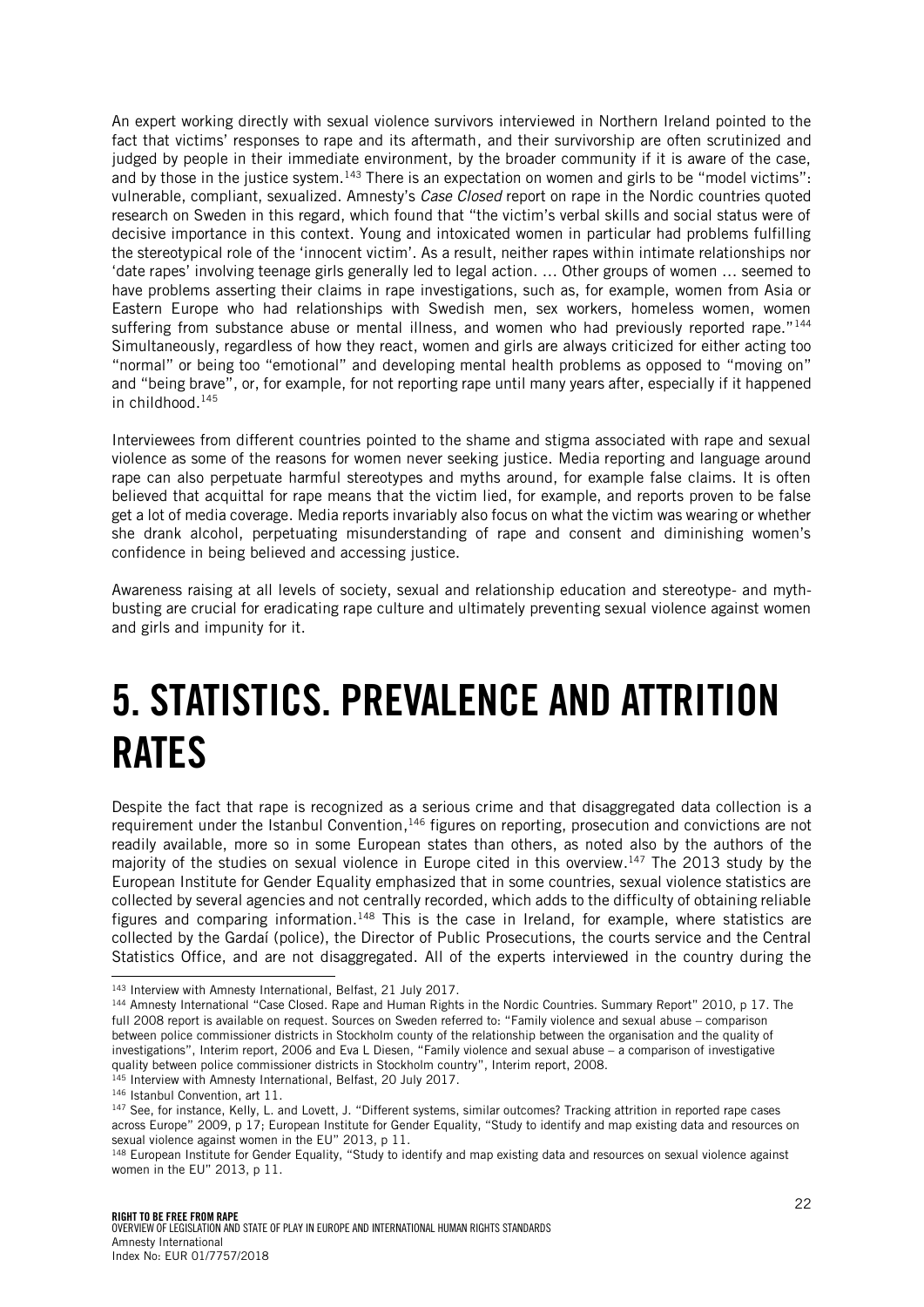scoping research indicated that this results in a lack of reliable data. The European Institute for Gender Equality also points to the fact that data on sexual violence is not harmonized at EU level, making comparisons challenging if not impossible;, with varying legal definitions, as shown in this overview, adding to the difficulty.<sup>149</sup>

Amnesty's 2008 *Case Closed* report on sexual violence in Denmark, Finland, Norway and Sweden noted the difficulties with comparative statistical analyses as well: "The countries' criminal statistics are not comparable. Apart from the differences in the size of their populations, there are also different modes of recording rapes that are reported to the police. In Denmark and Norway the statistics record cases (generally one case for one victim), while in Sweden the statistics record reported acts of rape. If, for example, a woman is repeatedly raped by the same man during the course of one day, each rape will be registered as a separate offence. This is also true for cases where a woman is raped by a group of men. Hence, crime statistics in Denmark and Norway show how many people have reported rape, while the Swedish statistics show how many acts of rape have been reported."<sup>150</sup> It is thus perhaps not surprising that according to the 2009 study by Professor Liz Kelly and Jo Lovett, the 2006 reporting rate in Sweden was the highest of all countries surveyed, twice as high as that in England and Wales, four times the rate in Finland and 35 times – in Hungary.<sup>151</sup>

It is equally difficult to assess whether changes in reporting figures are due to an actual increase or decrease in instances of rape, whether they reflect changes in reporting, for instance due to increased faith in the system, or else point to improved recording by the police. Additionally, low reporting or prevalence figures can be misinterpreted by authorities and taken to mean that sexual violence is on the decrease and thus result, for instance, in lower resource allocation to rape crisis centres. For example, several experts interviewed during the scoping research in Ireland indicated that the government hailed as success the relatively low level of sexual violence prevalence recorded for Ireland in the 2014 FRA survey (8% against the EU average of  $11\%$ ).<sup>152</sup> The following sections summarize comparative data available, taking the difficulties outlined into consideration.

### <span id="page-22-0"></span>5.1 PREVALENCE OF SEXUAL VIOLENCE

Information on prevalence of rape and sexual violence in EEA countries is more readily available than data on attrition rates. And it is staggering. According to the most recent EU-wide survey, the 2014 Fundamental Rights Agency (FRA) survey on violence against women,<sup>153</sup> one in ten women in the EU (11%) has experienced some form of sexual violence from the age of 15, either by an intimate partner (with the vast majority of partner violence referred to in the survey involving heterosexual couples)<sup>154</sup> or by another person.<sup>155</sup> An estimated 3.7 million had experienced it during the 12 months preceding the FRA interview. One in 20 women in the EU (5%) has been raped post-age 15. <sup>156</sup> The FRA assesses that this corresponds to over 9 million women in the EU who have been raped since they were 15 years old.<sup>157</sup>

Only 15% reported their most serious incident of intimate partner sexual violence to the police, the figure being 14% for non-partner violence.<sup>158</sup> Where the sexual violence was committed by a non-partner, almost one in 10 women indicated that there was more than one perpetrator.<sup>159</sup>

. Main results" (FRA survey) 2014.

<sup>&</sup>lt;sup>149</sup> European Institute for Gender Equality, "Study to identify and map existing data and resources on sexual violence against women in the EU" 2013 p 9.

<sup>150</sup> Amnesty International "Case Closed. Rape and Human Rights in the Nordic Countries. Summary Report" 2010, p 20.

<sup>151</sup> Kelly, L and Lovett, J., "Different systems, similar outcomes? Tracking attrition in reported rape cases across Europe" 2009, p 19.

<sup>152</sup> Interview with Amnesty International, Dublin, 18 July 2017; Interview with Amnesty International, Dublin, 18 July 2017. See graphic 1 on page 24 below.

<sup>&</sup>lt;sup>153</sup> European Union Agency for Fundamental Rights (FRA), "Violence against women: an EU-wide survey

<sup>154</sup> FRA survey 2014, p 48.

<sup>155</sup> The FRA survey was based on a random sample of women aged 18 to 74 years across all EU Member States.

<sup>156</sup> FRA survey 2014, p 21.

<sup>157</sup> FRA survey 2014, p 41.

<sup>158</sup> FRA survey 2014, p 59.

<sup>159</sup> FRA survey 2014, p 21.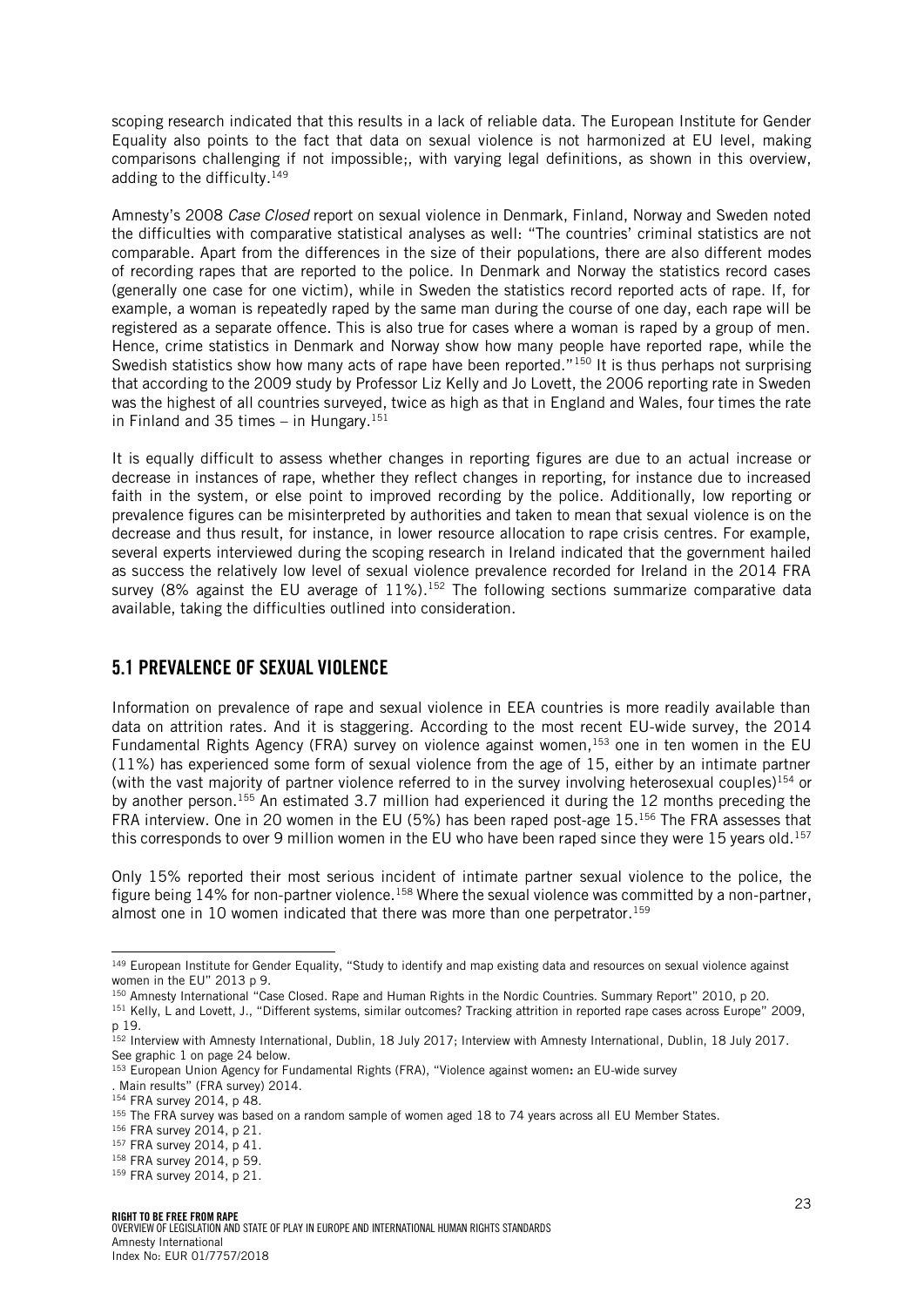

- 1 in 3 experienced physical and/or sexual violence
- 1 in 10 (11%) experienced sexual violence
- 1 in 20 (5%) was raped
- Approx. 9 million women between 18 and 74 have been raped
- 6% experienced an attempted rape
- There has been more than 1 perpetrator for almost 1 in 10

The survey was accompanied by an interactive **data explorer** that can be used to find and visualise specific data by country and region, as well as compare it to other Member States' results and EU averages.<sup>160</sup>

# <span id="page-23-0"></span>5.2 REPORTING AND ATTRITION RATES

#### <span id="page-23-1"></span>5.2.1 REPORTING TO THE POLICE

The 2014 FRA survey provides some useful data on reporting of sexual violence incidents to the police in EU Member States, with the lowest rate of reporting recorded in Denmark and Finland (7%) and the highest (27%) in Cyprus, the EU average being 14%.<sup>161</sup>

The survey found that survivors reported the most serious incident of intimate partner sexual violence to the police in 15% of cases and the most serious incident of non-partner sexual violence in 14% of cases.<sup>162</sup> Approximately one quarter of survivors indicated that shame or embarrassment were the reasons for not reporting the most serious incidents of sexual violence to the police or any other organisation.<sup>163</sup>

More insights into the reasons for not reporting physical and sexual violence to the police have been summarized in the table below:

- <sup>161</sup> http://fra.europa.eu/en/publications-and-resources/data-and-maps/survey-data-explorer-violence-against-women-survey.
- <sup>162</sup> FRA survey 2014, p 59. <sup>163</sup> FRA survey 2014, p 55.

l <sup>160</sup> Available at: www.fra.europa.eu/en/publications-and-resources/data-and-maps/survey-data-explorer-violence-against-womensurvey?mdq1=theme&mdq2=3506.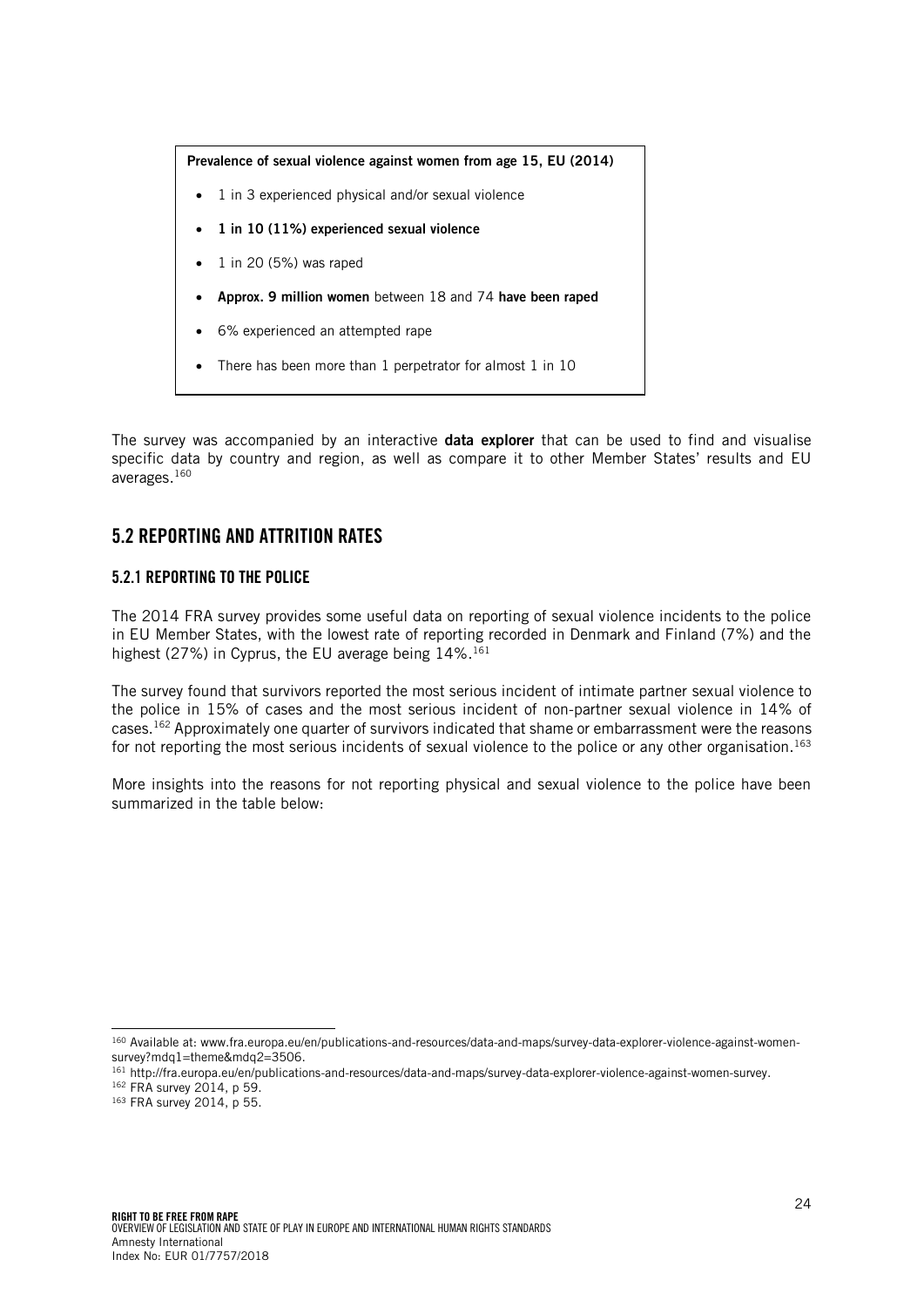|                                                                                |                             | Any partner<br>(current and/or previous) | Non-partner                 |                           |  |  |
|--------------------------------------------------------------------------------|-----------------------------|------------------------------------------|-----------------------------|---------------------------|--|--|
|                                                                                | <b>Physical</b><br>violence | <b>Sexual</b><br>violence                | <b>Physical</b><br>violence | <b>Sexual</b><br>violence |  |  |
| Dealt with it myself/involved a friend/<br>family matter                       | 41                          | 33                                       | 36                          | 26                        |  |  |
| Too minor/not serious enough/<br>never occurred to me                          | 34                          | 17                                       | 38                          | 16                        |  |  |
| Did not think they would do anything                                           | $\overline{7}$              | 13                                       | 6                           | 12                        |  |  |
| Did not think they could do anything                                           | 5                           | 12                                       | 6                           | 9                         |  |  |
| Fear of offender, or reprisal                                                  | 11                          | 20                                       | 6                           | 14                        |  |  |
| Somebody stopped me or discouraged me                                          | $\overline{2}$              | 3                                        | 1                           | $\overline{2}$            |  |  |
| Shame, embarrassment                                                           | 11                          | 23.                                      | 5                           | 26                        |  |  |
| Thought it was my fault                                                        | $\overline{A}$              | 6                                        | 4                           | 13                        |  |  |
| Did not want anyone to know/kept it private                                    | 11                          | 21                                       | $\overline{A}$              | 18                        |  |  |
| Too emotionally upset to contact the police                                    | 4                           | 5                                        | 3                           | $\overline{7}$            |  |  |
| Did not want the offender arrested or to get<br>in trouble with police         | 5                           | 5                                        | 3                           | 2                         |  |  |
| Would not be believed                                                          | $\overline{2}$              | $\mathbf Q$                              | $\overline{z}$              | 14                        |  |  |
| Afraid I would lose the children <sup>c</sup>                                  | フ                           | $\overline{A}$                           | n/a                         | n/a                       |  |  |
| Did not want the relationship to end <sup>c</sup>                              | 4                           | 6                                        | n/a                         | n/a                       |  |  |
| Went directly to a magistrate or judge to<br>report the incident               | (0)                         | (0)                                      | (0)                         | (0)                       |  |  |
| Somebody else had reported it, or police<br>came to know about it on their own | 1                           | $\overline{2}$                           | 3                           | 3                         |  |  |
| Went somewhere else for help                                                   | $\overline{2}$              | $\overline{2}$                           | 3                           | $\overline{4}$            |  |  |
| Other reason                                                                   | $\overline{7}$              | 13                                       | 11                          | 13                        |  |  |
| $\sqrt{n}$                                                                     | 4,606                       | 1,562                                    | 3,709                       | 1,615                     |  |  |

#### Table 3.6: Reasons for not contacting the police following the most serious incident of violence since the age of 15, by type of violence and perpetrator (%) ab

Notes: a Respondents were able to give more than one answer, so categories may total to more than 100 %.

b Results based on a small number of responses are statistically less reliable, so observations based on fewer than 30 responses are put in brackets and observations based on fewer than five responses are suppressed (denoted with '-').

c This answer category was available to the respondents only when they were asked about partner violence.

Source: FRA gender-based violence against women survey dataset, 2012

The 2013 "Barometer on rape" compiled by the European Women's Lobby (EWL) equally noted that "from previous research, large scale surveys and the experience of NGOs working with victims/survivors of sexual violence, we know that only a small number of rapes are reported to the police compared to the real numbers of rapes". <sup>164</sup> Professor Liz Kelly's and Jo Lovett's 2009 study also asserts that it is only a minority of rape and sexual assault incidents that are ever reported.<sup>165</sup> The EWL's "Barometer on rape" found that the low levels of reporting were due to fear, lack of awareness or information of support services available, as well as concerns of not being believed. It also pointed out that "gender stereotypes, as well as societal expectations with regard to women and men's behaviour (gender roles) can contribute to an atmosphere where date rape is possible and indeed acceptable."<sup>166</sup>

l <sup>164</sup> EWL "Barometer on Rape" 2013, p 7.

<sup>165</sup> Kelly, L and Lovett, J., "Different systems, similar outcomes? Tracking attrition in reported rape cases across Europe" 2009, p 17.

<sup>166</sup> EWL "Barometer on Rape" 2013, p 11.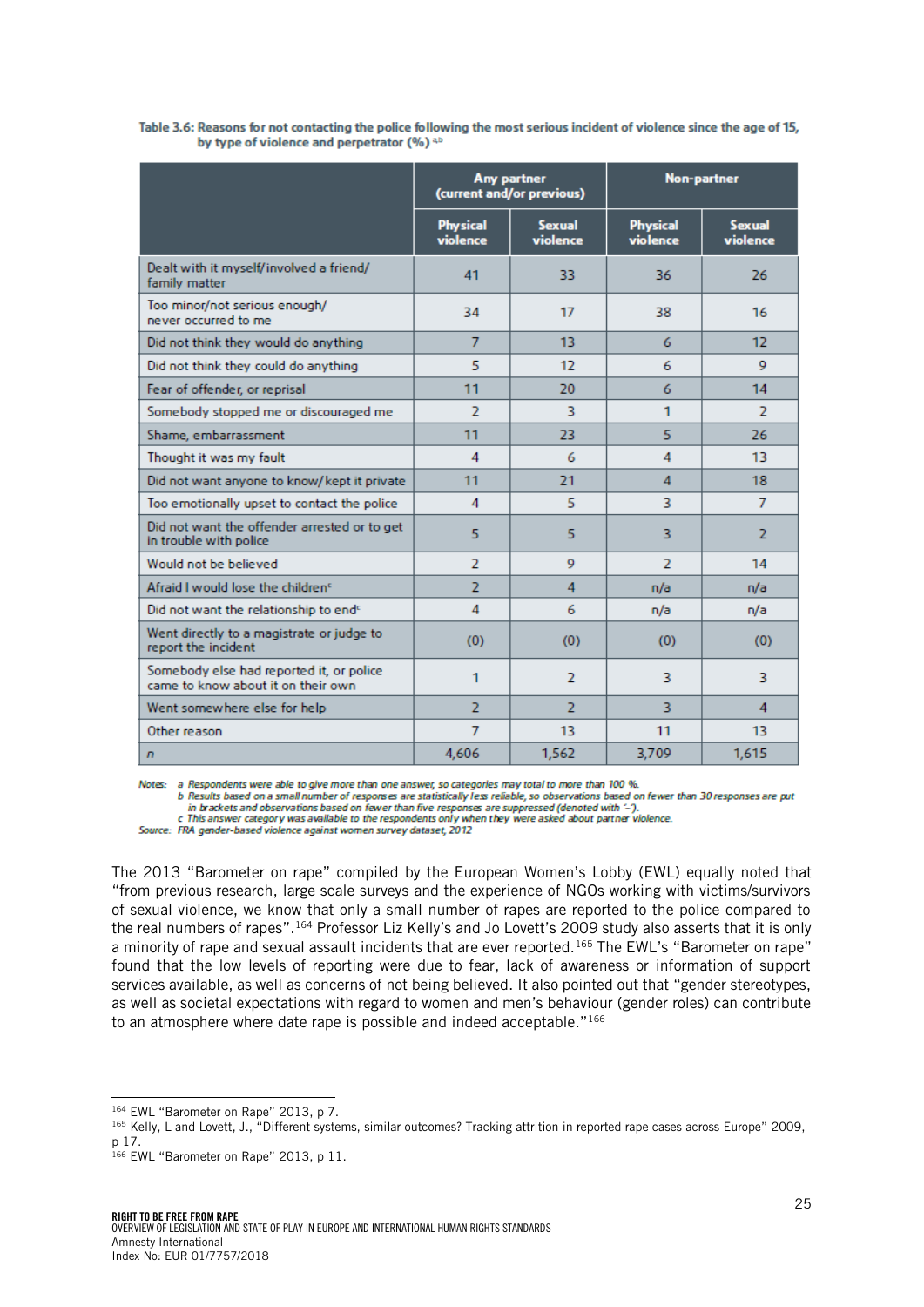#### <span id="page-25-0"></span>5.2.2 ATTRITION

l

There are few studies providing a comprehensive overview of rape attrition rates in countries of the region. The most comprehensive and in-depth study on attrition levels in selected countries of the region was published by Professor Liz Kelly and Jo Lovett in 2009 and covers 11 European countries with different legal systems in-depth (Austria, Belgium, England and Wales, France, Germany, Greece, Hungary, Ireland, Portugal, Scotland and Sweden), as well as provides some information and data on another 22 countries (Bulgaria, Croatia, Czech Republic, Cyprus, Denmark, Estonia, Finland, FYROM, Iceland, Italy, Latvia, Lithuania, Luxembourg, Malta, Netherlands, Poland, Romania, Slovakia, Slovenia, Spain, Switzerland and Turkey).<sup>167</sup>

The authors note that the differences among legal systems, the legal definitions of sexual violence crimes and the diverse data collection systems of varying quality make cross-country comparisons of attrition rates difficult and stress that the study "does not claim that the data used is internally and externally validated". <sup>168</sup> They note that in most cases, attrition rates are calculated as proportions of reported cases that do not result in convictions and that sometimes, proportions in relation to cases prosecuted are also taken into account.<sup>169</sup> However, due to significant differences in roles of prosecuting authorities and their practices and procedures in the various countries surveyed, the study does not compare data on prosecutions but focuses on convictions, and mainly covers the rates and figures for 2006, as well as over sustained periods of time (1997 to 2007 in most cases).

The study identified four patterns in relation to attrition in Europe, concluding that the vast majority of countries surveyed (68%) exhibited "classic attrition", that is a rise in reporting and a decrease in convictions over a sustained period of time (Austria, Belgium, Cyprus, England and Wales, Estonia, Finland, Germany, Greece, Iceland, Ireland, Italy, Lithuania, Latvia, Scotland, Sweden and Switzerland). In only three countries (Denmark, France and Luxembourg), increased reporting rates were accompanied by increases in convictions. Four countries surveyed (the Czech Republic, Hungary, Portugal and Romania) displayed the so-called "reverse attrition", whereby lower reporting rates and lower convictions were recorded, <sup>170</sup> and one country (Poland) showed an anomalous result, with more prosecutions than reports. <sup>171</sup> While the study is almost 10 years old and legislative and practice-related changes in the countries surveyed may have resulted in changes in their attrition rates, it is valuable to consider its key findings, summarized by the authors as follows:

- increased reporting, especially in Northern/Western Europe;
- substantial variations in reporting rates per 100,000 of the population;
- variations in conviction rates, both over time and between countries;
- a correlation between high conviction rates and low reporting:
- the majority of European countries, especially over the last decade, exhibit the classic attrition pattern.<sup>172</sup>

<sup>167</sup> Kelly, L and Lovett, J., "Different systems, similar outcomes? Tracking attrition in reported rape cases across Europe" 2009. <sup>168</sup> Kelly, L and Lovett, J., "Different systems, similar outcomes? Tracking attrition in reported rape cases across Europe" 2009, p 17.

<sup>&</sup>lt;sup>169</sup> Kelly, L and Lovett, J., "Different systems, similar outcomes? Tracking attrition in reported rape cases across Europe" 2009, p 17.

<sup>170</sup> Kelly, L and Lovett, J., "Different systems, similar outcomes? Tracking attrition in reported rape cases across Europe" 2009, p 22.

<sup>&</sup>lt;sup>171</sup> Kelly, L and Lovett, J., "Different systems, similar outcomes? Tracking attrition in reported rape cases across Europe" 2009, p 25.

<sup>172</sup> Kelly, L and Lovett, J., "Different systems, similar outcomes? Tracking attrition in reported rape cases across Europe" 2009, p 25.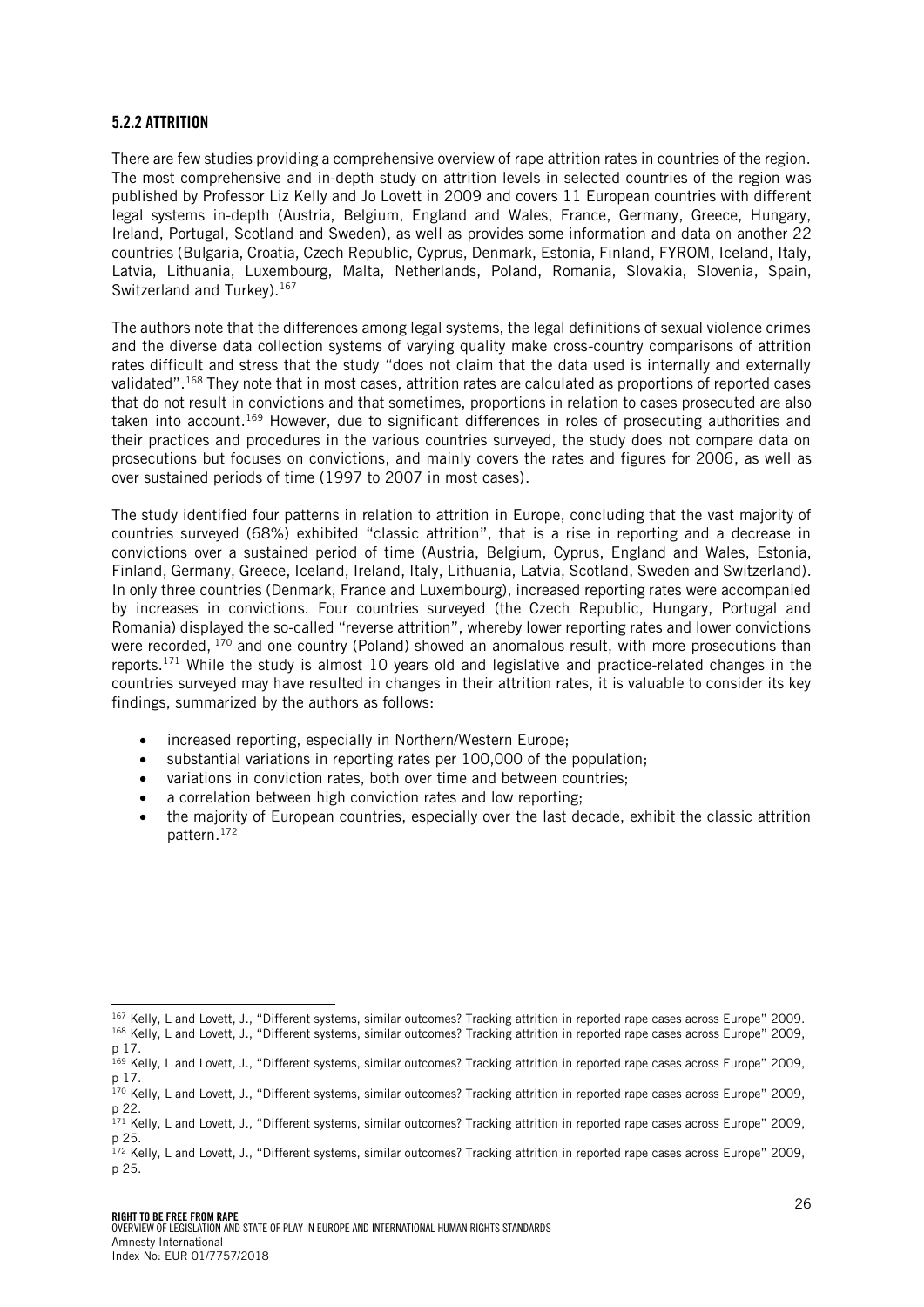# <span id="page-26-0"></span>6. INTERNATIONAL HUMAN RIGHTS **STANDARDS**

International law and standards on rape have been developed within the framework of gender-based violence and violence against women.<sup>173</sup> Violence against women has been recognized as a form of gender discrimination, which results from the historically unequal power relations between women and men,  $174$ and "seriously inhibits women's ability to enjoy rights and freedoms on a basis of equality with men". 175 Such violence includes "acts that inflict physical, mental or sexual harm or suffering, threats of such acts, coercion and other deprivations of liberty". <sup>176</sup> The United Nations Convention on the Elimination of All Forms of Discrimination against Women urges states to take all appropriate measures to "eliminate discrimination against women by any person, organization or enterprise" and "modify or abolish existing laws, regulations, customs and practices which constitute discrimination against women".<sup>177</sup> The obligation to eliminate gender-based discrimination and violence against women is of an immediate nature and delays cannot be justified on any grounds, including on economic, cultural or religious grounds.<sup>178</sup> States are responsible for preventing and prosecuting gender-based violence acts by state actors,<sup>179</sup> and have a "due diligence" obligation "to take all appropriate measures to prevent as well as to investigate, prosecute, punish and provide reparation for acts or omissions by non-state actors which result in gender-based violence against women". 180

Furthermore, the United Nations Special Rapporteur on Violence Against Women argued that the obligation of states to prevent and respond to acts of violence against women with **due diligence** has become part of customary international law.<sup>181</sup> The Special Rapporteur noted that "the State is obliged to act with due diligence to prevent, investigate, punish and provide remedies for acts of violence regardless of whether these are committed by private or state actors."<sup>182</sup> The Council of Europe Convention on Preventing and Combating Violence against Women and Domestic Violence (Istanbul Convention) further codifies the due diligence standard in relation to states' obligation to address genderbased violence against women in legally binding norms with regards to prosecution, prevention,

174 Inter-American Convention on the Prevention, Punishment and Eradication of Violence Against Women, preamble; Protocol to the African Charter on Human and Peoples Rights on the Rights of Women in Africa, preamble; The Council of Europe Convention on Preventing and Combating Violence against Women and Domestic Violence, preamble.

- 175 CEDAW Committee, General Recommendation 19, para 1.
- 176 CEDAW Committee, General Recommendation 19, para 6.
- 177 CEDAW, art 1(e) and (f).

j

<sup>180</sup> CEDAW Committee, General Recommendation 19, para 9; See also General Recommendation 35, para 24(b).

181 Report of the Special Rapporteur on violence against women (Yakin Ertürk), "Integration of the Human Rights of Women and the Gender Perspective: Violence Against Women – The Due Diligence Standards as a Tool for The Elimination of Violence Against Women", UN Doc. E/CN.4/2006/61.

<sup>&</sup>lt;sup>173</sup> This framework includes legally binding treaties such as the Convention on the Elimination of All Forms of Discrimination Against Women (CEDAW); the Inter-American Convention on the Prevention, Punishment and Eradication of Violence against Women (Convention of Belém do Pará); the Protocol to the African Charter on Human and Peoples' Rights on the Rights of Women in Africa (Maputo Protocol); and the Council of Europe Convention on Preventing and Combating Violence against Women and Domestic Violence (Istanbul Convention). In addition, there has been authoritative guidance by the CEDAW Committee in its General Recommendations No.19 on violence against women (1992), No. 28 on the core obligations of States parties under article 2 of the Convention, UN Doc. CEDAW/C/GR/28, (2010), No. 33 on women's access to justice, UN Doc. CEDAW/C/GR/33, (2015), and No.35 gender-based violence against women, updating general recommendation No. 19, UN Doc. CEDAW/C/GR/35, (2017), and in multiple concluding observations on countries; international policy instruments such as the Beijing Declaration and Platform for Action; groundbreaking CEDAW Committee decisions (e.g. *AT v Hungary* (2005), *Fatma Yildirim v Austria* (2007); *Vertido v The Philippines* (2010), *S.V.P. v Bulgaria* (2011); *R.P.B v The Philippines* (2011)); as well as decisions by the Inter-American Commission on Human Rights, Inter-American Court, and the European Court of Human Rights (e.g. *Maria da Penha Maia Fernandes v Brazil* (2000); *Velasquez-Rodriguez v Honduras* (1988), *Raquel Martí de Mejía v Peru* (1996); *Aydin v Turkey* (1997); *Opuz v Turkey* (2009)).

<sup>&</sup>lt;sup>178</sup> CEDAW Committee, General Recommendation 35 on gender-based violence against women, updating general recommendation No. 19, UN. Doc. CEDAW/C/CG/35, para 21.

<sup>179</sup> CEDAW Committee, General Recommendation 35, paras 21 and 22.

<sup>&</sup>lt;sup>182</sup> Report of the Special Rapporteur on violence against women (Yakin Ertürk), "Integration of the Human Rights of Women and the Gender Perspective: Violence Against Women – The Due Diligence Standards as a Tool for The Elimination of Violence Against Women", UN Doc. E/CN.4/2006/61, para 19.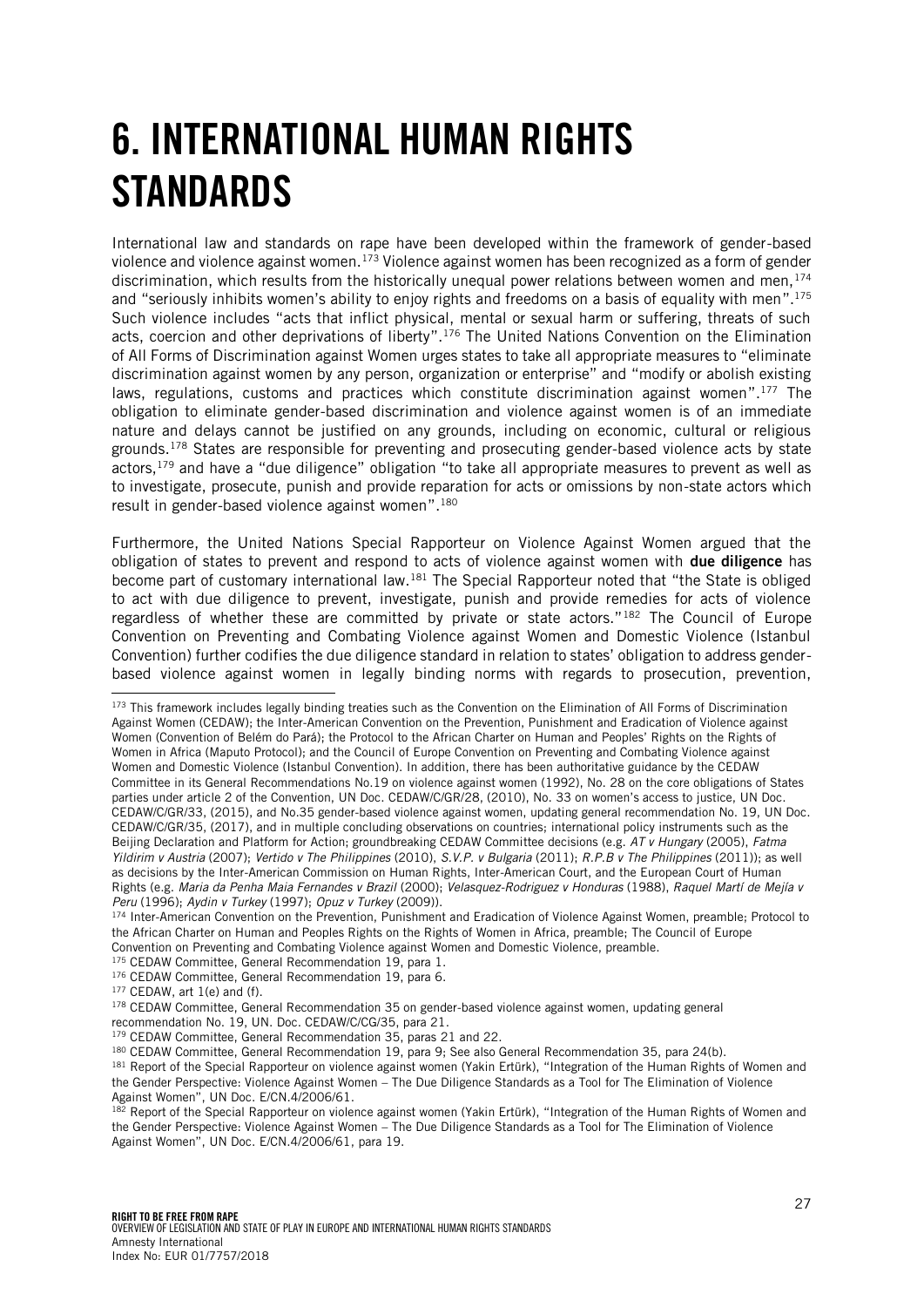protection, support and provision of reparations to victims and survivors.<sup>183</sup> The sections below briefly discuss specific standards in relation to key elements of the due diligence standard.

#### <span id="page-27-0"></span>6.1 LEGAL FRAMEWORK ON SEXUAL VIOLENCE

The Istanbul Convention requires criminalization of rape and all other non-consensual acts of sexual nature.<sup>184</sup> Rape and other sexual violence should be defined as **crimes against a person's bodily integrity** and sexual autonomy<sup>185</sup> as opposed to crimes against morality, public decency, honour or the family and society. Legislation should include a combination of gender-neutral and gender-specific provisions to reflect the specific experiences and needs of women and girls survivors of violence, while allowing the prosecution of gender-based and sexual violence against men and boys too.<sup>186</sup>

Based on the recognition that sexual assault is a violation of person's sexual autonomy, <sup>187</sup> international human rights standards have evolved to the understanding that sexual assault including rape should be defined by the lack of consent to sexual activity.<sup>188</sup> Furthermore, consent must be given voluntarily, as a result of the person's free will, assessed in the context of the surrounding circumstances.<sup>189</sup> As a voluntary and ongoing agreement to engage in a particular sexual activity, consent can be rescinded at any time.<sup>190</sup> Developments in the international criminal law has led to the recognition that consent can be given freely and genuinely only where the free will of one the consenting parties is not overpowered by coercive circumstances, and when the person is capable of consenting.<sup>191</sup> Therefore, a sexual assault definition should include a broad range of coercive circumstances where consent cannot be freely given, while outside such circumstances it should require proof by the accused of steps taken to ascertain whether the complainant/survivor was consenting.<sup>192</sup> The UN Handbook for Legislation on Violence against Women cautions that "definitions of sexual assault based [solely] on a lack of consent may, in practice, result in the secondary victimization of the complainant/survivor by forcing the prosecution to prove beyond reasonable doubt that the complainant/survivor did not consent". <sup>193</sup> It further recommends

l <sup>183</sup> See Council of Europe, "Council of Europe Convention on Preventing and Combating Violence against Women and Domestic Violence (Istanbul Convention). Safe from Fear, Safe from Violence", 2014, p 3, available at: https://edoc.coe.int/en/violenceagainst-women/6138-leaflet-safe-from-fear-istanbul-convention.html

<sup>184</sup> See Istanbul Convention, art 36 (1). See also Committee of Ministers of the Council of Europe Recommendation No R (2002) 5 adopted by the Committee of Ministers on 30 April 2002 and Explanatory Memorandum H/Inf (2004), para 35, which urges states to punish all non-consensual acts, including where the victim doesn't show resistance. See also PACE Resolution 1691 (2009), para 5.2.1, which calls on states to "make rape (including marital rape) an ex officio crime."

<sup>185</sup> See CEDAW Committee, General Recommendation 35, para 33; *Vertido v The Philippines*, CEDAW Communication 18/2008, UN Doc CEDAW/C/46/D/18/2008 (2010), para 8.9(b)(ii); See also Handbook for Legislation on Violence against Women. United Nations Entity for Gender Equality and the Empowerment of Women; 2012, p 24; available at: www.unwomen.org/en/digitallibrary/publications/2012/12/handbook-for-legislation-on-violence-against-women.

<sup>186</sup> UN Handbook for Legislation on Violence against Women. United Nations Entity for Gender Equality and the Empowerment of Women; 2012, p 12, available at: http://www.unwomen.org/en/digital-library/publications/2012/12/handbook-for-legislationon-violence-against-women.

<sup>187</sup> See Beijing Declaration and Platform for Action, Report of the Fourth World Conference on Women, UN Doc A/CONF.177/20/Add.1 (1995), para 96; See also *M.C. v Bulgaria* (2003) ECHR 651, paras 164-166.

<sup>188</sup> See *M.C. v Bulgaria* (2003) ECHR 651, paras 164-166. See also International Criminal Court, "Elements of Crimes" (2011), Elements 1 and 2 of the Elements of Crimes relating to the crime against humanity of rape under Article 7(1)(g)-1, p 8, and the war crime of rape in international and non-international armed conflicts under Article 8(2)(b)(xxii)-1 (page 28) and Article 8(2)(e)(vi)-1, pp 36-37. See also *Vertido v The Philippines*, para 8.9(b)(ii); Istanbul Convention, art 36; CEDAW Committee, General Recommendation 35, para 33.

<sup>189</sup> *M.C. v Bulgaria* (2003) ECHR 651, paras 163. See also *Vertido v The Philippines*, CEDAW Communication 18/2008, UN Doc CEDAW/C/46/D/18/2008 (2010), para 8.9(b)(ii). See also Istanbul Convention, art 36 (2); CEDAW Committee, General Recommendation 35, para 33; UN Handbook for Legislation on Violence against Women, 2012, p 24.

<sup>190</sup> This has been affirmed in national courts' judgments, for example, by the High Court of Justice of England and Wales in *R v DPP and "A"* [2013] EWHC 945 (Admin), available at: www.judiciary.gov.uk/wp-content/uploads/JCO/Documents/Judgments/f-vdpp-judgment.pdf; Supreme Court of California, 29 Cal. 4th 756, 60 P.3d 183, 128 Cal. Rptr. 2d 783, 2003 Cal, available at: http://caselaw.findlaw.com/ca-supreme-court/1330844.html.

<sup>&</sup>lt;sup>191</sup> See International Criminal Court, "Elements of Crimes" (2011), Elements 1 and 2 of the Elements of Crimes relating to the crime against humanity of rape under Article  $7(1)(g)-1$ , p 8, and the war crime of rape in international and non-international armed conflicts under art 8(2)(b)(xxii)-1 (p 28) and article 8(2)(e)(vi)-1, pp 36-37. See also International Criminal Court, "Rules of Procedure and Evidence", UN Doc ICC-ASP/1/3 (2002), Rule 70(a), (b) and (c).

<sup>192</sup> *Vertido v The Philippines*, CEDAW Communication 18/2008, UN Doc CEDAW/C/46/D/18/2008 (2010), para 8.9(b)(ii). 193 UN Handbook for Legislation on Violence against Women, 2012, p 25.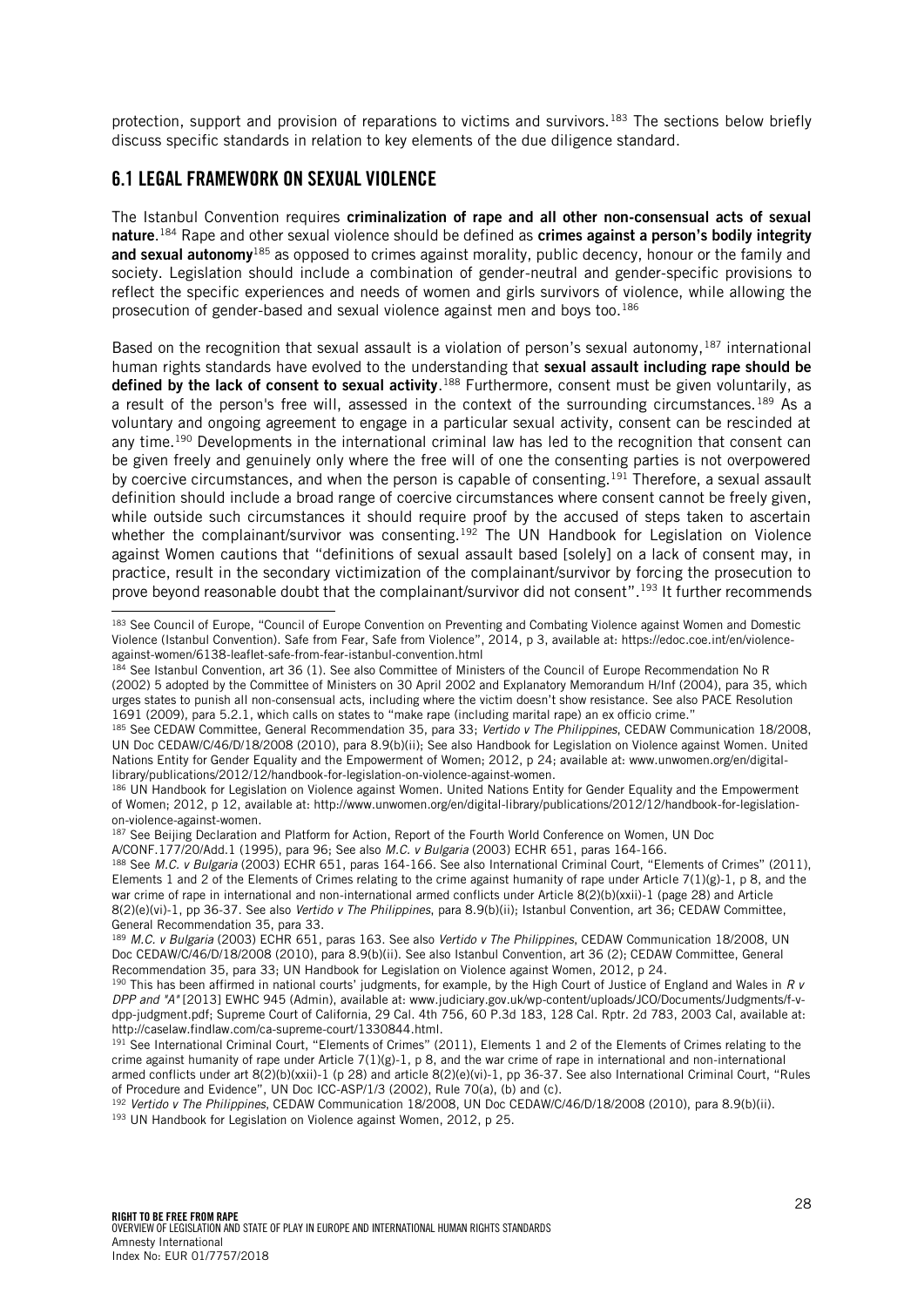defining an expansive list of "coercive circumstances" without reverting to an emphasis on use of force or violence.<sup>194</sup>

International human rights law and standards also require a comprehensive definition of rape to include all non-consensual vaginal, anal or oral penetration of a sexual nature of the body of another person with any bodily part or object.<sup>195</sup> In addition, legislation should ensure that criminal offences of gender-based and sexual violence are punishable by "effective, proportionate and dissuasive sanctions, taking into account their seriousness."<sup>196</sup> Legislation must also provide for aggravating circumstances including, but not limited to, the age of the survivor, the relationship of the perpetrator and survivor, the use or threat of violence, the presence of multiple perpetrators, and grave physical or mental consequences of the attack on the victim.<sup>197</sup> Further, states should "[s]pecifically criminalize sexual assault within a relationship (that is 'marital rape', either by providing that sexual assault provisions apply 'irrespective of the nature of the relationship' between the perpetrator and complainant; or [by] stating that 'no marriage or other relationship shall constitute a defence to a charge of sexual assault under the legislation')."<sup>198</sup>

Rape has been recognized as a form of torture,<sup>199</sup> where the perpetrator is a state agent, such as a police officer or a member of security forces, whether or not the conduct is perpetrated in custody or outside of custodial settings.<sup>200</sup> State agents are law enforcement, prison or military officials but also other actors who are "acting in official capacity or acting on behalf of the State, in conjunction with the State, under its direction or control, or otherwise under colour of law".<sup>201</sup> States also have an obligation to exercise due diligence to prevent, investigate, prosecute and punish acts of torture and other ill-treatment committed by non-state or private actors, and failing to do so results in States' "consenting to or acquiescing in such impermissible acts". <sup>202</sup> The failure of the state to exercise due diligence to intervene to stop, sanction and provide remedies to victims of torture, facilitates and enables non-state actors to commit such acts with impunity, and the state's indifference or inaction provides a form of encouragement or *de facto* permission for such acts. This principle has been applied to states' failure "to prevent and protect victims from gender-based violence, such as rape, domestic violence, female genital mutilation, and trafficking".<sup>203</sup> In addition, the denial of access to safe abortion for women and girls who have been raped has been recognized as a violation of the prohibition of torture and other ill treatment.<sup>204</sup>

### <span id="page-28-0"></span>6.2 COMPREHENSIVE, VICTIM-CENTRED AND GENDER-RESPONSIVE POLICIES TO COMBAT AND PREVENT GENDER-BASED AND SEXUAL VIOLENCE

The due diligence standard requires states to adopt and implement comprehensive and coordinated policies to prevent and combat all forms of violence against women.<sup>205</sup> Such policies should place the rights of the victim and survivors at the centre of all measures and be implemented through effective cooperation among all relevant agencies, institutions and organizations, including national human rights

<sup>205</sup> Istanbul Convention, art 7.1.

<sup>&</sup>lt;sup>194</sup> UN Handbook for Legislation on Violence against Women, 2012, p 25.

<sup>195</sup> Istanbul Convention, art 36 (1)(a); See also International Criminal Court, "Elements of Crimes" (2011), Elements 1 and 2 of the Elements of Crimes relating to the crime against humanity of rape under Article 7(1)(g)-1, p 8, and the war crime of rape in international and non-international armed conflicts under Article 8(2)(b)(xxii)-1, p 28, and Article 8(2)(e)(vi)-1, pp 36-37. 196 Istanbul Convention art 45 (1).

<sup>197</sup> UN Handbook for Legislation on Violence against Women, 2012, p 24.

<sup>198</sup> UN Handbook for Legislation on Violence against Women, 2012, p 24.

<sup>199</sup> See *Aydin v Turkey* (1997) ECHR 75, paras 74-76, and 86. See also *Miguel Castro-Castro Prison v Peru*, Inter-American Court of Human Rights, 25 November 2006, paras 310-312.

<sup>200</sup> See for example *V. L. v Switzerland*, CAT, UN Doc. CAT/C/37/D/262/2005 (2007) para 8.10; *Fernández Ortega et al. v Mexico*, Inter-American Commission (2010) para 128; *El-Masri v The Former Yugoslav Republic of Macedonia* (39630/09), European Court Grand Chamber (2012) paras 205-11; *Raquel Martí de Mejía v Peru*, Inter-American Commission on Human Rights Case 10.970, Report No. 5/96 (1 March 1996).

<sup>201</sup> CAT *General* Comment 2, UN Doc. CAT/C/GC/2, para 15.

<sup>202</sup> CAT *General* Comment 2, UN Doc. CAT/C/GC/2, para 15.

<sup>203</sup> CAT *General* Comment 2, UN Doc. CAT/C/GC/2, para 15.

<sup>&</sup>lt;sup>204</sup> See Annual Report of the Special Rapporteur on torture, UN Doc. A/HRC/22/53 (2013) paras 49-50; HRC General Comment 28, para 11; HCR Concluding Observations: Argentina, UN Doc. CCPR/CO.70/ARG, para 14.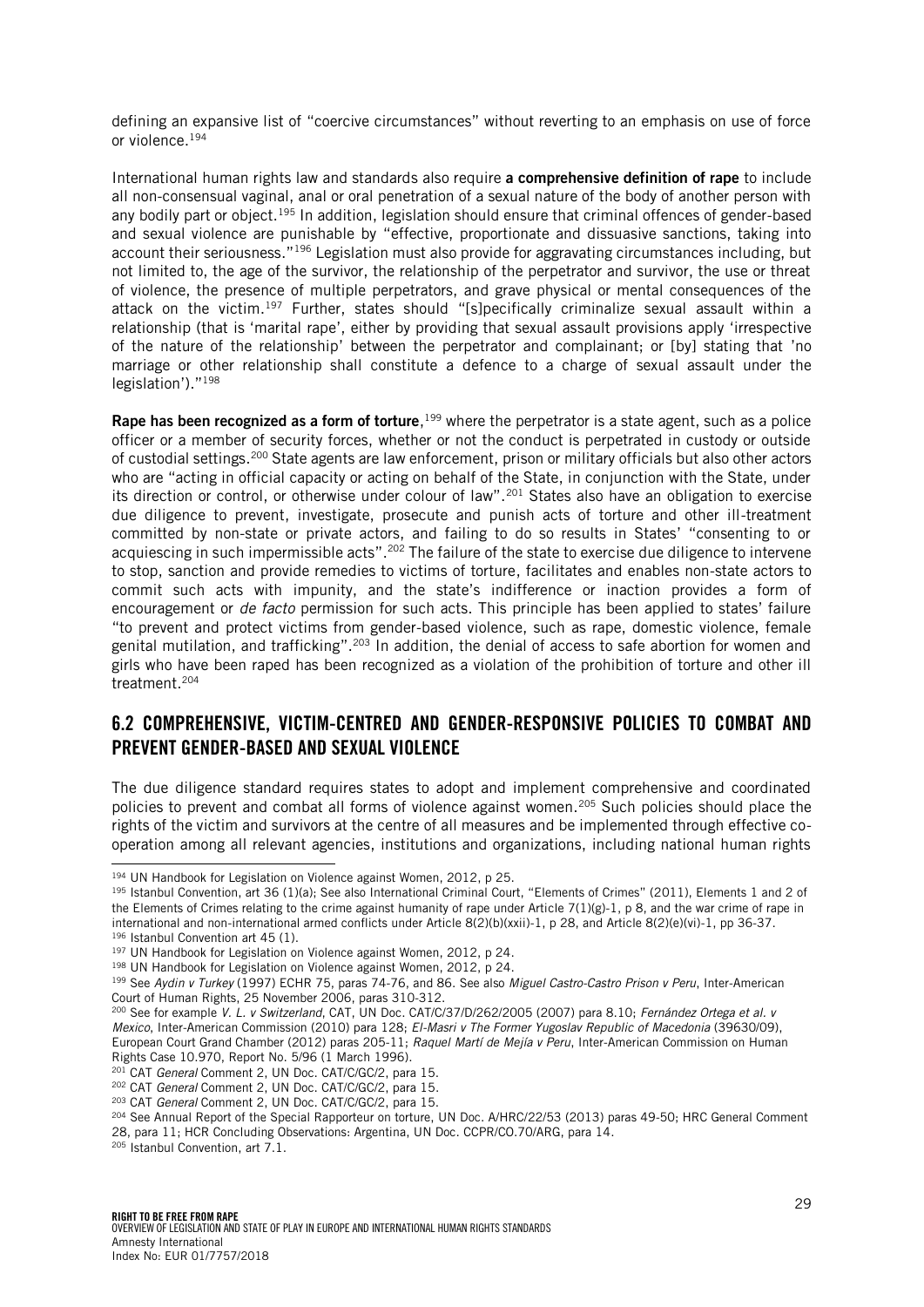institutions and civil society organizations.<sup>206</sup> Furthermore, all systems set up to address gender-based violence have to be designed in a way that takes into consideration the impact on multiple and intersecting forms of discrimination on women's specific experience of violence and the different needs they may have, with a particular attention to women subjected to compounded discrimination.<sup>207</sup> See a brief discussion below of some key elements of victim-centred, gender-responsive policies with regards to prosecution and prevention of violence, protection and access to support services, and reparation for victims.

### <span id="page-29-0"></span>6.2.1 PROSECUTION

International law and standards require states to ensure that the responsible law enforcement agencies respond to all forms of violence promptly and appropriately,<sup>208</sup> and engage adequately in the prevention and protection against all forms of violence, including the employment of preventive operational measures and the collection of evidence.<sup>209</sup> To this end, states must provide appropriate training for the relevant professionals dealing with victims or perpetrators of all acts of violence in prevention and detection of such violence, comprehensive and appropriate handling of referrals, gender equality and intersectional discrimination, and the needs and rights of victims with the view of preventing "secondary victimization".<sup>210</sup> States must also ensure that investigations into or prosecution of sexual violence offences "shall not be wholly dependent upon a report or complaint filed by a victim if the offence was committed in whole or in part on its territory, and that the proceedings may continue even if the victim withdraws her or his statement or complaint".<sup>211</sup> The primary responsibility for initiating prosecutions in cases of violence against women - regardless of the level or form of violence - should lie with police and other prosecution authorities.<sup>212</sup> A transparent and accessible judicial review for police and/or prosecutors who fail to prosecute should be available.<sup>213</sup>

### <span id="page-29-1"></span>6.2.2 VICTIM PROTECTION

International law and standards require states to take all necessary measures to protect the rights and interests of the victims, including their special needs as witnesses, at all stages of investigation and legal proceedings.<sup>214</sup> To this end, states should ensure some key policies are put in place in order to guarantee the rights and interest of victims. These include: timely and effective access to legal proceedings; removing fees or court charges for victims/survivors;<sup>215</sup> access to adequate and timely information on available support services and legal measures for victims and survivors; $^{216}$  provision of free legal aid, interpretation, and court support, including independent legal counsel and intermediaries.<sup>217</sup> The rights of complainants/survivors should be guaranteed also during legal proceedings, including, among others, the right to decide whether or not to appear in court or to submit evidence by alternative means, and give evidence in court in a manner that does not require confronting

l <sup>206</sup> Istanbul Convention, art 7.2 and 7.3.

<sup>207</sup> CEDAW Committee, General Recommendation 35, paras 41, 43, 47, 48, 49, 50; Istanbul Convention, art 3.

<sup>208</sup> UN Handbook for Legislation on Violence against Women, 2012, p 34-36; See also Istanbul Convention, art 50(1); CEDAW General Recommendation, para 38 (b).

<sup>&</sup>lt;sup>209</sup> Istanbul Convention, art 50(2); CEDAW General Recommendation 35, para 38 (b).

<sup>210</sup> Istanbul Convention, art 15(1); CEDAW General Recommendation 35, para 38 (b).

<sup>211</sup> Istanbul Convention, art 55; See also *Opuz v Turkey* (2009) ECHR 870, paras 138-139.

<sup>&</sup>lt;sup>212</sup> Updated Model Strategies and Practical Measures on the Elimination of Violence against Women in the Field of Crime

Prevention and Criminal Justice, adopted by the General Assembly under its resolution 65/228 (2010), para 14(b). <sup>213</sup> Directive 2012/29/EU of the European Parliament and of the Council of 25 October 2012, "establishing minimum standards

on the rights, support and protection of victims of crime, and replacing Council Framework Decision 2001/220/JHA, art 11. <sup>214</sup> UN Handbook for Legislation on Violence against Women, 2012, p 37. See also Basic Principles and Guidelines on the Right to a Remedy and Reparation for Victims of Gross Violations of International Human Rights Law and Serious Violations of International Humanitarian Law, adopted and proclaimed by General Assembly resolution 60/147 of 16 December 2005, UN Doc. A/RES/60/147 92006), available at: http://www.ohchr.org/EN/ProfessionalInterest/Pages/RemedyAndReparation.aspx. See also Directive 2012/29/EU of the European Parliament and of the Council of 25 October 2012 establishing minimum standards on the rights, support and protection of victims of crime, and replacing Council Framework Decision 2001/220/JHA, available at: http://eur-lex.europa.eu/legal-content/EN/TXT/?uri=CELEX%3A32012L0029.

<sup>215</sup> UN Handbook for Legislation on Violence against Women, 2012, p 37; CEDAW General Recommendation 35, para 44. <sup>216</sup> Istanbul Convention, art 19.

<sup>217</sup> UN Handbook for Legislation on Violence against Women, 2012, p 38; Istanbul Convention, articles 56 (d), (e), (h), 57.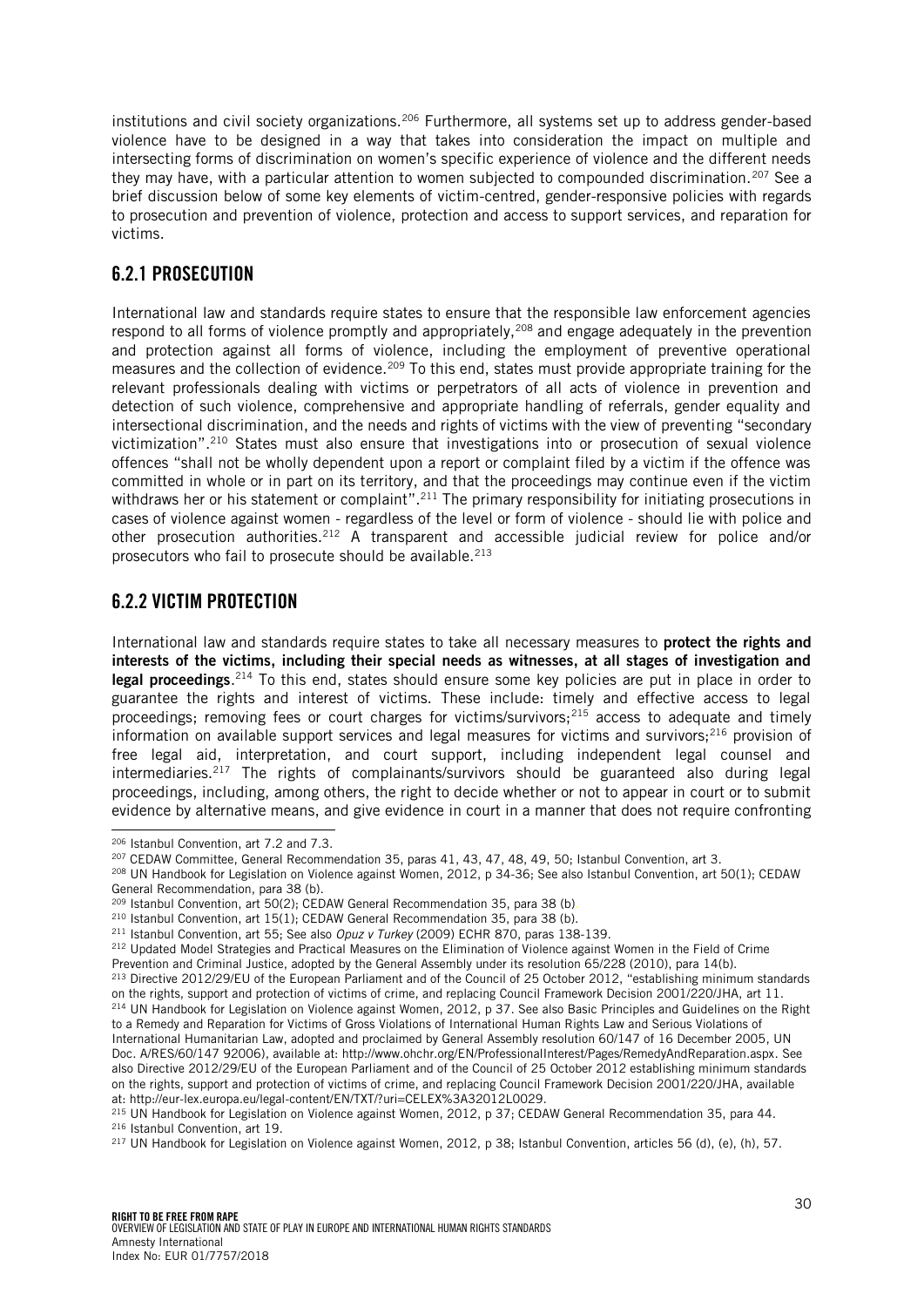the defendant; $218$  protection within the court structure to ensure that contact between victims and perpetrators is avoided where possible;<sup>219</sup> measures to protect the privacy and the image of the victim.<sup>220</sup> Protecting complainants'/survivors' rights also involves certain measures to ensure proper collection and submission of evidence including training of officials to competently conduct criminal investigations and developing protocols for timely collection and preservation of forensic evidence,<sup>221</sup> gathering of medicolegal evidence in a context of therapeutic assistance to the victim,<sup>222</sup> and a possibility of prosecution in the absence of the complainant/survivor and without them giving evidence.<sup>223</sup> Legislation should also prohibit courts from drawing any adverse inference from a delay of any length between the alleged commission of violence and the reporting thereof.<sup>224</sup>

International law and standards require states to remove all discriminatory evidentiary rules and procedures, "including procedures allowing for women's deprivation of liberty to protect them from violence, practices focused on 'virginity' and legal defences or mitigating factors based on culture, religion or male privilege, such as the so-called 'defence of honour', traditional apologies, pardons from victims/survivors' families or the subsequent marriage of the victim/survivor of sexual assault to the perpetrator, procedures that result in the harshest penalties, including stoning, lashing and death being often reserved to women, as well as judicial practices that disregard a history of gender-based violence to the detriment of women defendants."<sup>225</sup> Other discriminatory practices in legal proceedings that should be removed include also: the application of gender stereotypes and prejudices in all legal procedures in cases involving crimes of rape and other sexual offenses which may undermine the impartiality and fairness of the trials;<sup>226</sup> the practice of cautionary warning/"corroboration rule" whereby a court warns itself or the jury that it is dangerous to convict on the uncorroborated evidence of the complainant/survivor, which discriminates against women as witnesses, complainants and defendants by requiring them to discharge a higher burden of proof than men in order to establish an offence or to seek a remedy in regard to complainants in cases of sexual violence;<sup>227</sup> evidence relating to the sexual history and conduct of the victim shall be permitted, in both civil and criminal proceedings, only when it is relevant and necessary,<sup>228</sup> and only in closed (*in camera*) hearings;<sup>229</sup> so called "virginity testing", which is medically unreliable and violates medical ethics, is inherently discriminatory, results in significant physical and mental pain and suffering, and where committed forcibly and involving vaginal penetration can constitute sexual assault or rape, torture or cruel, inhuman and degrading treatment.<sup>230</sup>

States should also remove all legal barriers to reporting crimes of violence such as "laws that prevent or deter women from reporting gender-based violence, such as guardianship laws that deprive women of legal capacity or restrict the ability of women with disabilities to testify in court; the practice of so-called 'protective custody'; restrictive immigration laws that discourage women, including migrant domestic workers, from reporting this violence as well as laws allowing for dual arrests in cases of domestic violence, or for prosecution of women when the perpetrator is acquitted among others."<sup>231</sup> Legislation should not include a provision criminalizing false accusations/allegations, which is discriminatory and

j

<sup>218</sup> UN Handbook for Legislation on Violence against Women, 2012, p 39; Istanbul Convention, articles 56 (i).

<sup>219</sup> UN Handbook for Legislation on Violence against Women, 2012, p 39; Istanbul Convention, articles 56 (g).

<sup>220</sup> UN Handbook for Legislation on Violence against Women, 2012, p 39; Istanbul Convention, articles 56 (f), CEDAW General Recommendation No. 33, para 18(f).

<sup>221</sup> CEDAW General Recommendation No. 33, "General recommendation on women's access to justice", UN Doc CEDAW/C/GC/33 (2015), para 51(i).

<sup>&</sup>lt;sup>222</sup> Office of the United Nations High Commissioner for Human Rights, "Istanbul Protocol: Manual on the Effective Investigation and Documentation of Torture and Other Cruel, Inhuman or Degrading Treatment or Punishment", UN Doc. HR/P/PT/8Rev.1 (2004), para 270, cited in ICJ, "Women's Access to Justice for Gender-Based Violence. A Practitioners' Guide", 2016.

<sup>223</sup> UN Handbook for Legislation on Violence against Women, 2012, p 40. <sup>224</sup> UN Handbook for Legislation on Violence against Women, 2012, p 41; CEDAW Committee, General Recommendation 35,

para 33.

<sup>&</sup>lt;sup>225</sup> CEDAW General Recommendation 35, para 31(b).

<sup>226</sup> *Vertido v The Philippines*, CEDAW Communication 18/2008, UN Doc CEDAW/C/46/D/18/2008 (2010), para 8.9(b).

<sup>&</sup>lt;sup>227</sup> UN Handbook for Legislation on Violence against Women. 2012, pp 41-42; CEDAW General Recommendation No 33, para. 25(a)(iii). ICC's Rules of Procedure and Evidence, Rule 63.

<sup>&</sup>lt;sup>228</sup> UN Handbook for Legislation on Violence against Women; 2012, p 42; Istanbul Convention, art 54; Updated Model Strategies and Practical Measures on the Elimination of Violence against Women in the Field of Crime Prevention and Criminal Justice, adopted by the General Assembly under its resolution 65/228 (2010), para 15(e).

<sup>&</sup>lt;sup>229</sup> The ICC's Rules of Procedure and Evidence, Rule 70 (d).

<sup>230</sup> Independent Forensic Expert Group, (2015) 33 J Forensic Leg Med 121-124, p 5.

<sup>231</sup> CEDAW Committee, General Recommendation 35, para 31 (c).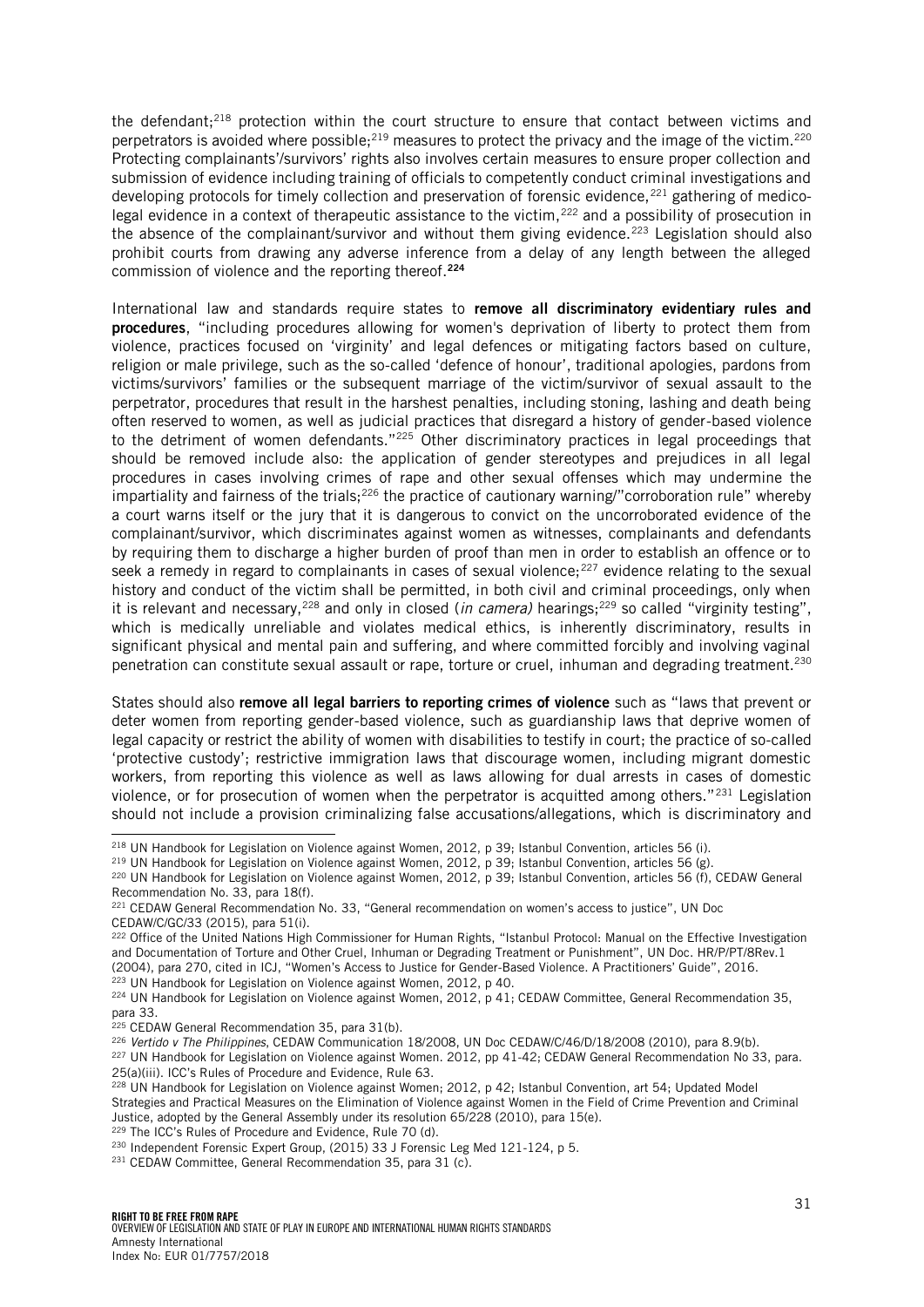may have a deterring effect on reporting of crimes of sexual violence.<sup>232</sup> All these concerns are particularly relevant for women who are experiencing multiple and intersecting forms of discrimination and who are less likely to report any crimes of violence against them "for fear that they will be humiliated, stigmatized, arrested, deported, tortured or have other forms of violence inflicted upon them, including by law enforcement officials".<sup>233</sup> States should act to prevent such abuses and "promote a culture and a social environment whereby justice-seeking by women is viewed as both legitimate and acceptable rather than as cause for additional discrimination and/or stigmatization". 234

### <span id="page-31-0"></span>6.2.3 SUPPORT SERVICES FOR SURVIVORS OF VIOLENCE

International law and standards require states to provide comprehensive and integrated support services **to assist survivors of violence**,<sup>235</sup> including adequate equitable access to such services, in particular by urban and rural populations, by establishing, where possible, at least the following minimum standards of availability of support services for complainants/survivors: one national women's phone hotline providing assistance and referrals to other service providers for complainants/survivors of violence accessible around the clock and free of cost; one shelter/refuge place for every 10,000 inhabitants, providing safe emergency accommodation, qualified counselling and assistance in finding long-term accommodation; one women's advocacy and counselling centre for every 50,000 women, providing proactive support and crisis intervention for complainants/survivors, including legal advice and support, as well as long-term support for complainants/survivors, and specialized services for particular groups of women such as for example migrants, survivors of trafficking, etc.; one rape crisis centre for every 200,000 women.<sup>236</sup> There should be timely and effective access to comprehensive and integrated services for rape survivors, including pregnancy testing, emergency contraception, safe and legal abortion services, treatment for sexually transmitted diseases, treatment for injuries, post-exposure prophylaxis and psycho-social counselling, for complainants/survivors of sexual violence at the expense of the state.<sup>237</sup> Access to such services should not be conditional upon the complainant/survivor reporting the violation to the police.<sup>238</sup>

#### <span id="page-31-1"></span>6.2.4 REPARATIONS

International law and standards are clear that states should provide effective reparation to women and girls victims/survivors of gender-based violence, which are adequate, timely, comprehensive and proportionate to the gravity of the harm suffered.<sup>239</sup> Reparation should include different measures, "such as monetary compensation and the provision of legal, social and health services including sexual, reproductive and mental health for a complete recovery, and satisfaction and guarantees of nonrepetition". <sup>240</sup> States should also "establish specific reparation funds, or include allocations for genderbased violence against women within existing funds, including under transitional justice mechanisms"; "implement administrative reparations schemes without prejudice to victims/survivors' rights to seek judicial remedies" and "design transformative reparation programmes that help to address the underlying discrimination or disadvantage which caused or contributed significantly to the violation, taking account of individual, institutional and structural aspects" by giving priority to "the victim's/survivor's agency, wishes and decisions, safety, dignity and integrity". 241

j <sup>232</sup> UN Handbook for Legislation on Violence against Women, 2012, p 42.

<sup>&</sup>lt;sup>233</sup> CEDAW General Recommendation No 33, para 10.

<sup>234</sup> CEDAW General Recommendation No 33, para 35(d).

<sup>235</sup> UN Handbook for Legislation on Violence against Women, 2012, p 29. See also World Health Organization, Guidelines for Medico-Legal Care for Victims of Sexual Violence, Geneva, 2003.

<sup>236</sup> UN Handbook for Legislation on Violence against Women, 2012, p 29.

<sup>&</sup>lt;sup>237</sup> UN Handbook for Legislation on Violence against Women, 2012, p 30; Istanbul Convention, art 25.

<sup>&</sup>lt;sup>238</sup> UN Handbook for Legislation on Violence against Women, 2012, p 30; Istanbul Convention, art 25.

<sup>&</sup>lt;sup>239</sup> See Basic Principles and Guidelines on the Right to a Remedy and Reparation for Victims of Gross Violations of International Human Rights Law and Serious Violations of International Humanitarian Law, adopted and proclaimed by General Assembly resolution 60/147 of 16 December 2005. See also CEDAW General Recommendation 35, paras 46-47; Istanbul Convention, art 5.2. See also Report of the Special Rapporteur on violence against women, its causes and consequences, UN Doc. A/HRC/14/22, (2010), paras 12-85.

<sup>240</sup> CEDAW General Recommendation 35, para 44. Istanbul Convention, articles 29.1 and 30.1.

<sup>241</sup> CEDAW General Recommendation 35, para 47. Istanbul Convention, articles 30.2 and 30.3.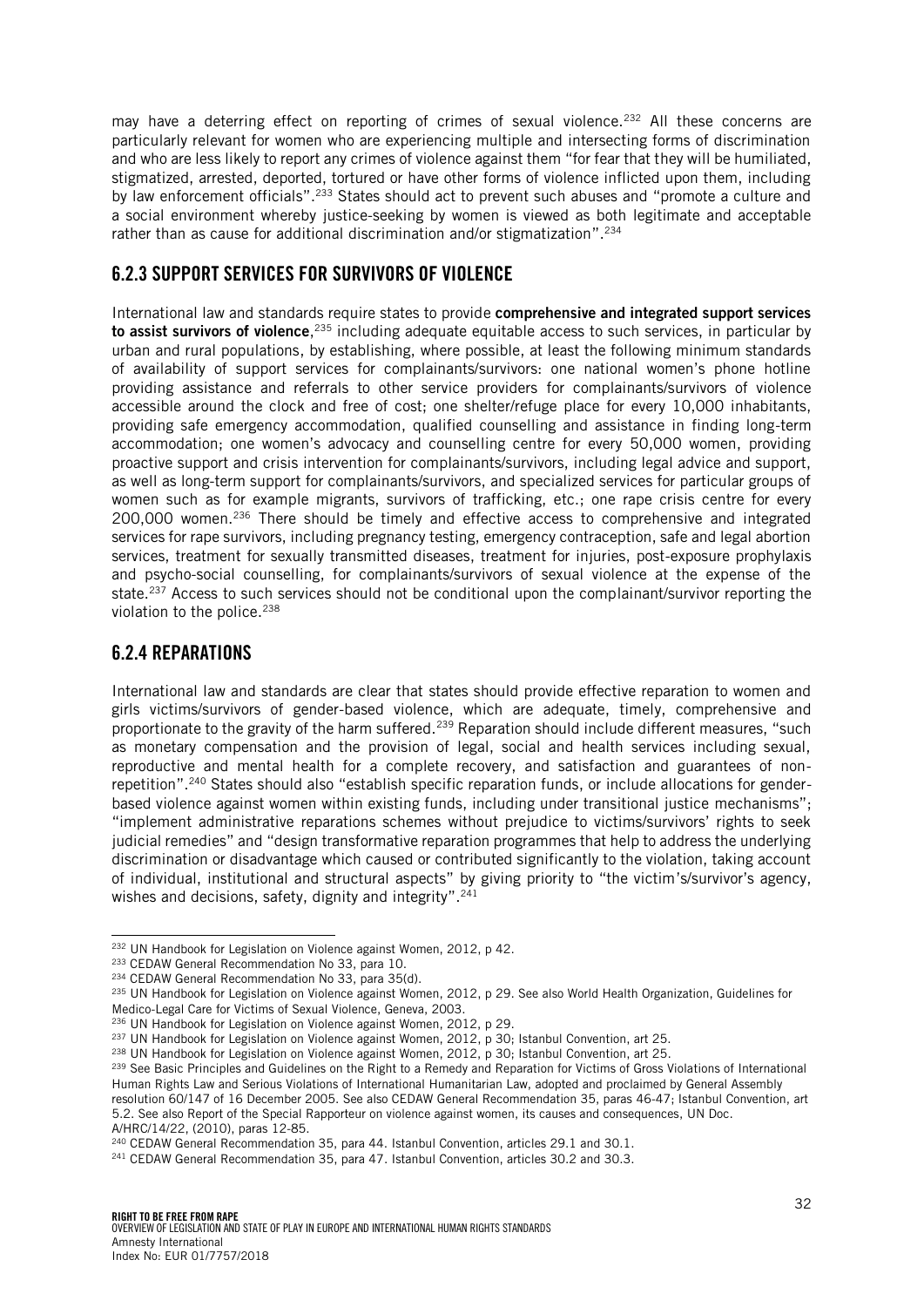#### <span id="page-32-0"></span>6.2.5 PREVENTION

International law and standards oblige states to "promote changes in the social and cultural patterns of behaviour of women and men with a view to eradicating prejudices, customs, traditions and all other practices which are based on the idea of the inferiority of women or on the idea of stereotyped roles for women and men".<sup>242</sup> States should also conduct educational campaigns to "increase awareness and understanding among the general public of the different manifestations of all forms of violence"<sup>243</sup> and "information on measures available to prevent acts of violence". <sup>244</sup> States should provide "ageappropriate, evidence-based and scientifically accurate comprehensive sexuality education for girls and boys",<sup>245</sup> "target stereotyped gender roles and promote values of gender equality and non-discrimination, including non-violent masculinities" through "integration of gender equality content into curricula at all levels of education both public and private from the early childhood on and in education programmes with a human rights approach".<sup>246</sup> Finally, states should encourage media "to eliminate discrimination against women in their activity, including harmful and stereotyped portrayal of women or specific groups of women, such as women human rights defenders". 247

j

- <sup>245</sup> CEDAW General Recommendation 35, para 35 (a).
- <sup>246</sup> CEDAW General Recommendation 35, para 35 (a).
- <sup>247</sup> CEDAW General Recommendation 35, para 37.

<sup>242</sup> Istanbul Convention, art 12(1). See also CEDAW, art 5 (a).

<sup>243</sup> Istanbul Convention, art 13.1.

<sup>244</sup> Istanbul Convention, art 13.2.